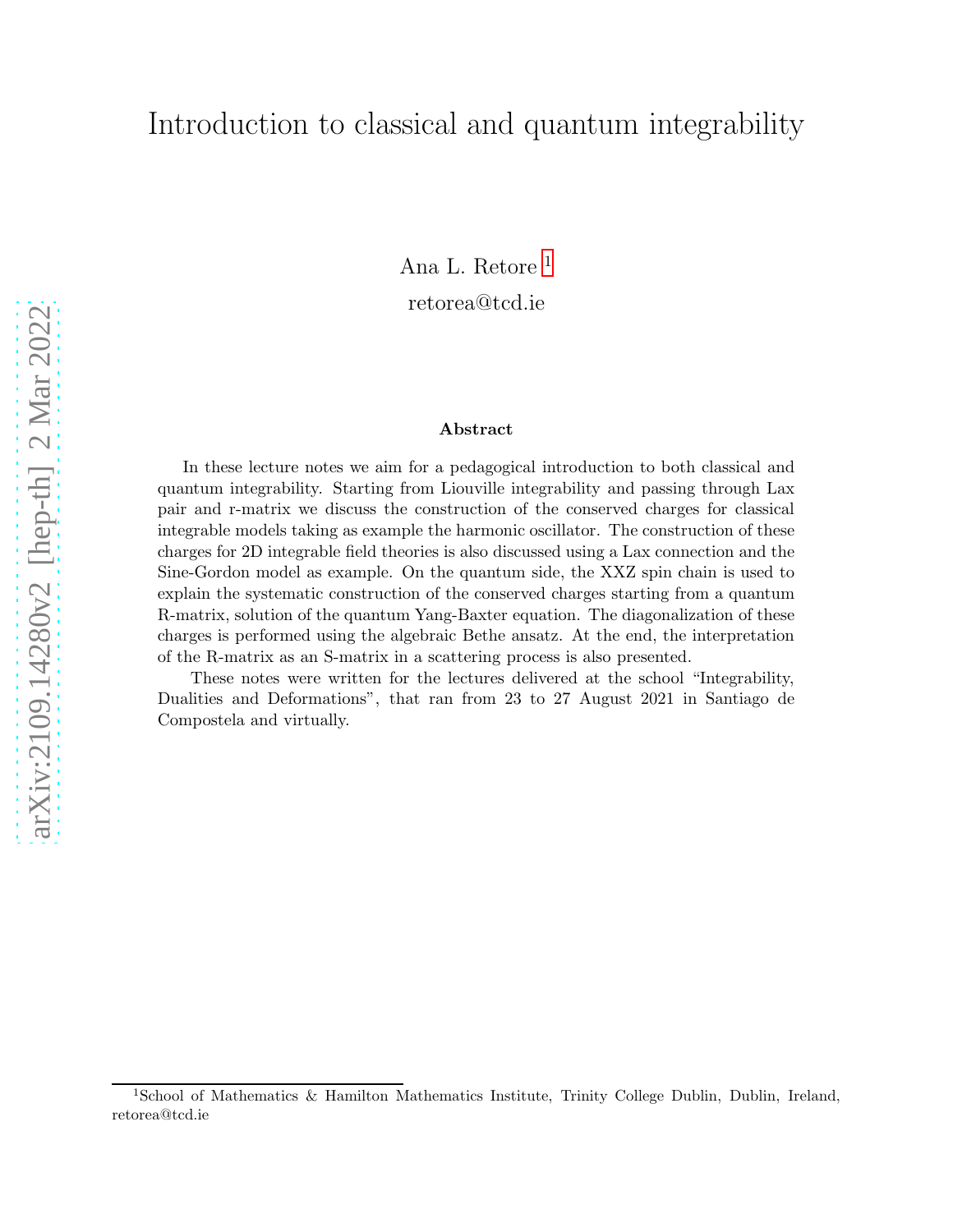# **Contents**

| 1              |                                                      | Introduction and motivation                                                                                | 3              |  |
|----------------|------------------------------------------------------|------------------------------------------------------------------------------------------------------------|----------------|--|
| $\overline{2}$ | Some notation and basic properties                   |                                                                                                            |                |  |
|                | 2.1                                                  |                                                                                                            | 5              |  |
|                | 2.2                                                  |                                                                                                            | $\overline{5}$ |  |
| 3              |                                                      | Classical integrability                                                                                    | 10             |  |
|                | 3.1                                                  |                                                                                                            | 11             |  |
|                | 3.2                                                  |                                                                                                            | 12             |  |
|                |                                                      | 3.2.1                                                                                                      | 12             |  |
|                |                                                      | 3.2.2<br>Lax pair depending on a spectral parameter $\ldots \ldots \ldots \ldots$                          | 15             |  |
|                | 3.3                                                  |                                                                                                            | 18             |  |
|                | 3.4                                                  | The monodromy matrix $\dots \dots \dots \dots \dots \dots \dots \dots \dots \dots \dots \dots$             | 19             |  |
| 4              | Quantum integrability                                |                                                                                                            |                |  |
|                | 4.1                                                  | The XXZ spin chain: the Hamiltonian $\ldots \ldots \ldots \ldots \ldots \ldots \ldots$                     | 21             |  |
|                | 4.2                                                  | Quantum R-matrix and the quantum Yang-Baxter equation $\dots \dots \dots$                                  | 23             |  |
|                | 4.3                                                  | Obtaining the classical r-matrix from the quantum R-matrix $\dots \dots \dots$                             | 24             |  |
|                | 4.4                                                  |                                                                                                            | 26             |  |
|                | 4.5                                                  | The Lax operator $\dots \dots \dots \dots \dots \dots \dots \dots \dots \dots \dots \dots \dots$           | 27             |  |
|                | 4.6                                                  | The monodromy matrix $\ldots \ldots \ldots \ldots \ldots \ldots \ldots \ldots \ldots \ldots \ldots$        | 29             |  |
|                | 4.7                                                  |                                                                                                            | 31             |  |
|                | 4.8                                                  |                                                                                                            | 35             |  |
|                | 4.9                                                  |                                                                                                            | 41             |  |
| $5^{\circ}$    |                                                      | Some applications                                                                                          | 42             |  |
|                |                                                      | A Proof of equation $(3.27)$                                                                               | 43             |  |
| Β              | Constructing the Lax pair for integrable hierarchies |                                                                                                            |                |  |
|                | B.1                                                  |                                                                                                            | 45             |  |
|                |                                                      | <b>B.1.1</b><br>The algebra $\ldots \ldots \ldots \ldots \ldots \ldots \ldots \ldots \ldots \ldots \ldots$ | 45             |  |
|                |                                                      | The gradation $\ldots \ldots \ldots \ldots \ldots \ldots \ldots \ldots \ldots \ldots$<br>B.1.2             | 46             |  |
|                |                                                      | <b>B.1.3</b>                                                                                               | 47             |  |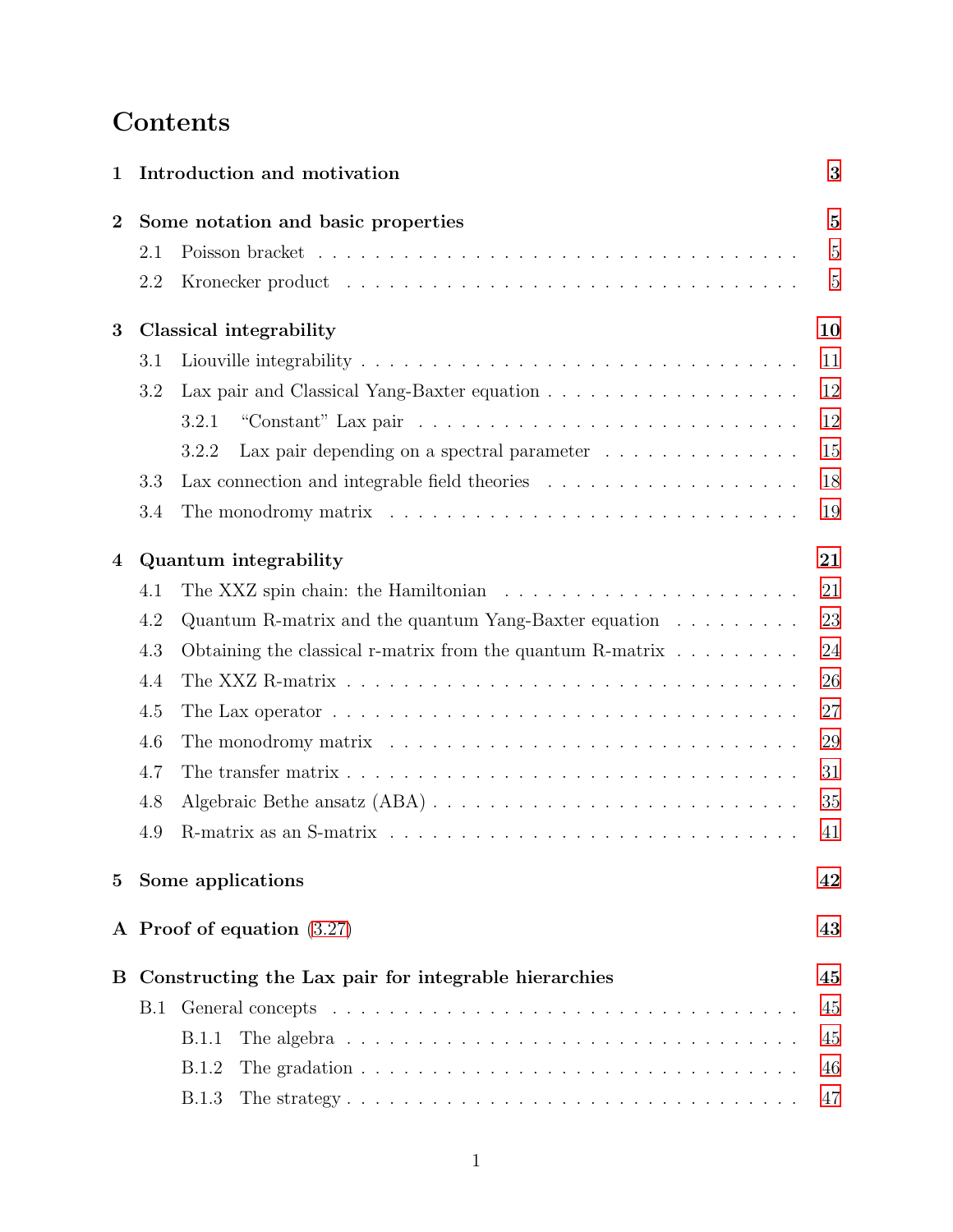|  | C New models | 52 |
|--|--------------|----|
|  |              |    |
|  |              |    |
|  |              |    |
|  |              |    |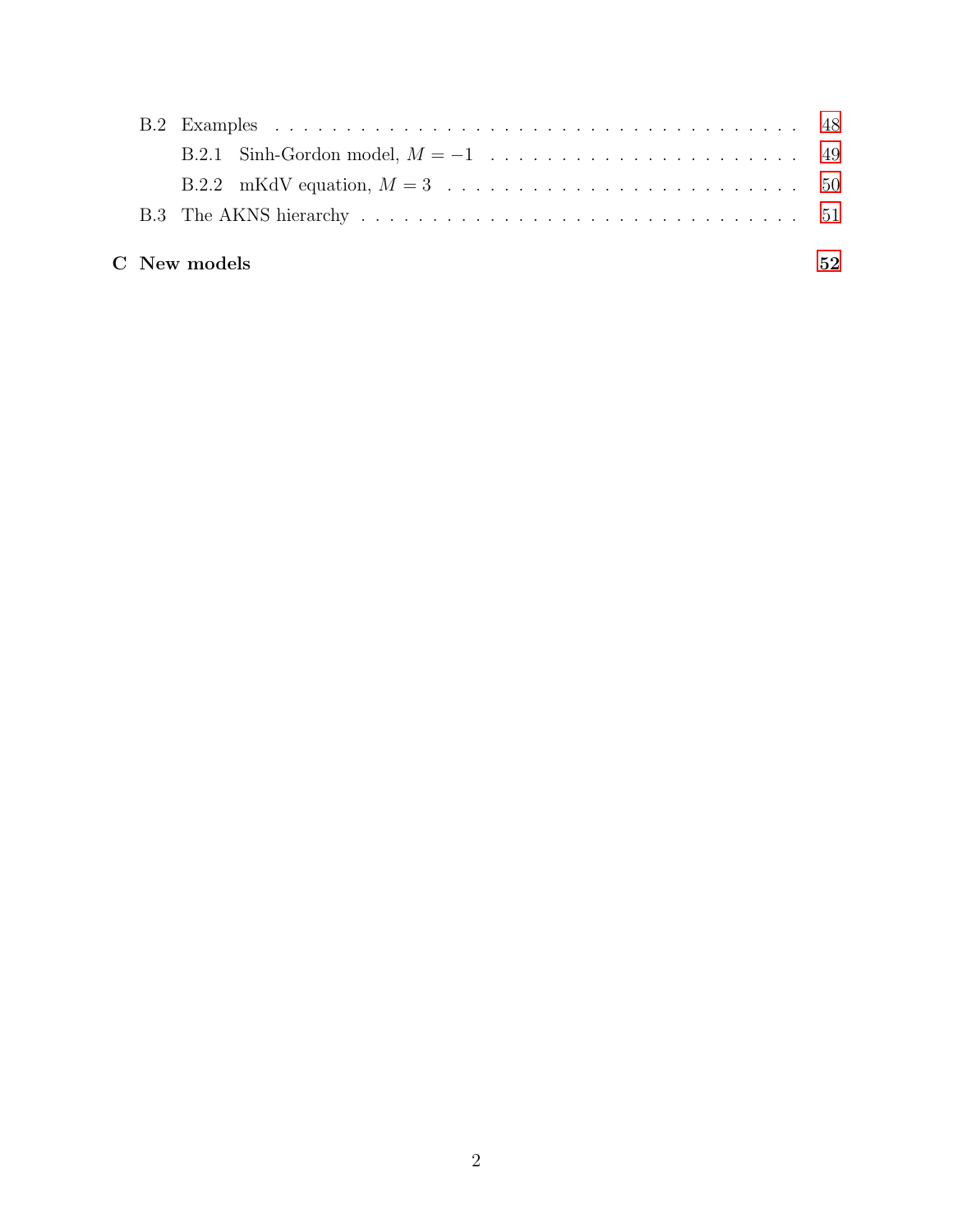# <span id="page-3-0"></span>1 Introduction and motivation

Integrable models play a role in many areas of physics ranging from condensed matter, to string theory, passing through Temperley-Lieb and Hecke algebras, quantum groups and Yangians, the bootstrap program, AdS/CFT, sigma models, quantum computing, statistical mechanics and many others [\[1](#page-55-0)[–22\]](#page-56-0). Three aspects of integrable models are explored in the Integrability, dualities and deformations school: the basic concepts and techniques on both classical and quantum integrability presented in these lecture notes, integrable deformations of sigma models in Ben Hoare's lecture notes [\[23\]](#page-56-1) and 4-dimensional Chern-Simons theory and integrable field theories in Sylvain Lacroix's lecture notes [\[24\]](#page-56-2).

The reason why integrable models became so widely studied is that they possess a large amount of symmetries, which make them highly constrained and by consequence "exactly" solvable.

It is very hard to know *a priori* if a model is integrable or not. Several famous models like Kepler's problem, harmonic oscillator, KdV (Korteweg de-Vries), mKdV (modified KdV),  $Sine(Sinh)$ -Gordon and non-linear Schrödinger (NLS) are actually integrable [\[25–](#page-56-3)[27\]](#page-57-0). Many of them are however highly non-linear and, without extra information, it would not be easy to guess that they are integrable.

They have nonetheless a lot of very interesting hidden structures. Solitons solutions are one example. They are localized solutions that preserve their form while moving, and in a scattering they emerge changed only by a phase shift. There are for example, systems called classical integrable hierarchies which have an infinite number of non-linear integrable equations, and all of them have soliton solutions of the same form.

We are interested however, in discussing what these models have in common and which strategy we can use to find and understand them.

One of the first very useful tools introduced in this area was the definition of Liouville integrability and the Liouville theorem. With them we learned that if a system with a finite number of degrees of freedom, in a  $2n$ -dimensional phase space, has n charges in involution, it is always possible to solve such system by performing a finite number of integrals.

With the introduction of the Lax pair and the classical Yang-Baxter equation, the systematic construction of several new integrable models became possible, including integrable hierarchies associated to some algebras. The Lax connection plays a similar role for 2D integrable field theories.

The construction of new integrable models remains a modern and challenging task where several recent advancements have been made. There is a particular class of models that has been widely studied and where a lot of progress has been achieved in this direction: the 2 dimensional sigma models and its deformations. The Lax connection appears very naturally in these models and in both [\[23\]](#page-56-1) and [\[24\]](#page-56-2) such cases are discussed using the Principal Chiral model (PCM) and its deformations as examples. In [\[24\]](#page-56-2) we learn that different integrable sigma models can appear depending on the choice of boundary conditions in a 4-dimensional Chern-Simons theory [\[28–](#page-57-1)[31\]](#page-57-2). So, this 4-dimensional Chern-Simons model works as a method to construct integrable models, which given the usual difficulties already discussed in doing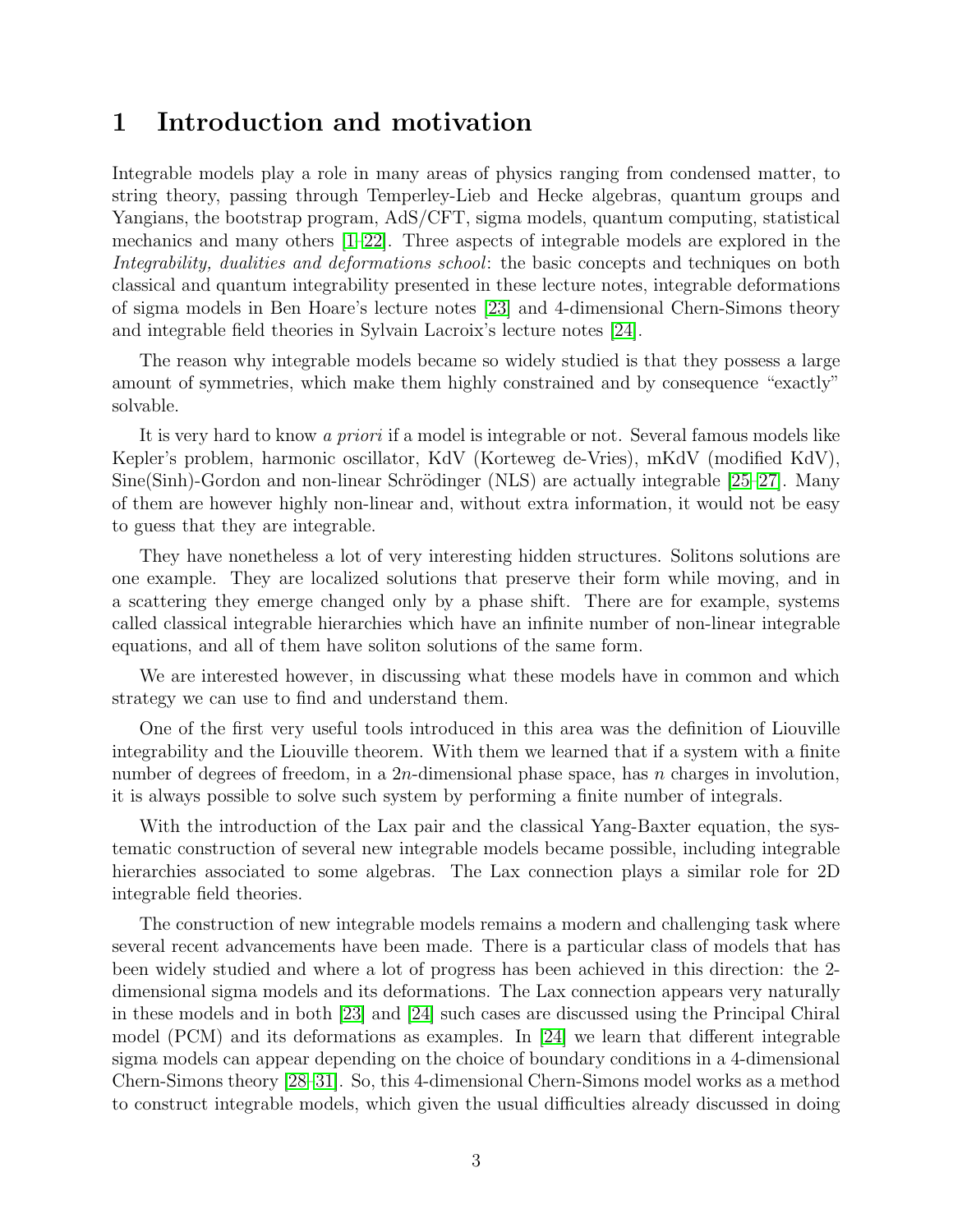this, makes it even more valuable.

Models that are classically integrable and therefore have many conserved charges, not necessarily remain integrable in their quantum version. One has to prove if that is the case depending on the model we are working on.

Many of the techniques developed to work with classical integrable models, however, like the Yang-Baxter equation and transfer matrices, for example, can be generalized to the quantum case.

Integrability has very interesting consequences in scattering of particles in  $(1+1)$  quantum field theories, for example. The infinity number of conserved charges is responsible for the factorized scattering, where a scattering process with  $n$ -particles, can be factorized in a sequence of  $2 \rightarrow 2$  particles scattering [\[32\]](#page-57-3). The two-body S-matrix in such models is related to the R-matrix and has to satisfy the quantum Yang-Baxter equation (qYBE).

The existence of a quantum R-matrix, solution of the quantum Yang-Baxter equation allows for the systematic construction of the conserved charges, and techniques like Bethe ansatz allow most of the time for the solution of such models.

One very interesting application is in spin chains, which are discrete quantum spin systems which have applications ranging from  $\mathcal{N} = 4$  Super Yang-Mills ( $\mathcal{N} = 4$  SYM) theory to condensed matter. In these lecture notes we discuss a famous example of a spin chain, the XXZ model, which can be understood as a toy model to study magnetism. With this example it is possible to introduce all the important concepts and techniques we need.

Outline of these lecture notes: In Section [2](#page-5-0) we present a short introduction to Poisson brackets and tensor products. Section [3](#page-10-0) is dedicated to classical integrability, starting with Liouville integrability, Lax pair and Yang-Baxter equation for systems with finite number of degrees of freedom, followed by Lax connection and Yang-Baxter for classical field theory. The next section is dedicated to quantum integrability, more specifically to the construction of the XXZ periodic spin chain and solving it by using the algebraic Bethe ansatz. At the end of this section we shortly discuss the interpretation of the R-matrix as an S-matrix in a  $(1+1)$  quantum field theory. In Section [5](#page-42-0) we mention some important areas where integrability plays an important role nowadays and provide some references and reviews on these topics. In Appendix [A](#page-43-0) we provide a proof for equation [\(3.27\)](#page-14-0), while Appendices [B](#page-45-0) and [C](#page-52-0) are dedicated to introduce integrable hierarchies and to explain a systematic method to find new solutions of the qYBE, respectively. Along these lecture notes we included many constructive exercises that we believe can help in the understanding of the concepts and techniques.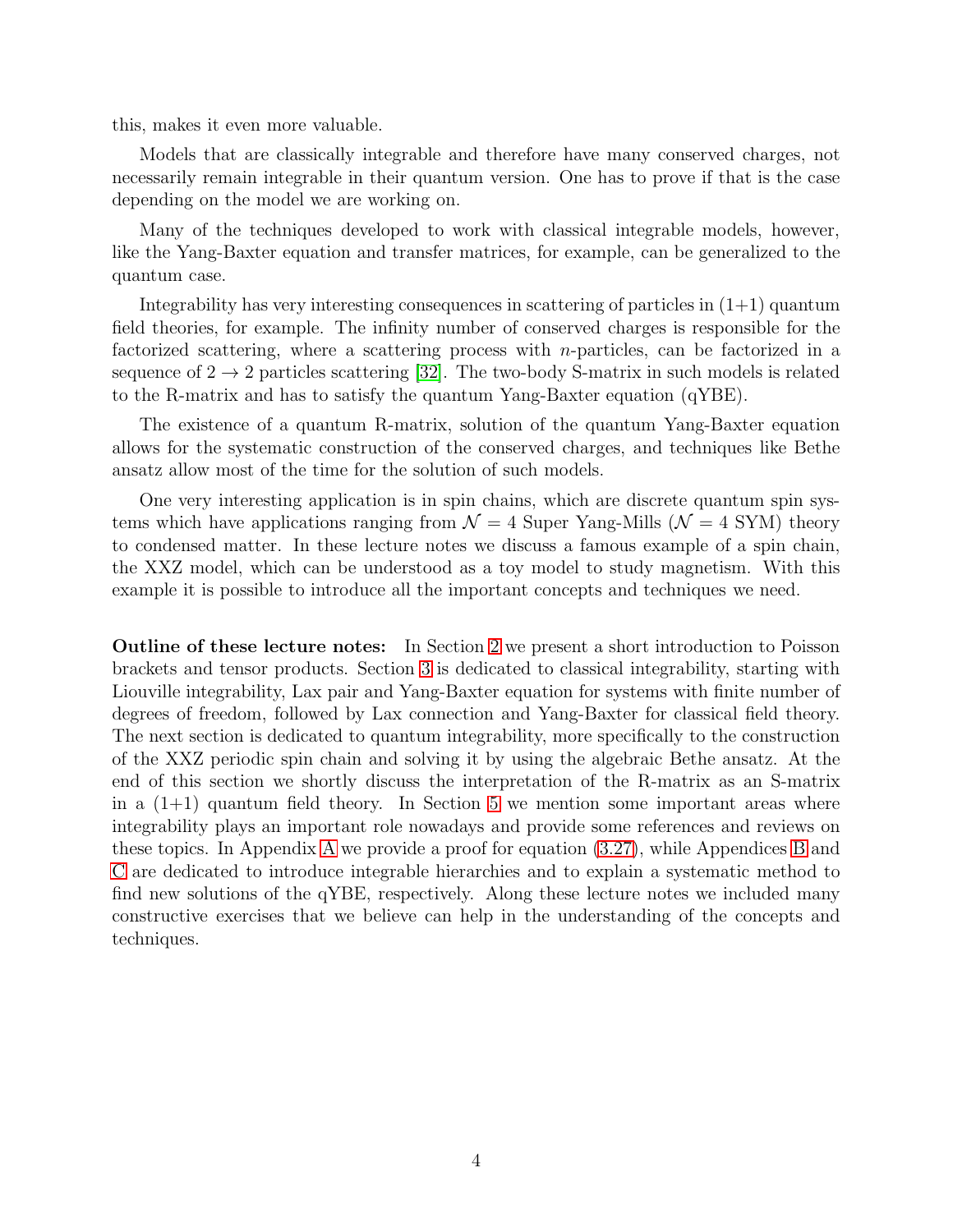# <span id="page-5-1"></span><span id="page-5-0"></span>2 Some notation and basic properties

#### 2.1 Poisson bracket

Consider a 2n-dimensional phase space with canonical coordinates  $\{q_1, q_2, ..., q_n\}$  and  $\{p_1, p_2, ...$ ...,  $p_n$ . For two functions  $F({q_i}, {p_i})$  and  $G({q_i}, {p_i})$  in this space we can define a **Pois**son bracket as

$$
\{F, G\} = \sum_{i=1}^{n} \left( \frac{\partial F}{\partial q_i} \frac{\partial G}{\partial p_i} - \frac{\partial F}{\partial p_i} \frac{\partial G}{\partial q_i} \right).
$$
 (2.1)

With this definition it is easy to see that

$$
\{q_j, p_k\} = \delta_{j,k},\tag{2.2}
$$

$$
\{q_j, q_k\} = 0,\t\t(2.3)
$$

$$
\{p_j, p_k\} = 0.\t\t(2.4)
$$

The Poisson bracket satisfies many important properties

1.  $\{F, F\} = 0;$ 

2. 
$$
\{G, F\} = -\{F, G\};
$$

- 3.  ${F, G + H} = {F, G} + {F, H};$
- 4.  $\{FG, H\} = F\{G, H\} + \{F, H\}G;$
- 5.  $\{F, GH\} = G\{F, H\} + \{F, G\}H$ ; and finally the Jacobi identity:
- 6.  $\{F, \{G, H\}\} + \{H, \{F, G\}\} + \{G, \{H, F\}\} = 0.$

**Exercise 1:** Check the properties  $(1)-(6)$ .

### <span id="page-5-2"></span>2.2 Kronecker product

Both in classical and in quantum integrability **Kronecker product** (tensor product<sup>[1](#page-5-3)</sup>) is very important. It is a matrix operation that provides a way to deal with systems with

<span id="page-5-3"></span><sup>1</sup>When doing calculations on Mathematica, use the command KroneckerProduct instead of TensorProduct. Although they both give the same result, TensorProduct gives the result in a format that is not useful for the calculations we need to perform.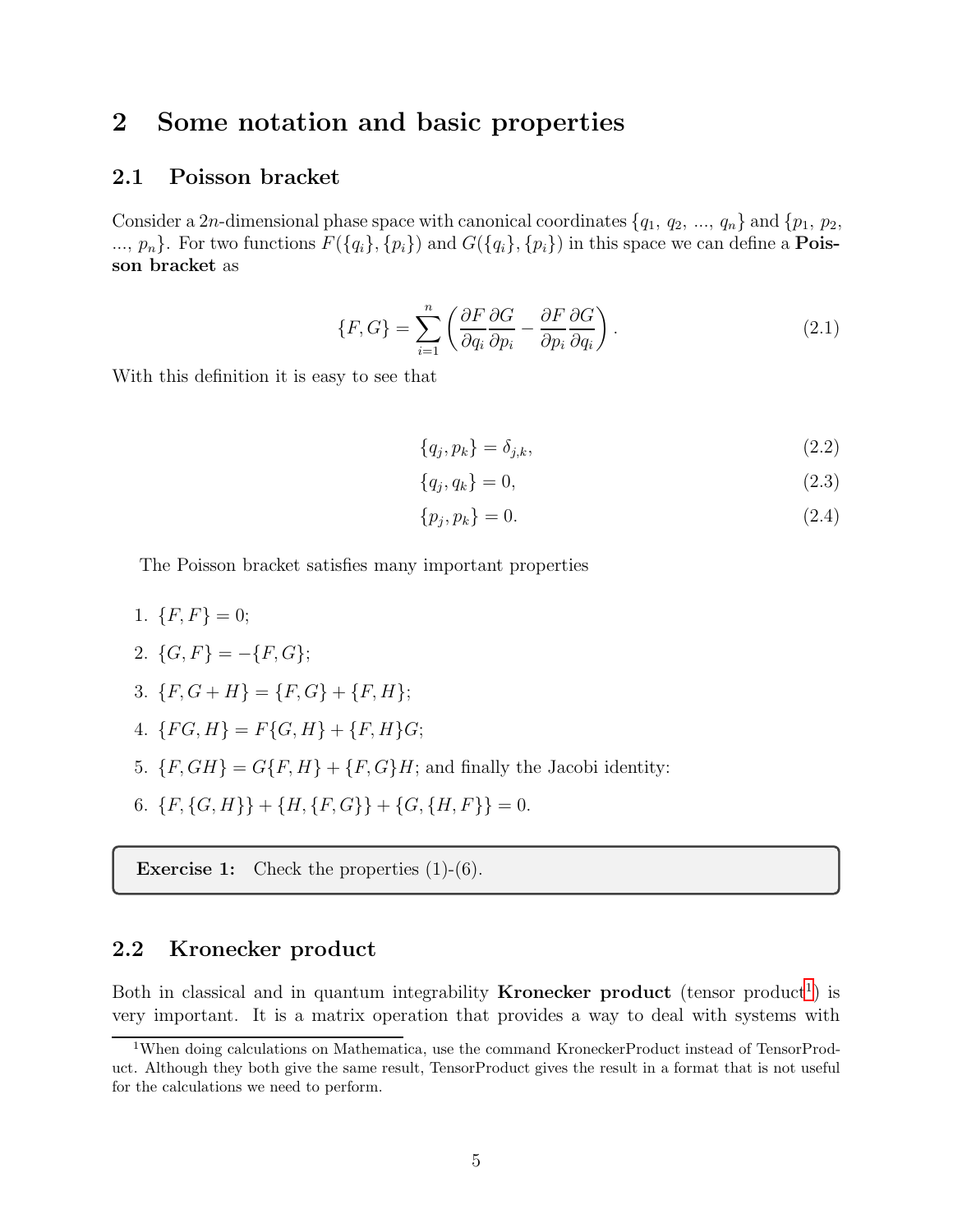more than one vector space  $V$ . We dedicate this section to explain it and show some of its properties in a very practical way.

Let us start by defining the tensor product of two vectors. Consider two vector spaces U (d<sub>1</sub>-dimensional) and V (d<sub>2</sub>-dimensional), and then consider a vector in each of these vector spaces,  $|u\rangle \in U$  and  $|v\rangle \in V$ 

$$
|u\rangle = \begin{pmatrix} u_1 \\ u_2 \\ \vdots \\ u_{d_1} \end{pmatrix} \quad \text{and} \quad |v\rangle = \begin{pmatrix} v_1 \\ v_2 \\ \vdots \\ v_{d_2} \end{pmatrix} . \tag{2.5}
$$

Their tensor product is given by placing  $|v\rangle$  inside  $|u\rangle$  in the following way

$$
|u\rangle \otimes |v\rangle = \begin{pmatrix} u_1 |v\rangle \\ u_2 |v\rangle \\ \vdots \\ u_{d_1} |v\rangle \end{pmatrix},
$$
\n(2.6)

where the product  $u_i|v\rangle$  is the usual product between a scalar and a vector. Let us consider  $d_1 = d_2 = 2$  for example:

$$
|u\rangle \otimes |v\rangle = \begin{pmatrix} u_1 |v\rangle \\ u_2 |v\rangle \end{pmatrix} = \begin{pmatrix} u_1 \begin{pmatrix} v_1 \\ v_2 \end{pmatrix} \\ u_2 \begin{pmatrix} v_1 \\ v_2 \end{pmatrix} \end{pmatrix} = \begin{pmatrix} u_1 v_1 \\ u_1 v_2 \\ u_2 v_1 \\ u_2 v_2 \end{pmatrix} . \tag{2.7}
$$

Now, let us consider instead two  $d \times d$  matrices A and B in End(V  $\otimes$  V)

$$
A = \begin{pmatrix} a_{1,1} & a_{1,2} & \dots & a_{1,d} \\ a_{2,1} & a_{2,2} & \dots & a_{2,d} \\ \vdots & \vdots & \ddots & \vdots \\ a_{d,1} & a_{d,2} & \dots & a_{d,d} \end{pmatrix} \text{ and } B = \begin{pmatrix} b_{1,1} & b_{1,2} & \dots & b_{1,d} \\ b_{2,1} & b_{2,2} & \dots & b_{2,d} \\ \vdots & \vdots & \ddots & \vdots \\ b_{d,1} & b_{d,2} & \dots & b_{d,d} \end{pmatrix} .
$$
 (2.8)

The Kronecker product of A and B,  $A \otimes B$ , is obtained by placing B inside A in the following way

$$
A \otimes B = \begin{pmatrix} a_{1,1}B & a_{1,2}B & \dots & a_{1,d}B \\ a_{2,1}B & a_{2,2}B & \dots & a_{2,d}B \\ \vdots & \vdots & \ddots & \vdots \\ a_{d,1}B & a_{d,2}B & \dots & a_{d,d}B \end{pmatrix}
$$
(2.9)

where  $a_{i,j}B$  correspond to the usual matrix product between a scalar and a matrix, or a matrix and a matrix, depending if  $a_{i,j}$  is a scalar or a matrix, respectively.

For example, for a space  $V$  of dimension two with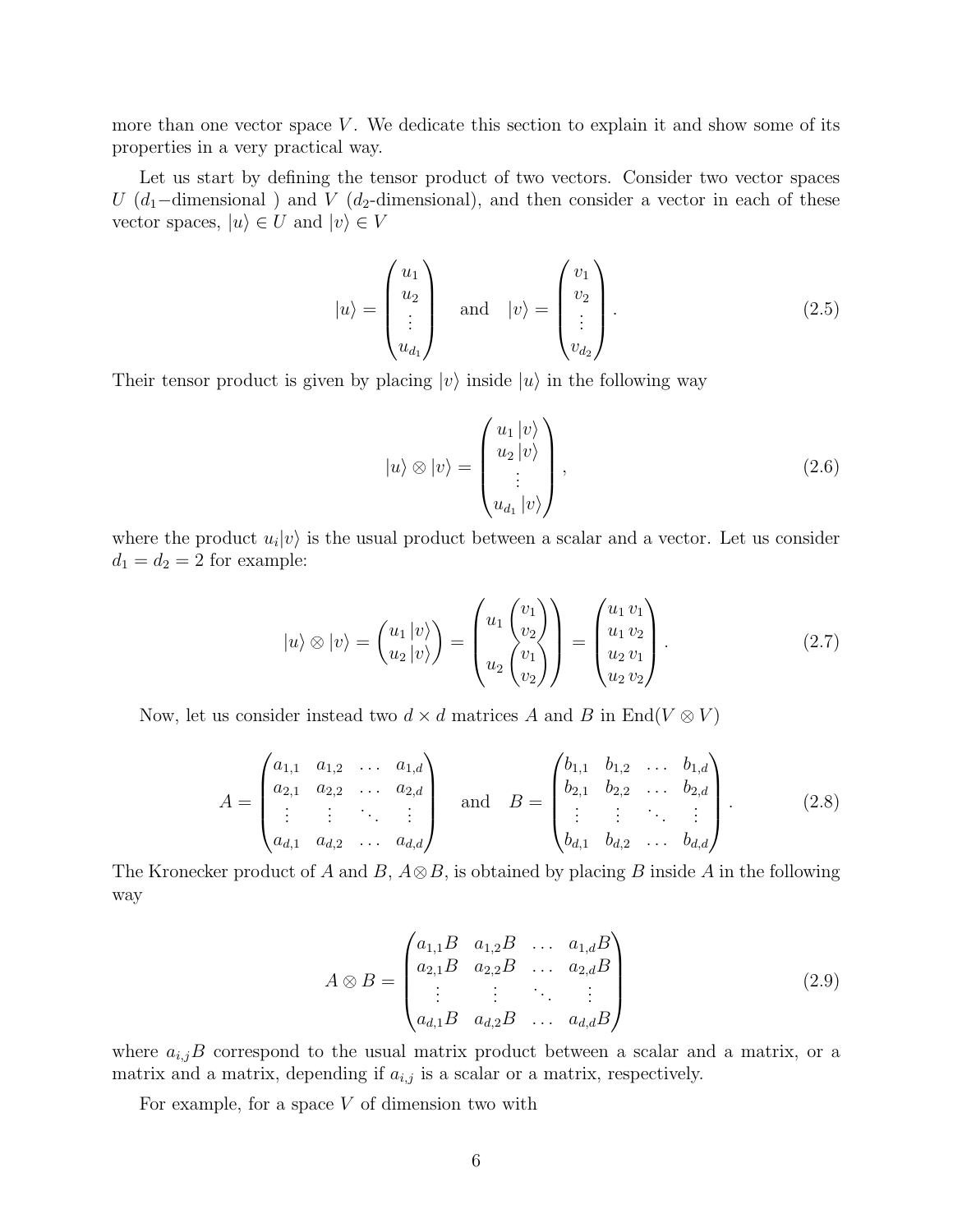$$
A = \begin{pmatrix} a_{1,1} & a_{1,2} \\ a_{2,1} & a_{2,2} \end{pmatrix} \text{ and } B = \begin{pmatrix} b_{1,1} & b_{1,2} \\ b_{2,1} & b_{2,2} \end{pmatrix}
$$
 (2.10)

the Kronecker product gives us

$$
A \otimes B = \begin{pmatrix} a_{1,1}B & a_{1,2}B \\ a_{2,1}B & a_{2,2}B \end{pmatrix}
$$
  
= 
$$
\begin{pmatrix} a_{1,1} & b_{1,2} \\ b_{2,1} & b_{2,2} \\ a_{2,1} & b_{2,2} \end{pmatrix} \begin{pmatrix} a_{1,2} & b_{1,1} & b_{1,2} \\ b_{2,1} & b_{2,2} \\ b_{2,1} & b_{2,2} \end{pmatrix}
$$
  
= 
$$
\begin{pmatrix} a_{1,1}b_{1,1} & a_{1,1}b_{1,2} & a_{1,2}b_{1,1} & a_{1,2}b_{1,2} \\ a_{1,1}b_{2,1} & a_{1,1}b_{2,2} & a_{1,2}b_{2,1} & a_{1,2}b_{2,2} \\ a_{2,1}b_{1,1} & a_{2,1}b_{1,2} & a_{2,2}b_{1,1} & a_{2,2}b_{1,2} \\ a_{2,1}b_{2,1} & a_{2,1}b_{2,2} & a_{2,2}b_{2,1} & a_{2,2}b_{2,2} \end{pmatrix}.
$$
(2.11)

When describing a system with N sites  $V \otimes V \otimes ... \otimes V$ , for an  $A \in End(V)$  the notation  $A_i$  means acting non-trivially only on the *i*-th site, i.e.

$$
A_i = \overbrace{\mathbb{I} \otimes \mathbb{I} \otimes \ldots \otimes \mathbb{I} \otimes}^{(i-1)\text{-sites}} \underbrace{A}_{i\text{-th site}} \otimes \overbrace{\mathbb{I} \otimes \ldots \otimes \mathbb{I}}^{(N-i)\text{-sites}}.
$$
\n(2.12)

So, for example, if we are describing a system with  $N = 2$  and  $V = \mathbb{C}^2$ 

$$
A_1 = A \otimes \mathbb{I} = \begin{pmatrix} a_{1,1} & 0 & a_{1,2} & 0 \\ 0 & a_{1,1} & 0 & a_{1,2} \\ a_{2,1} & 0 & a_{2,2} & 0 \\ 0 & a_{2,1} & 0 & a_{2,2} \end{pmatrix},
$$
(2.13)  

$$
A_2 = \mathbb{I} \otimes A = \begin{pmatrix} a_{1,1} & a_{1,2} & 0 & 0 \\ a_{2,1} & a_{2,2} & 0 & 0 \\ 0 & 0 & a_{1,1} & a_{1,2} \\ 0 & 0 & a_{2,1} & a_{2,2} \end{pmatrix}.
$$
(2.14)

Now, consider an operator  $B \in \text{End}(V \otimes V)$ , for N sites, we can define  $B_{i,j}$  as acting non-trivially only on the spaces i and j. For  $N = 3$ , for example

$$
B_{1,2} = B \otimes \mathbb{I},\tag{2.15}
$$

$$
B_{2,3} = \mathbb{I} \otimes B \tag{2.16}
$$

i.e.,  $B_{1,2}$  acts non-trivially in the first two spaces and as an identity on the third, while  $B_{2,3}$ acts trivially on the first space and non-trivially on the last two spaces. And how about  $B_{1,3}$ ?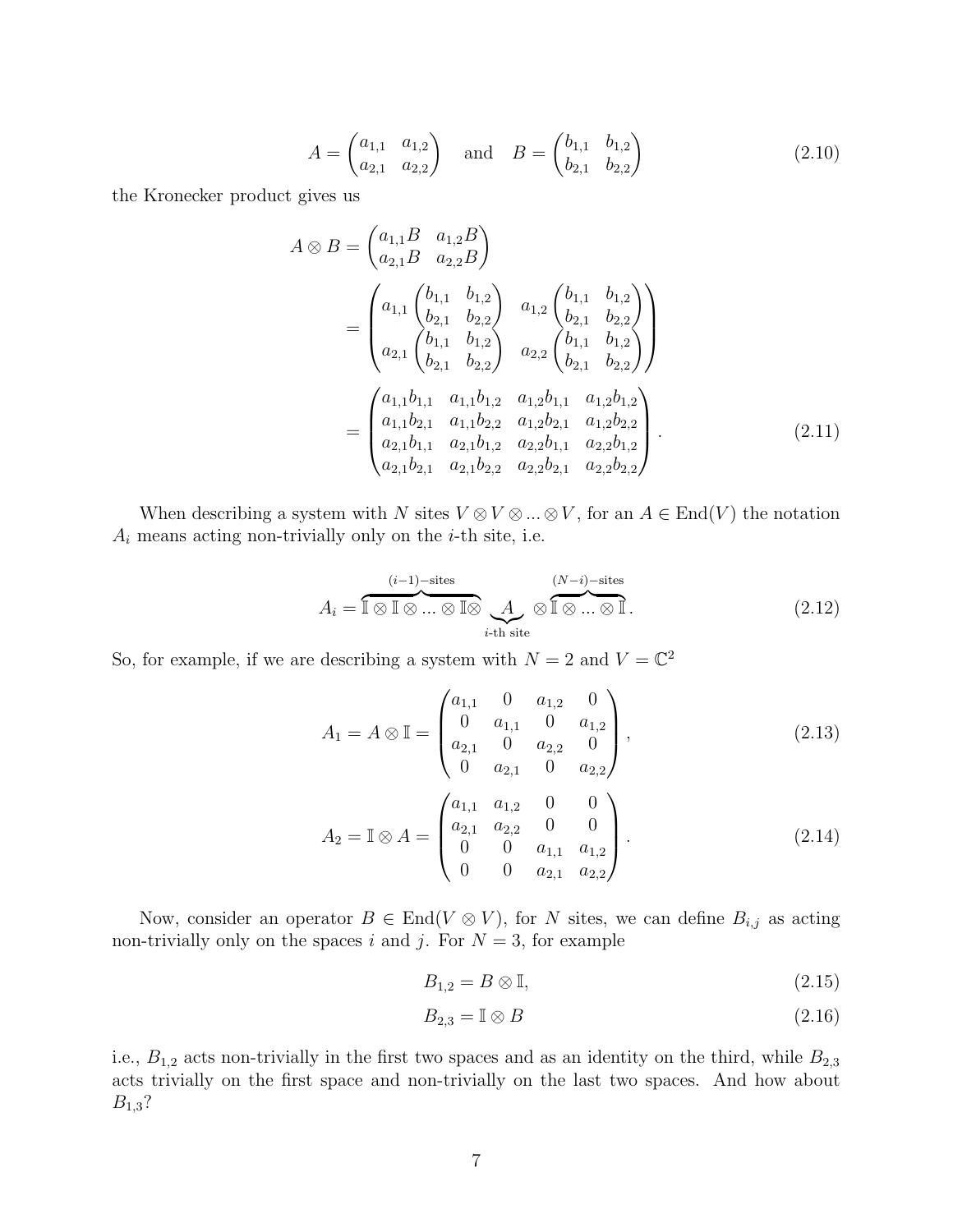In order to construct  $B_{1,3}$  we have to introduce another concept: the permutation operator P. The permutation operator is defined as the object that permutes two vectors:

$$
P|a\rangle \otimes |b\rangle = |b\rangle \otimes |a\rangle. \tag{2.17}
$$

### **Exercise 2:** Prove that  $P^2 = \mathbb{I}$ .

So,  $P_{ij}$  switches vectors in positions i and j, for example

$$
P_{1,2}|a_1\rangle \otimes |a_2\rangle \otimes |a_3\rangle \otimes ....|a_N\rangle = |a_2\rangle \otimes |a_1\rangle \otimes |a_3\rangle \otimes .... \otimes |a_N\rangle \tag{2.18}
$$

while

$$
P_{2,3}|a_1\rangle \otimes |a_2\rangle \otimes |a_3\rangle \otimes ....|a_N\rangle = |a_1\rangle \otimes |a_3\rangle \otimes |a_2\rangle \otimes .... \otimes |a_N\rangle \tag{2.19}
$$

etc.

The same happens for matrices,  $P_{ij}$  basically switches positions  $i \Leftrightarrow j$  so

$$
P_{i,j}B_{i,j}P_{i,j} = B_{j,i},\tag{2.20}
$$

and

<span id="page-8-0"></span>
$$
B_{i,j} = P_{k,j} B_{i,k} P_{k,j},
$$
  
=  $P_{i,k} B_{k,j} P_{i,k}.$  (2.21)

Now, using equation [\(2.21\)](#page-8-0) we can construct  $B_{1,3}$  in two ways

$$
B_{1,3} = P_{1,2}B_{2,3}P_{1,2} \quad \text{and} \quad B_{1,3} = P_{2,3}B_{1,2}P_{2,3}.\tag{2.22}
$$

So, when considering a system with many sites, there are many equivalent ways to construct  $B_{i,j}$ , given that k can assume many different values in equation [\(2.21\)](#page-8-0).

**Exercise 3:** Consider an operator  $B \in End(V \otimes V)$  and the permutation operator  $P \in \text{End}(V \otimes V)$ . Using the properties discussed above, for  $N = 5$ , construct  $P_{2,4}$ and  $B_{2,5}$  using only operators acting on consecutive sites.

**Exercise 4:** It is very useful to notice that  $tr_i P_{i,j} = I_j$ . Prove this using

$$
P = \sum_{i,j=1}^{2} e_{ij} \otimes e_{ji}
$$
\n
$$
(2.23)
$$

where  $(e_{ij})_{\alpha\beta} = \delta_{i\alpha}\delta_{j\beta}$ , i.e.,

$$
e_{11} = \begin{pmatrix} 1 & 0 \\ 0 & 0 \end{pmatrix}, \quad e_{12} = \begin{pmatrix} 0 & 1 \\ 0 & 0 \end{pmatrix}, \quad \text{etc.} \tag{2.24}
$$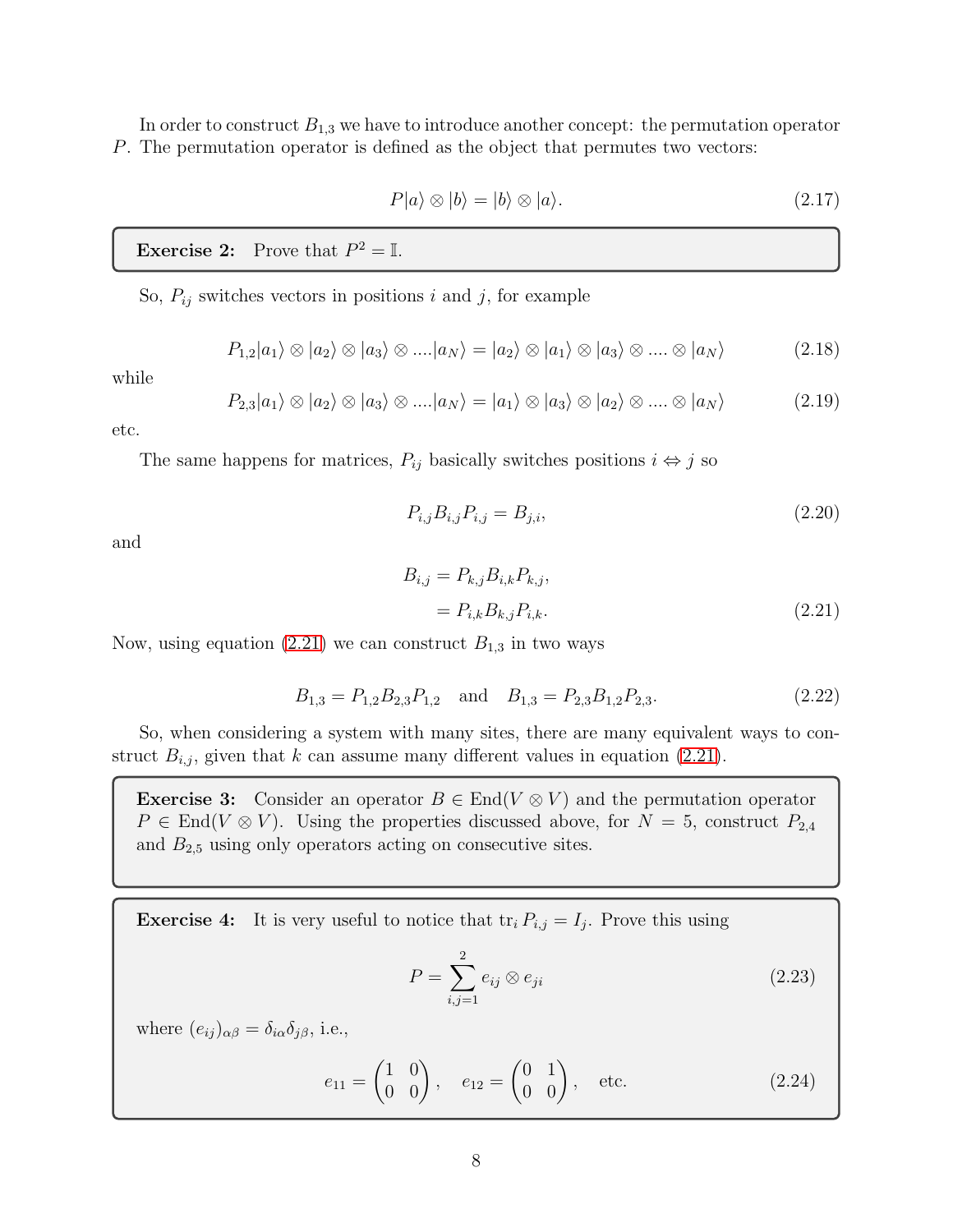Exercise 5: Prove

$$
(P_{1,2}P_{2,3}...P_{N-1,N})^{-1} = P_{N-1,N}...P_{2,3}P_{1,2}.
$$
\n(2.25)

It is useful to notice that for  $V = \mathbb{C}^2$  we can also write P as

$$
P = \begin{pmatrix} 1 & 0 & 0 & 0 \\ 0 & 0 & 1 & 0 \\ 0 & 1 & 0 & 0 \\ 0 & 0 & 0 & 1 \end{pmatrix} = \begin{pmatrix} \frac{1+\sigma^z}{2} & \sigma^- \\ \sigma^+ & \frac{1-\sigma^z}{2} \end{pmatrix},
$$
(2.26)

$$
= \frac{1}{2} \left( \sigma_i^x \sigma_{i+1}^x + \sigma_i^y \sigma_{i+1}^y + \sigma_i^z \sigma_{i+1}^z + I_i I_{i+1} \right) \tag{2.27}
$$

where  $\sigma^{\pm} = \frac{1}{2}$  $\frac{1}{2}(\sigma^x \pm i\sigma^y)$  and  $\sigma^{x,y,z}$  are the Pauli matrices.

Some extra properties that play a role on these lectures are

- 1.  $(A + B) \otimes C = A \otimes C + B \otimes C;$
- 2.  $A \otimes (B + C) = A \otimes B + A \otimes C;$
- 3.  $(cA) \otimes B = A \otimes (cB) = c(A \otimes B);$

where  $A, B, C, D$  are matrices and c is a scalar function.

Also, if the dimensions of the matrices are such that the product AC and BD are well defined then

4.  $(A \otimes B)(C \otimes D) = (AC) \otimes (BD)$ .

**Exercise 6:** For  $A, B \in \text{End}(V \otimes V)$ , understand why

<span id="page-9-0"></span>
$$
[A_{12}, B_{34}] = 0 \tag{2.28}
$$

is true for any two matrices  $A$  and  $B$  of same dimension.

Something that will appear often in the lectures, especially in the classical part, is the Poisson bracket of matrices. Now that we defined Kronecker product there is a simple way to introduce them.

Consider a matrix  $A \in End(V)$ 

$$
A = \sum_{i,j} a_{ij} e_{ij},\tag{2.29}
$$

so that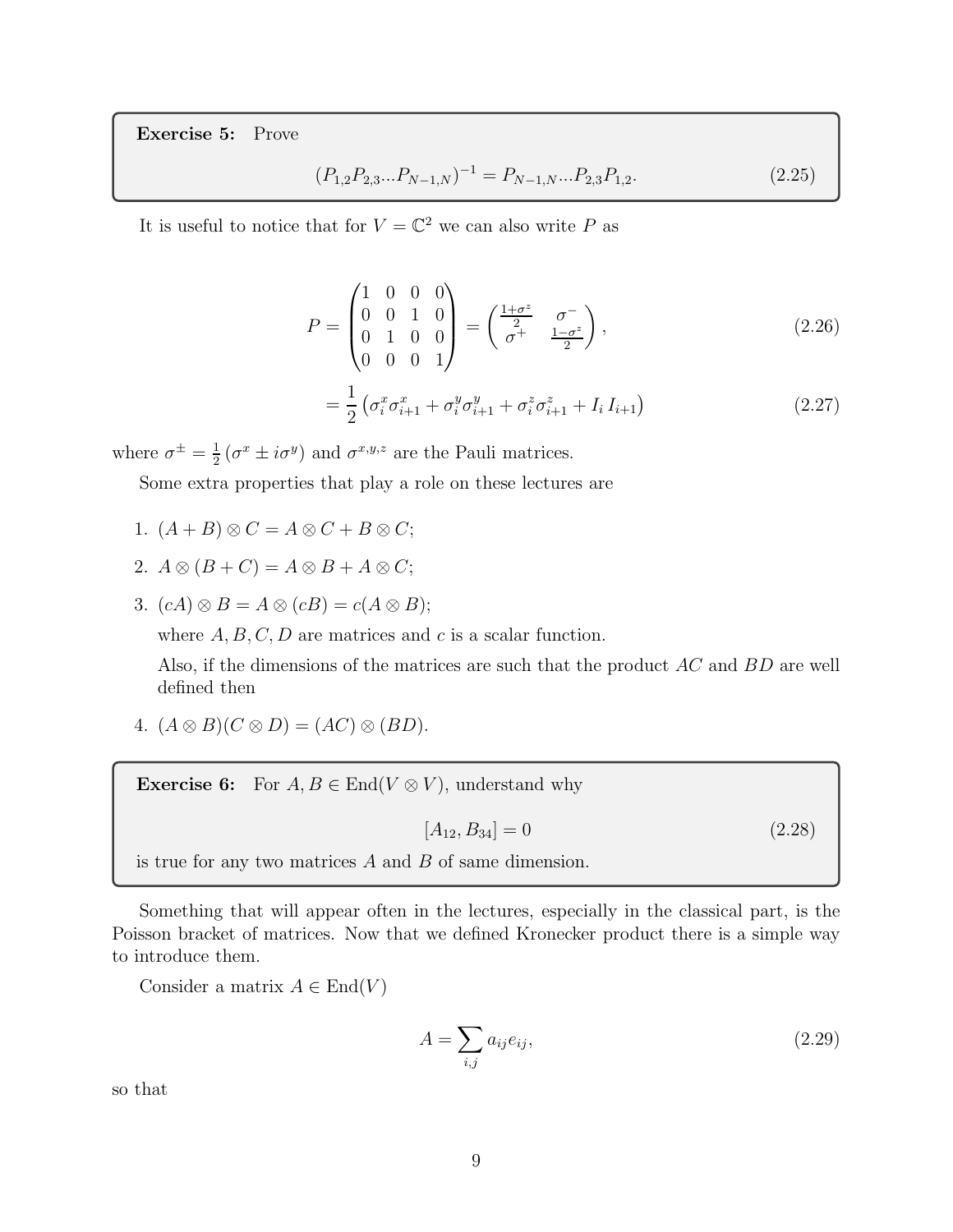$$
A_1 = \sum_{i,j} a_{ij} (e_{ij} \otimes \mathbb{I}), \qquad (2.30)
$$

$$
A_2 = \sum_{k,l} a_{kl} (\mathbb{I} \otimes e_{kl})
$$
\n(2.31)

where again  $(e_{ij})_{\alpha\beta} = \delta_{i\alpha}\delta_{j\beta}$ .

The Poisson bracket of  $A_1$  and  $A_2$  is defined as

$$
\{A_1, A_2\} = \sum_{i,j,k,l} \{a_{ij}, a_{kl}\} (e_{ij} \otimes e_{kl}).
$$
 (2.32)

**Exercise 7:** Assume the properties  $(1)-(6)$  from Section [2.1](#page-5-1) are valid for F and G being matrices whose elements are functions of  $\{q_i\}$  and  $\{p_i\}$ . Prove that if B is an invertible matrix then

<span id="page-10-4"></span>
$$
\{A_1, B_2^{-1}\} = -B_2^{-1} \{A_1, B_2\} B_2^{-1}.
$$
\n(2.33)

# <span id="page-10-0"></span>3 Classical integrability

Now, with all the prerequisites let us start the discussion of integrability. Some of the discussions in this section are highly based in the amazing book [\[26\]](#page-56-4).

Consider a function  $F({q_j}, {p_j})$  in a 2n-dimensional phase space described by the conjugated variables  $\{q_j\}$  and  $\{p_j\}$ 

<span id="page-10-1"></span>
$$
\dot{F} \equiv \frac{dF}{dt} = \sum_{i=1}^{n} \left( \frac{\partial F}{\partial q_i} \dot{q}_i + \frac{\partial F}{\partial p_i} \dot{p}_i \right). \tag{3.1}
$$

We know, however, that the Hamilton equations are given by

<span id="page-10-3"></span>
$$
\dot{q}_i = \frac{\partial H}{\partial p_i}, \text{ and } \dot{p}_i = -\frac{\partial H}{\partial q_i}.
$$
\n(3.2)

Substituting them in the equation [\(3.1\)](#page-10-1) we obtain

$$
\dot{F} = \sum_{i=1}^{n} \left( \frac{\partial F}{\partial q_i} \frac{\partial H}{\partial p_i} - \frac{\partial F}{\partial p_i} \frac{\partial H}{\partial q_i} \right)
$$
(3.3)

where the rhs can be recognized as the Poisson bracket of  $F$  and  $H$ 

<span id="page-10-2"></span>
$$
\dot{F} = \{F, H\}.\tag{3.4}
$$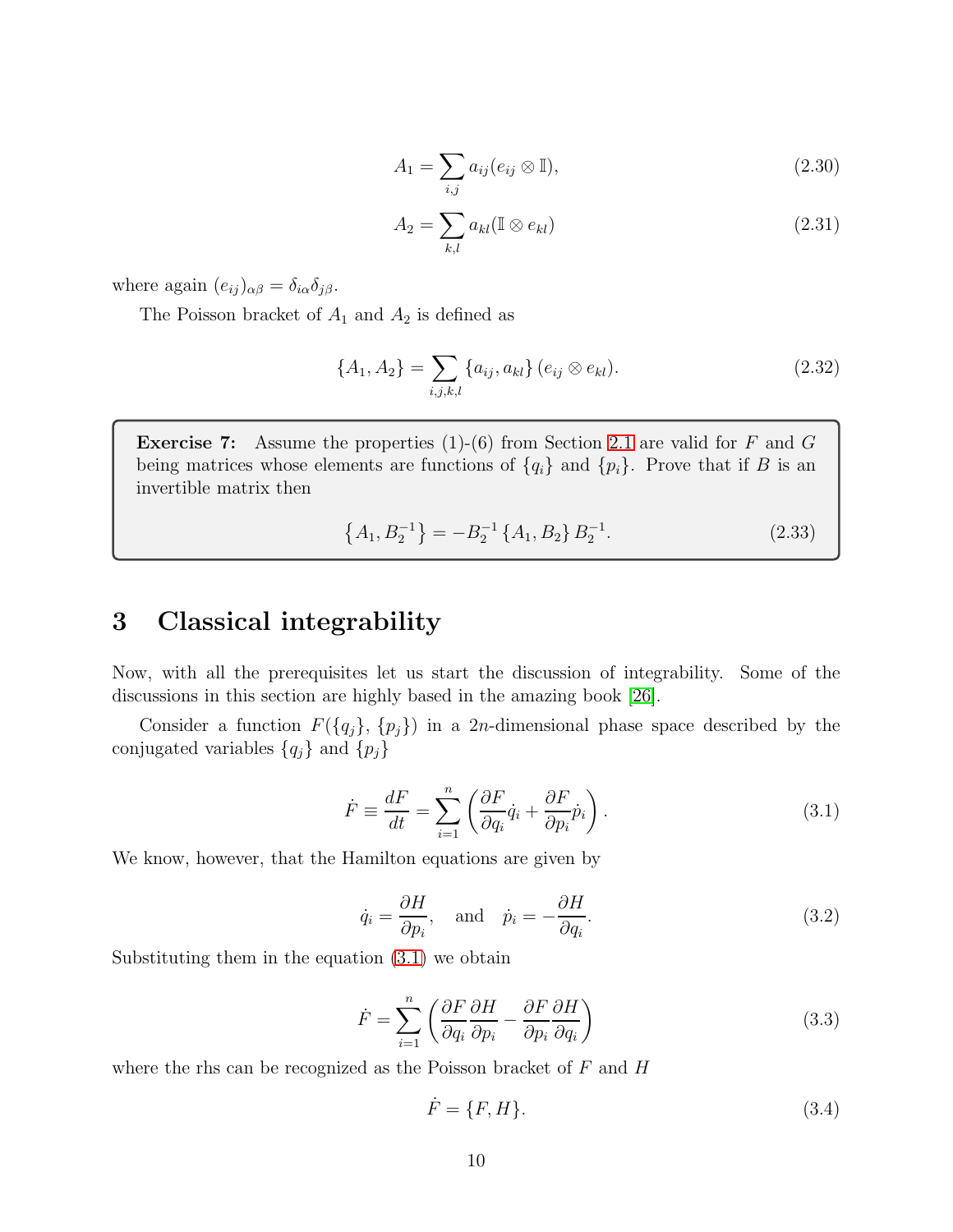So, any function of  $\{p_i\}$  and  $\{q_i\}$  in the phase space will have its evolution described by the equation [\(3.4\)](#page-10-2).

From this we can immediately say that any function F satisfying  $\{F, H\} = 0$  is conserved. The Hamiltonian itself is the most obvious example

$$
\dot{H} = \{H, H\} = 0 \Rightarrow H = E = \text{constant.} \tag{3.5}
$$

#### <span id="page-11-0"></span>3.1 Liouville integrability

A system in the 2n-dimensional phase space described above is Liouville integrable if it has *n* independent conserved quantities in involution, i.e.

$$
\{F_i, F_j\} = 0, \quad i, j = 1, ..., n. \tag{3.6}
$$

One of these is the Hamiltonian H.

The importance of such systems comes from the fact that they are completely solvable, as a consequence of Liouville's theorem:

Liouville Theorem: the equations of motion of a Liouville integrable system can be solved by quadratures.

Due to this theorem we know that for a Liouville integrable system there always exists a canonical transformation[2](#page-11-1)

<span id="page-11-3"></span><span id="page-11-2"></span>
$$
(p_i, q_i) \rightarrow (F_i, \varphi_i), \tag{3.7}
$$

where one of the new variables coincides with the conserved quantity  $F_i$ , whose equations of motion can be described by

$$
\dot{F}_i = \{H, F_i\} = 0,\t\t(3.8)
$$

$$
\dot{\varphi}_i = \{H, \varphi_i\} = \frac{\partial H}{\partial F_i}, = \Omega_i
$$
\n(3.9)

with the following solution

$$
F_i(t) = \alpha \quad \text{and} \quad \varphi_i(t) = \Omega_i \, t + \varphi_i(0). \tag{3.10}
$$

#### Example: 1d Harmonic-Oscillator

The Hamiltonian for the 1d classical harmonic oscillator, for mass  $m = 1$ , is given by

<span id="page-11-1"></span><sup>&</sup>lt;sup>2</sup>A canonical transformation is a change in the canonical variables in such a way that the Hamilton equations form is preserved.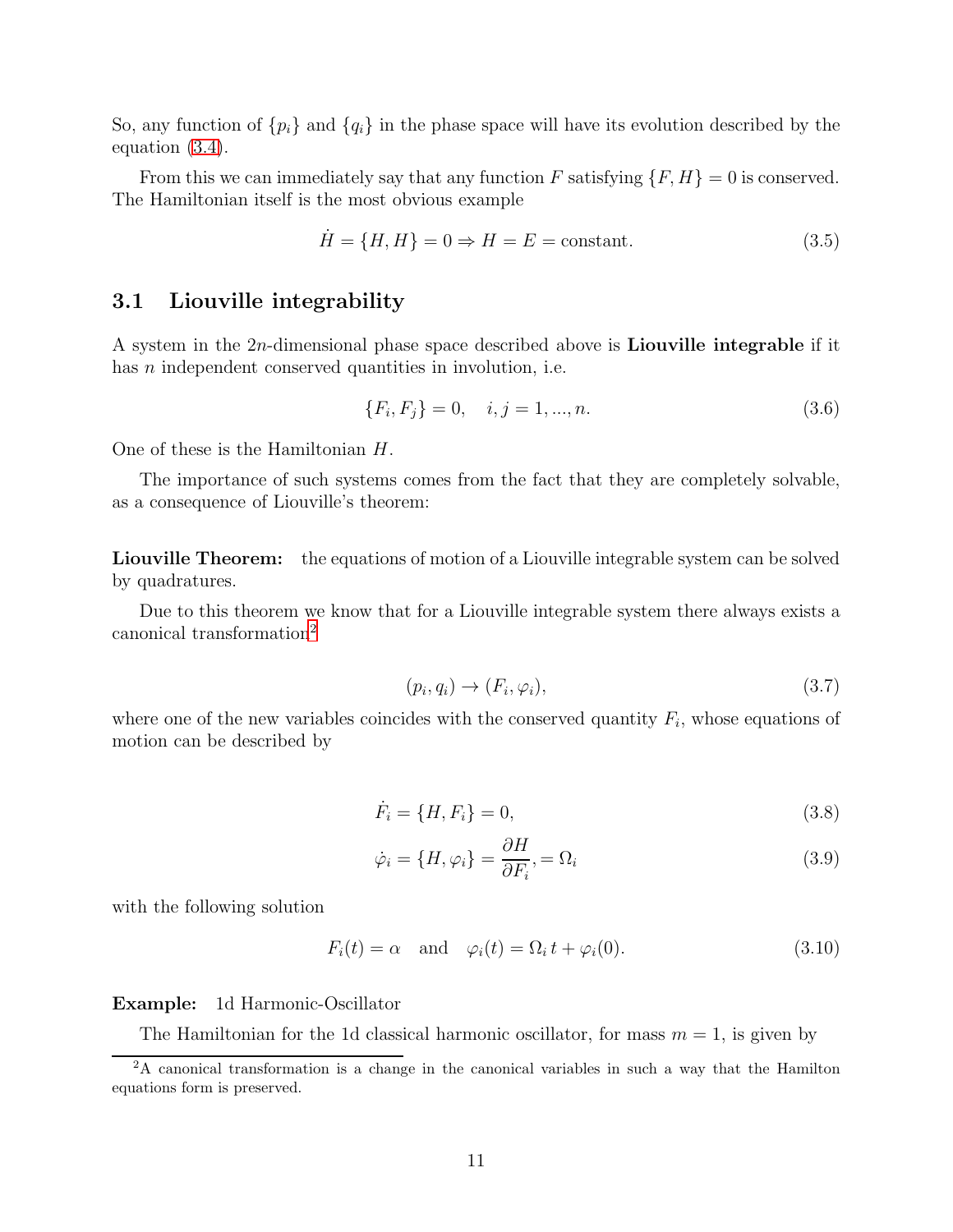$$
H = \frac{p^2}{2} + \frac{\omega^2 q^2}{2} = E, \quad \omega \in \mathbb{R}.
$$
 (3.11)

We can rewrite this in terms of the new variables

<span id="page-12-2"></span>
$$
p = \rho \cos \varphi,\tag{3.12}
$$

<span id="page-12-3"></span>
$$
q = \frac{\rho}{\omega} \sin \varphi,\tag{3.13}
$$

and obtain

$$
H = \frac{\rho^2}{2}\cos^2\varphi + \frac{\omega^2}{2}\frac{\rho^2}{\omega^2}\sin^2\varphi,
$$
  
= 
$$
\frac{\rho^2}{2} = E
$$
 (3.14)

which means that  $\rho = \sqrt{2E}$ .

**Exercise 8:** Check that equations [\(3.8\)](#page-11-2) and [\(3.9\)](#page-11-3) are satisfied with  $\{\rho, \varphi\} = \omega/\rho$ ,  $F_i = \rho$  and  $\Omega_i = \omega$  and therefore

$$
\varphi(t) = \omega \, t + \varphi(0). \tag{3.15}
$$

Liouville's theorem is very powerful and plays an important role in classical integrability. But there is another formalism that possesses many advantages in comparison: the Lax pair and the Classical Yang-Baxter equation. The main advantage of this procedure is that one can naturally generalize it to describe  $(1+1)$  integrable field theories by using the so-called Lax connection. That is what we will discuss in sections  $3.2$  -  $3.4$ .

### <span id="page-12-0"></span>3.2 Lax pair and Classical Yang-Baxter equation

As mentioned above, for some class of models, there is a more systematic way to work with classical integrable systems. In order to do this we need the so called Lax pair. There are two cases: the "constant" Lax pair and the Lax pair depending on a spectral parameter z.

#### <span id="page-12-1"></span>3.2.1 "Constant" Lax pair

We learned in the previous section that Liouville integrability means that

- 1. we have a tower of conserved charges (one charge for each degree of freedom);
- 2. these charges are all in involution.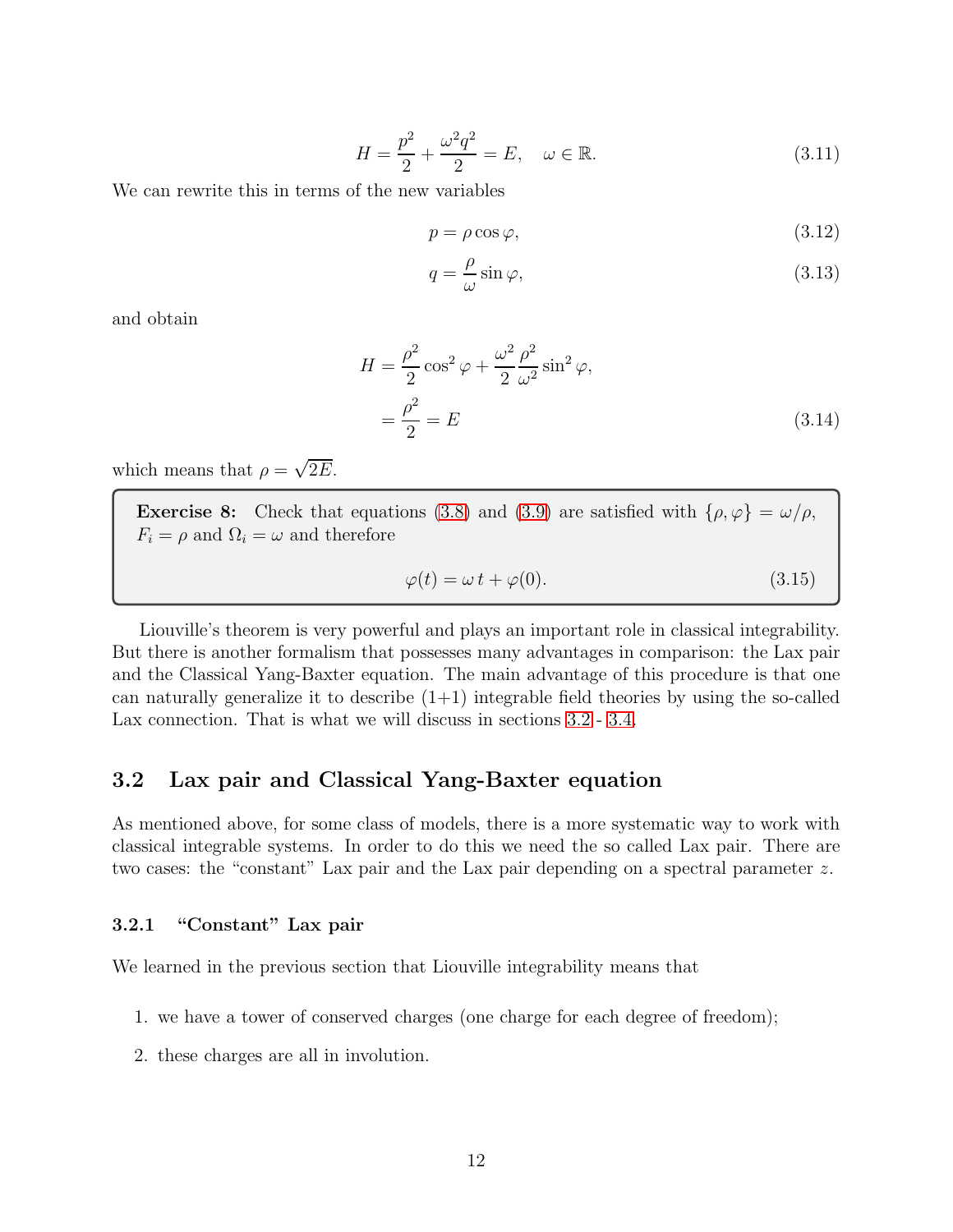We will consider these two points separately in order to construct the Lax pair  $(L, M)$ which generates these conserved charges.

Let us start by addressing the first point. Notice that it is possible to write the Hamilton equations [\(3.2\)](#page-10-3) in a matrix form given by

<span id="page-13-0"></span>
$$
\dot{L} = [M, L] \tag{3.16}
$$

where M and L are called Lax pair, and  $[\cdot, \cdot]$  is the commutator. The exact form of L does not matter at this stage. Conditions on it will be however necessary in order to assure that the charges are in involution.

The conserved charges are given by

$$
Q_n = \text{tr}\, L^n \tag{3.17}
$$

as we check below.

In order to check that it is indeed the case, we can take the derivative with respect to  $t$ and obtain

$$
\dot{Q}_n = \text{tr}\left(\dot{L}L^{n-1}\right) + \text{tr}\left(L\dot{L}L^{n-2}\right) + \dots + \text{tr}\left(L^{n-2}\dot{L}L\right) + \text{tr}\left(L^{n-1}\dot{L}\right),
$$
\n
$$
= n \text{ tr}\left(\dot{L}L^{n-1}\right),
$$
\n
$$
= n \text{ tr}\left(\left[M, L\right]L^{n-1}\right),
$$
\n
$$
= n \text{ tr}\left(M L L^{n-1} - L M L^{n-1}\right),
$$
\n
$$
= n \text{ tr}\left(M L^n\right) - n \text{ tr}\left(M L^n\right),
$$
\n
$$
= 0,
$$
\n(3.18)

where we use multiple times the cyclicity of the trace, and also equation  $(3.16)$ .

Example: Let us return to the harmonic oscillator example. Its Lax pair is given by

$$
L = \frac{1}{2} \begin{pmatrix} p & \omega q \\ \omega q & -p \end{pmatrix} \quad \text{and} \quad M = \frac{1}{2} \begin{pmatrix} 0 & -\omega \\ \omega & 0 \end{pmatrix}.
$$
 (3.19)

Substituting it in the equation [\(3.16\)](#page-13-0) we obtain the usual equations of motion.

Computing  $L^2$  we find

$$
L^{2} = \frac{1}{4} \begin{pmatrix} p^{2} + \omega^{2} q^{2} & 0\\ 0 & p^{2} + \omega^{2} q^{2} \end{pmatrix}.
$$
 (3.20)

So,  $H = \text{tr } L^2$ .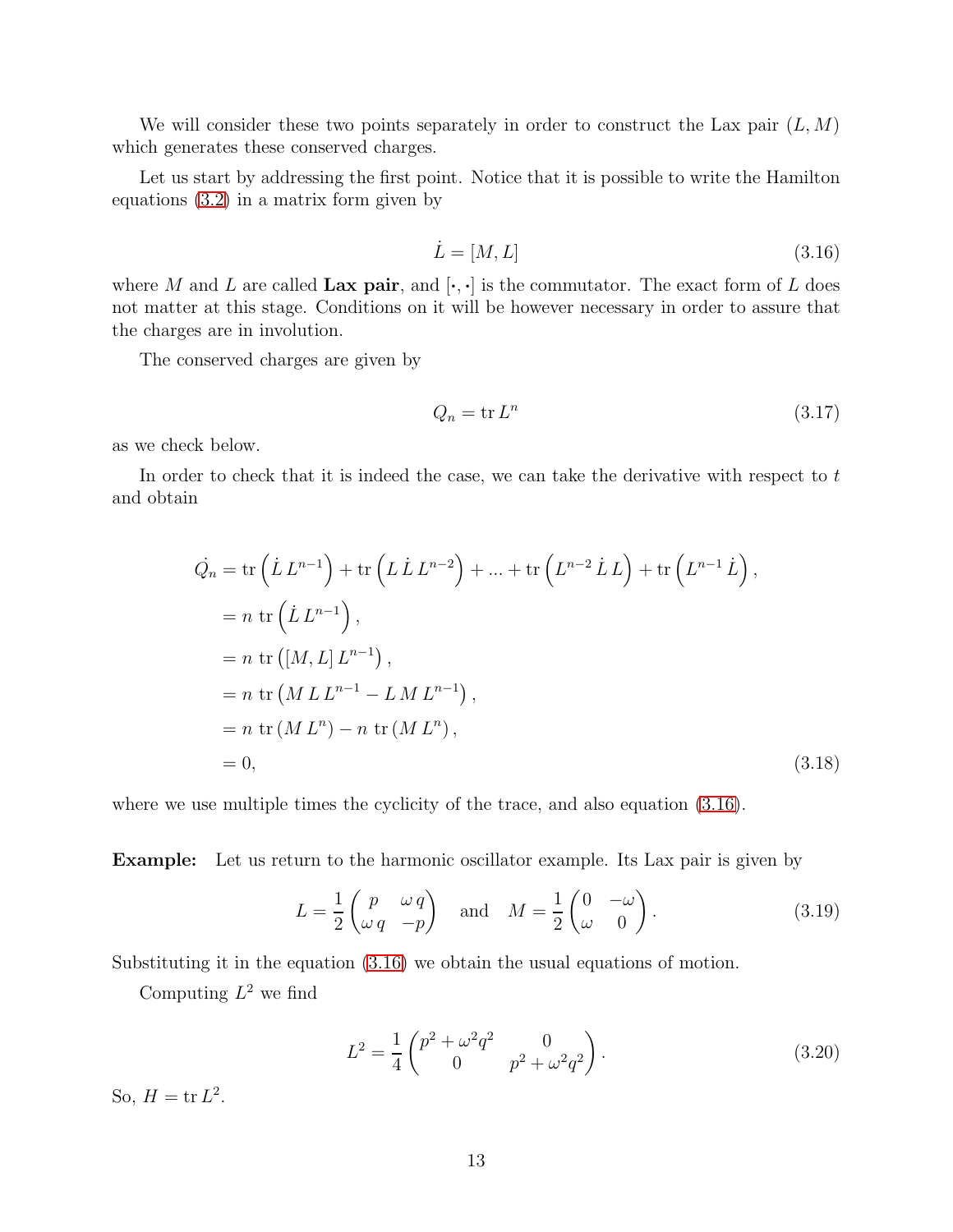Exercise 9: Consider the Calogero oscillator model (see [\[27\]](#page-57-0)) which is described by the following Hamiltonian

$$
H = \frac{p^2}{2} + \frac{\omega^2 q^2}{2} + \frac{\nu^2}{2q^2}.
$$
\n(3.21)

This model is integrable and can be described by the following Lax pair

$$
L = \frac{1}{2} \begin{pmatrix} p & \omega q - \frac{\nu}{q} \\ \omega q - \frac{\nu}{q} & -p \end{pmatrix} \quad \text{and} \quad M = \frac{1}{2} \begin{pmatrix} 0 & -\omega - \frac{\nu}{q^2} \\ \omega + \frac{\nu}{q^2} & 0 \end{pmatrix}.
$$
 (3.22)

This model becomes the harmonic oscillator for  $\nu \to 0$  and the rational Calogero model for  $\omega \to 0$ .

a) Compute the equations of motion using the Hamilton equations from the Hamiltonian and using the Lax pair. Check that the results match.

b) Check that

$$
H = \text{tr}\,L^2 + \kappa\tag{3.23}
$$

and find the constant  $\kappa$ .

Also, the equation [\(3.16\)](#page-13-0) has a simple solution

$$
L(t) = g(t)L(0)g(t)^{-1}, \quad M(t) = \frac{dg(t)}{dt}g(t)^{-1}.
$$
\n(3.24)

This is important because it means that any function of L that is invariant by conjugation is a constant of motion. The equation [\(3.16\)](#page-13-0) is called isospectral because the spectrum of the Lax matrix is preserved by the time evolution.

Now, we need to address the question of whether the conserved quantities are in involution or not.

Suppose that  $L$  can be diagonalized by a matrix  $U$ 

<span id="page-14-1"></span>
$$
L = U\Lambda U^{-1}.\tag{3.25}
$$

This means that elements  $\Lambda_{ii}$  will be conserved. So, for the charges to be in involution we need

<span id="page-14-2"></span>
$$
\{\Lambda_1, \Lambda_2\} = 0. \tag{3.26}
$$

By computing  $\{L_1, L_2\}$ , using equations [\(3.25\)](#page-14-1) and [\(3.26\)](#page-14-2) one obtains

<span id="page-14-0"></span>
$$
\{L_1, L_2\} = [r_{12}, L_1] - [r_{21}, L_2] \tag{3.27}
$$

where  $r_{12}$  is called r-matrix and it depends on  $U_{1,2}$  and  $z_{1,2}$ . The proof is a bit long and we placed it in the appendix [A.](#page-43-0) Notice that all lower indices in the matrices are in the Kronecker product sense introduced in section [\(2.2\)](#page-5-2).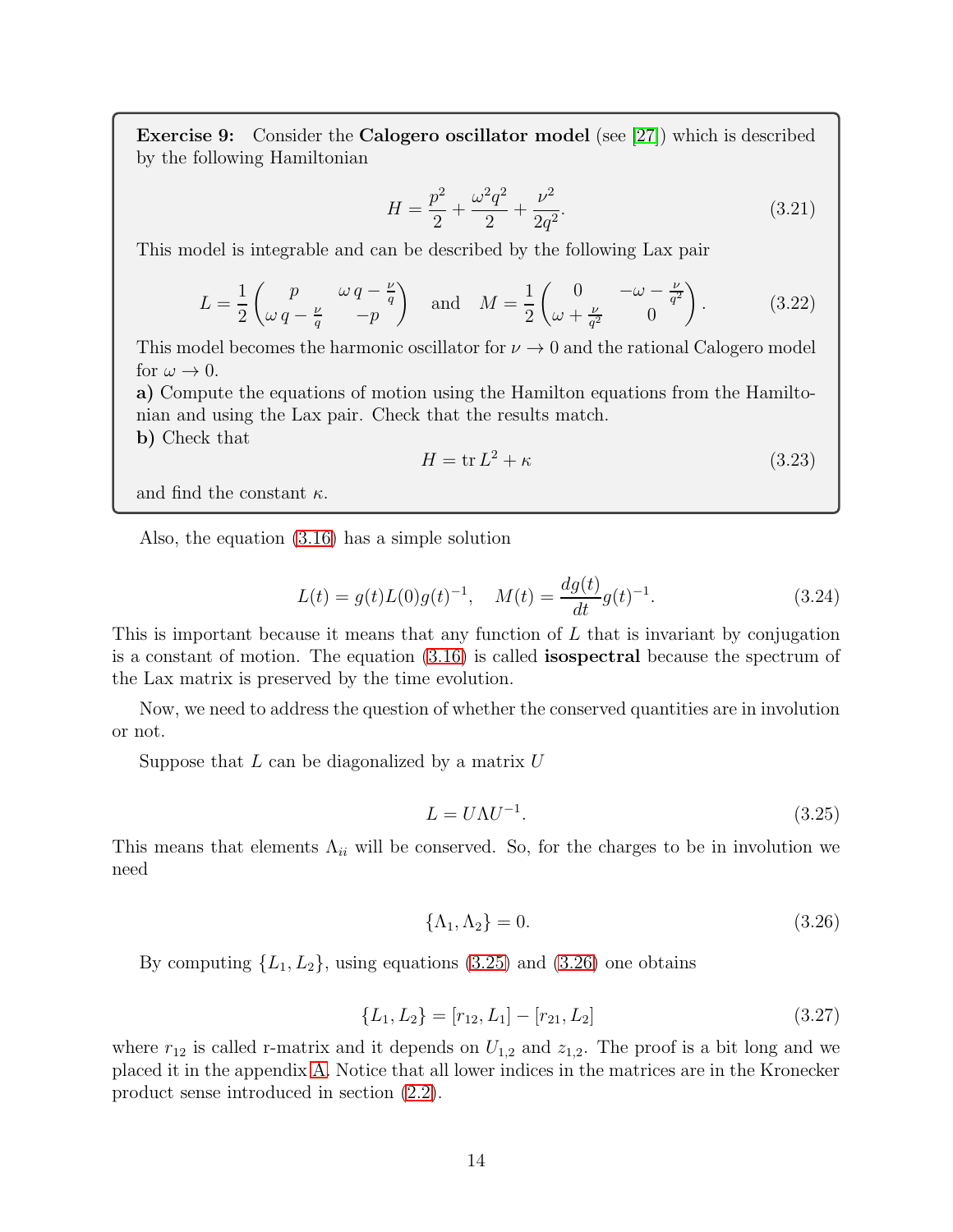We know that the Poisson bracket satisfies the Jacobi identity

$$
\{L_1, \{L_2, L_3\}\} + \{L_3, \{L_1, L_2\}\} + \{L_2, \{L_3, L_1\}\} = 0.
$$
\n(3.28)

Substituting equation [\(3.27\)](#page-14-0) in the Jacobi identity a few times and simplifying it, we obtain the following equation

$$
[L_1, \{L_2, r_{13}\} - \{L_3, r_{12}\} + [r_{12}, r_{13} + r_{23}] + [r_{32}, r_{13}]] +
$$
  
\n
$$
[L_2, \{L_3, r_{21}\} - \{L_1, r_{23}\} + [r_{23}, r_{21} + r_{31}] + [r_{13}, r_{21}]] +
$$
  
\n
$$
[L_3, \{L_1, r_{32}\} - \{L_2, r_{31}\} + [r_{31}, r_{32} + r_{12}] + [r_{21}, r_{32}]] = 0
$$
\n(3.29)

which is composed of three terms with Poisson brackets and three terms with only commutators.

If  $r_{ij}$  does not depend on the dynamical variables, all the Poisson brackets become zero in equation [\(3.29\)](#page-15-1). Also, if  $r_{ij}$  satisfies  $r_{ij} = -r_{ji}$  we obtain the so called **classical Yang-**Baxter (cYBE) equation

<span id="page-15-2"></span><span id="page-15-1"></span>
$$
[r_{12}, r_{13} + r_{23}] + [r_{13}, r_{23}] = 0.
$$
\n(3.30)

**Exercise 10:** The matrix U that diagonalizes the Lax matrix  $L$  of the Harmonic oscillator is given, in terms of the variables  $\rho$  and  $\varphi$  introduced in equations [\(3.12\)](#page-12-2)-[\(3.13\)](#page-12-3), by

$$
U = \begin{pmatrix} \cos\left(\frac{\varphi}{2}\right) & \sin\left(\frac{\varphi}{2}\right) \\ \sin\left(\frac{\varphi}{2}\right) & -\cos\left(\frac{\varphi}{2}\right) \end{pmatrix} . \tag{3.31}
$$

From the proof on Appendix [A](#page-43-0) we learned that

$$
r_{12} = U_2 \{U_1, \Lambda_2\} U_1^{-1} U_2^{-1} + \frac{1}{2} \left[ \{U_1, U_2\} U_1^{-1} U_2^{-1}, L_2 \right]. \tag{3.32}
$$

With this in mind, compute the r-matrix  $r_{12}$  for the Harmonic oscillator. Does it satisfy the classical Yang-Baxter in the form [\(3.30\)](#page-15-2)?

#### <span id="page-15-0"></span>3.2.2 Lax pair depending on a spectral parameter

There are some models, however, that cannot be described by the formalism discussed above. Actually, the most interesting cases appear when we add a new parameter to this description, the **spectral parameter**  $z \in \mathbb{C}$ . This parameter, in principle is not physical, so the calculations have to work for any value of it. With this, the construction of a whole tower of conserved charges can be obtained by an expansion in this parameter.

In this section, we discuss such generalization, but without repeating all the explanations and proofs, focusing however on highlighting the most important differences between both cases.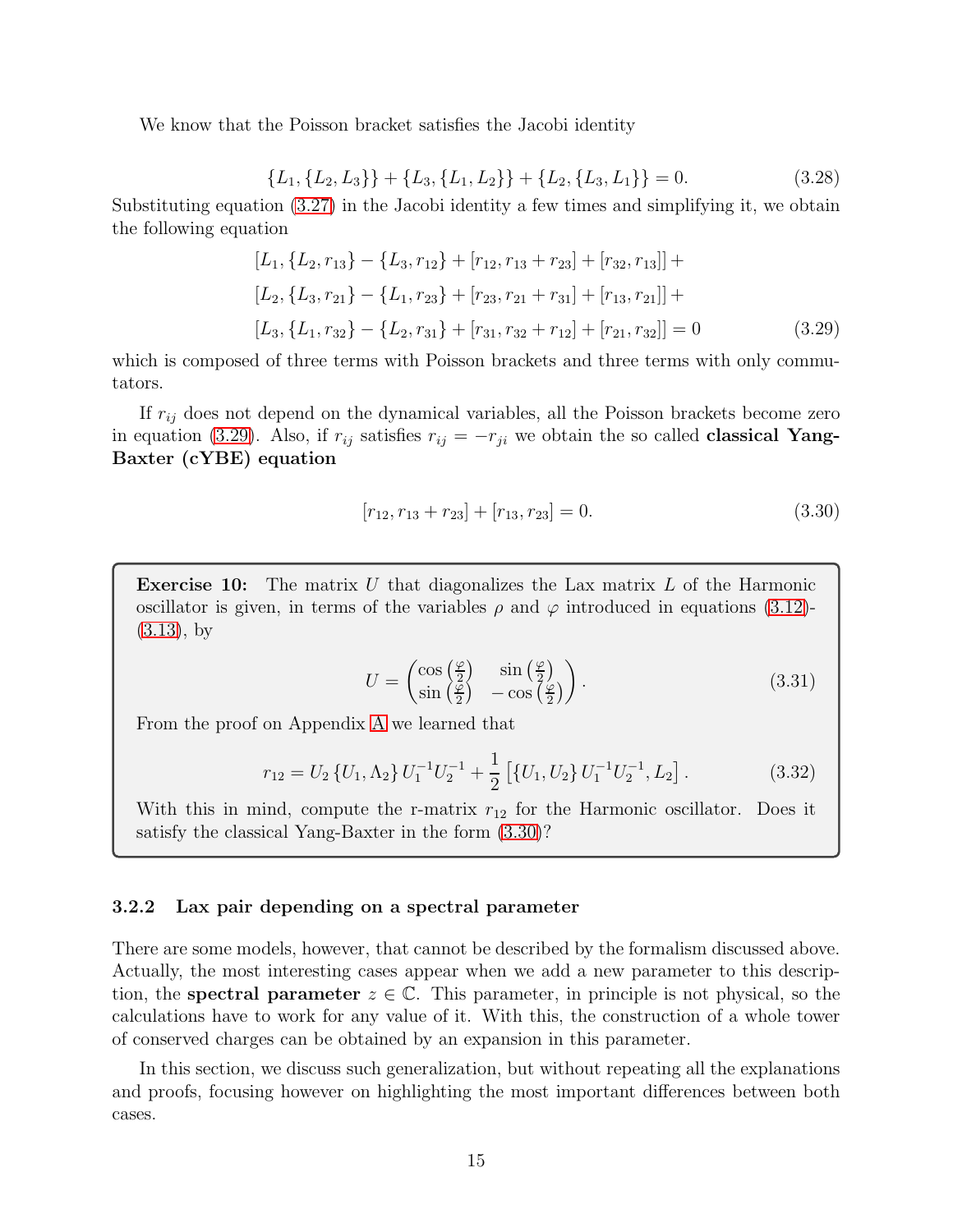The equation [\(3.16\)](#page-13-0) is substituted by

$$
\dot{L}(z) = [M(z), L(z)],
$$
\n(3.33)

so, the evolution is given by

$$
L(z)\Psi = \Lambda(z)\Psi \tag{3.34}
$$

while [\(3.27\)](#page-14-0) becomes

$$
\{L_1(z_1), L_2(z_2)\} = [r_{12}(z_1 - z_2), L_1(z_1)] - [r_{21}(z_2 - z_1), L_2(z_2)],
$$
\n(3.35)

and the cYBE becomes

<span id="page-16-2"></span>
$$
[r_{12}(z_1 - z_2), r_{13}(z_1 - z_3) + r_{23}(z_2 - z_3)] + [r_{13}(z_1 - z_3), r_{23}(z_2 - z_3)] = 0 \qquad (3.36)
$$

which can be rewritten as

<span id="page-16-0"></span>
$$
[r_{12}(z_1 - z_2), r_{13}(z_1)] + [r_{12}(z_1 - z_2), r_{23}(z_2)] + [r_{13}(z_1), r_{23}(z_2)] = 0 \qquad (3.37)
$$

because  $z_3$  can be absorbed in  $z_1$  and  $z_2$ . So, equation [\(3.37\)](#page-16-0) is the **classical Yang-Baxter** equation for a spectral parameter dependent r-matrix.

Notice that in order to obtain [\(3.37\)](#page-16-0) using the Jacobi identity one has to assume

<span id="page-16-1"></span>
$$
r_{12}(z) = -r_{21}(-z). \tag{3.38}
$$

We also assumed that the r-matrix depends only on the difference of spectral parameters, i.e.,  $r_{i,j}(z_1, z_2) = r_{i,j}(z_1 - z_2)$ .

Notice however, that [\(3.37\)](#page-16-0) is not the most general form of cYBE. We could have in the rhs a Casimir element, i.e., an element that commutes with all the  $L_i$ 's, and the spectral parameter dependent version of [\(3.29\)](#page-15-1) would still be satisfied. In such case, the equation is called modified classical Yang-Baxter equation [\[26\]](#page-56-4) and it plays an important role in integrable sigma models as it is discussed in [\[23\]](#page-56-1).

Actually, there is a classification of the r-matrices that satisfy equation [\(3.38\)](#page-16-1). The classification is due to Belavin and Drinfeld and it says that all the poles of the r-matrix are simple and if they form a:

- 0-dimensional lattice, then the r-matrices are called rational (because they depend on rational functions only);
- 1-dimensional lattice, then the r-matrices are called trigonometric(because they depend on trigonometric functions only);
- 2-dimensional lattice, then the r-matrices are called elliptic(because they depend on elliptic functions only);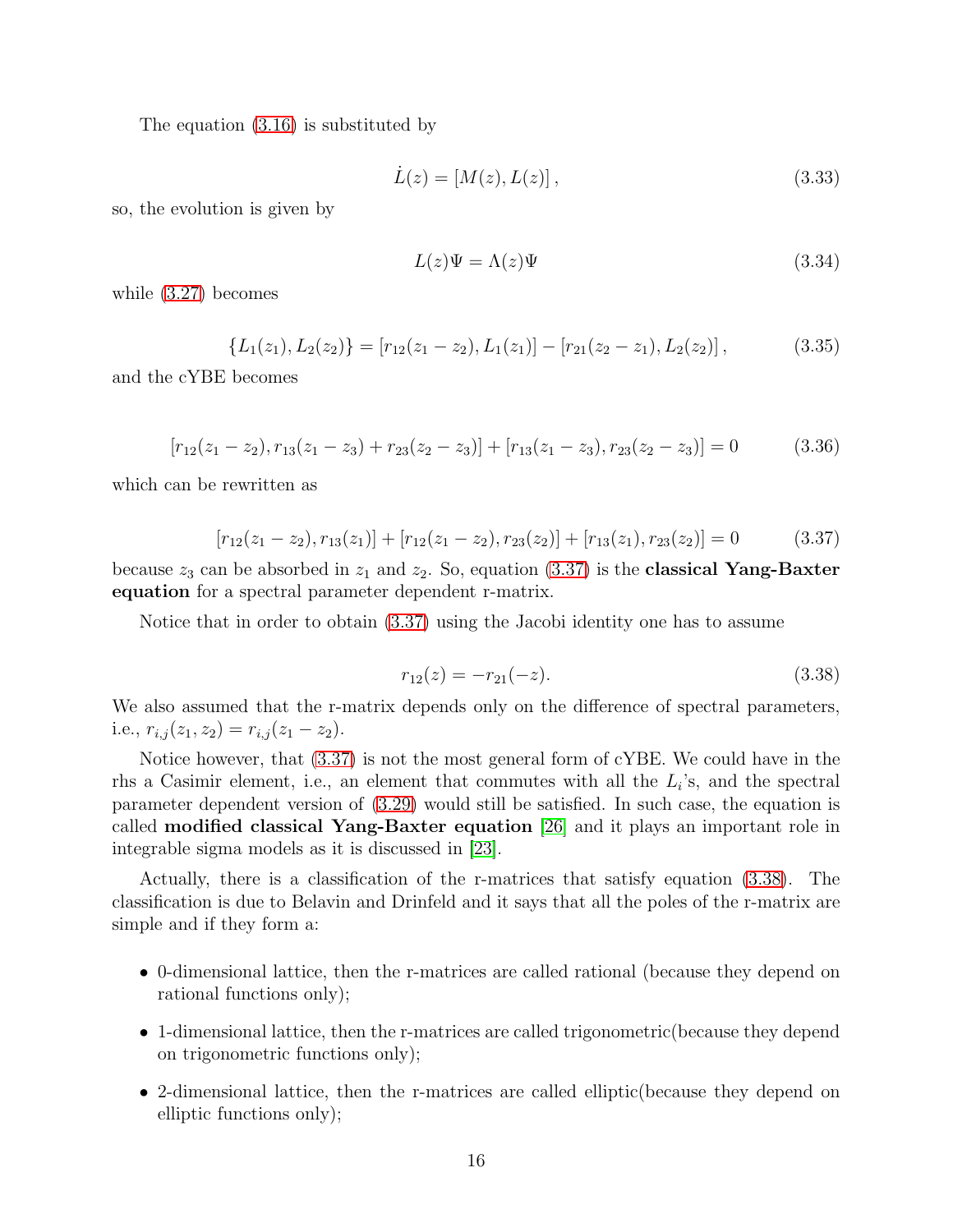So, there is a direct relation between the number of poles and the form of the r-matrices. This will appear in a very interesting way in the 4-dimensional Chern-Simons theory in Sylvain Lacroix's lectures.

From now on, in this lectures our examples are focused on the trigonometric r-matrices. This is because the example we focus on the quantum part is the XXZ spin chain, which corresponds to the quantization of a trigonometric classical r-matrix.

The complete classification for trigonometric cases can be found in [\[33,](#page-57-4) [34\]](#page-57-5). These models are called generalized Toda systems. They are written in a simple way in the paper [\[34\]](#page-57-5) by Jimbo where he generalizes them to the quantum case. We will discuss more about this in section [4.](#page-21-0) But, all the r-matrices for the affine Lie algebras are of trigonometric form and depend on the spectral parameter z.

Let us show now, some examples of these r-matrices:

Example:  $A_1^{(1)}$  $\binom{11}{1}$   $(sl(2))$  r-matrix

<span id="page-17-1"></span>
$$
r(z) = \begin{pmatrix} \coth z & 0 & 0 & 0 \\ 0 & 0 & \text{csch } z & 0 \\ 0 & \text{csch } z & 0 & 0 \\ 0 & 0 & 0 & \text{coth } z \end{pmatrix}
$$
 (3.39)

This is actually the classical limit of the R-matrix for the spin 1/2 XXZ spin chain, that will be discussed in section [4.](#page-21-0)

The next example, is the classical version of the spin 1 XXZ spin chain:

<span id="page-17-2"></span>Example: 
$$
A_2^{(1)}(\widehat{sl}(3))
$$
 r-matrix  
\n
$$
\begin{pmatrix}\n-2 f(z) & 0 & 0 & 0 & 0 & 0 & 0 & 0 & 0 \\
0 & f(z) & 0 & e^{-\frac{z}{2}}g(z) & 0 & 0 & 0 & 0 & 0 \\
0 & 0 & f(z) & 0 & 0 & 0 & e^{-\frac{z}{2}}g(z) & 0 & 0 \\
0 & e^{\frac{z}{2}}g(z) & 0 & f(z) & 0 & 0 & 0 & 0 & 0 \\
0 & 0 & 0 & 0 & -2 f(z) & 0 & 0 & 0 & 0 \\
0 & 0 & 0 & 0 & 0 & f(z) & 0 & e^{-\frac{z}{2}}g(z) & 0 \\
0 & 0 & e^{\frac{z}{2}}g(z) & 0 & 0 & 0 & f(z) & 0 & 0 \\
0 & 0 & 0 & 0 & 0 & e^{\frac{z}{2}}g(z) & 0 & f(z) & 0 \\
0 & 0 & 0 & 0 & 0 & 0 & 0 & 0 & -2 f(z)\n\end{pmatrix}
$$
 (3.40)

where<sup>[3](#page-17-0)</sup>

$$
f(z) = \frac{1}{3} \coth\left(\frac{z}{2}\right) \quad \text{and} \quad g(z) = -\text{csch}\left(\frac{z}{2}\right). \tag{3.41}
$$

<span id="page-17-0"></span><sup>&</sup>lt;sup>3</sup>In comparison with [\[34\]](#page-57-5)) we have  $x \to e^z$ . This is because Jimbo uses YBE in a form depending on  $r_{12}(z_1/z_2)$  instead of  $r_{12}(z_1 - z_2)$ .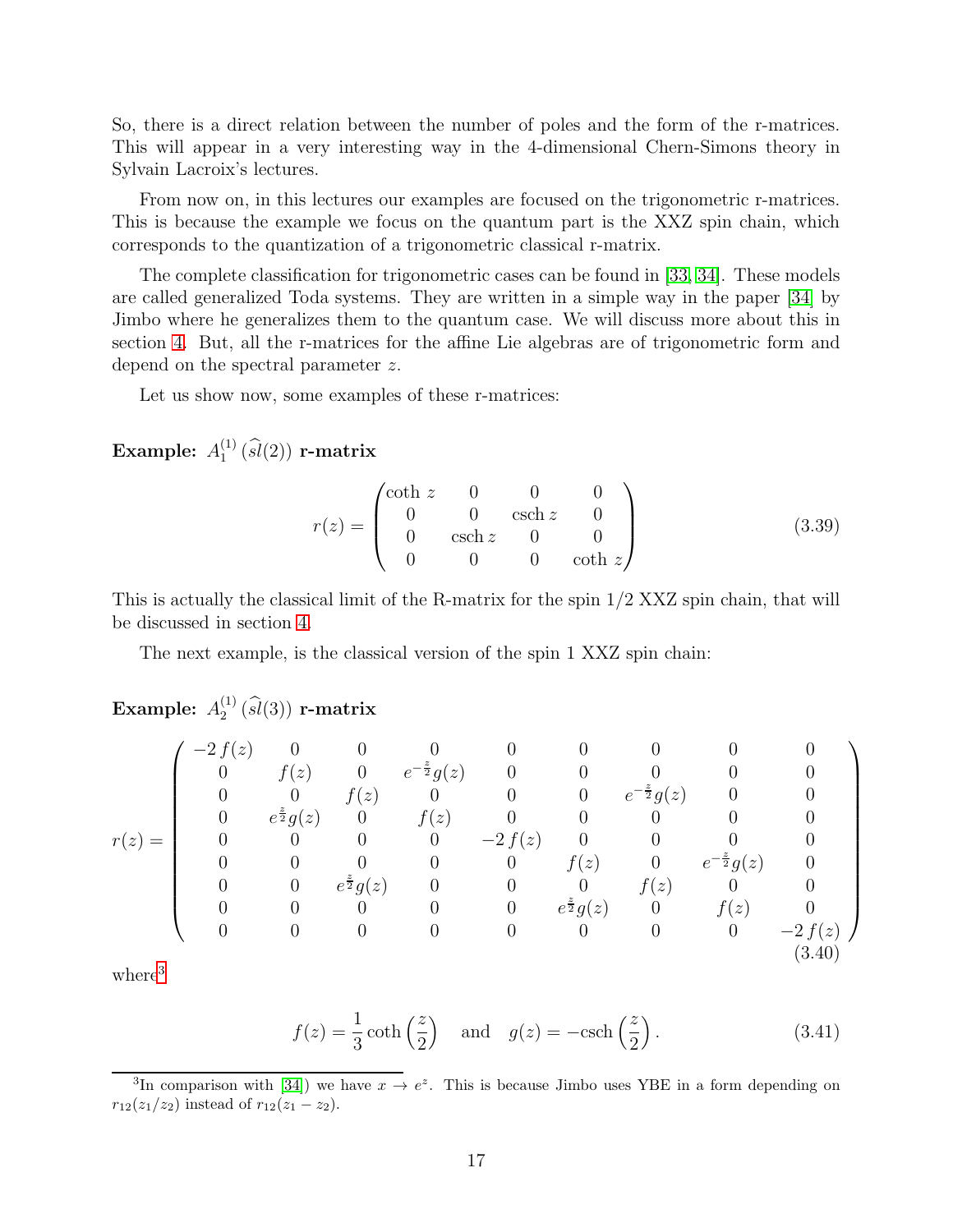**Exercise 11:** For the  $A_1^{(1)}$  $_1^{(1)}$  and  $A_2^{(2)}$  models presented above a) Check that the two examples above satisfy  $r_{12}(z) = -r_{21}(-z)$ . b) Check that they satisfy the cYBE [\(3.37\)](#page-16-0). In [\[34\]](#page-57-5) one can find all the generalized Toda systems (classical and quantum), in case the reader would like to work with any of them.

#### <span id="page-18-0"></span>3.3 Lax connection and integrable field theories

In order to construct the charges in the previous sections we heavily focused on Liouville integrability. When we need to discuss field theories though, this does not make immediate sense, given that we now have an infinite number of degrees of freedom.

We can approach this problem by starting with an auxiliary problem

$$
\partial_x \Psi(x, t; z) + \mathcal{L}_x(x, t; z) \Psi(x, t; z) = 0,
$$
\n(3.42)

$$
\partial_t \Psi(x, t; z) + \mathcal{L}_t(x, t; z) \Psi(x, t; z) = 0 \tag{3.43}
$$

and by requiring the compatibility condition (i.e.  $\partial_x \partial_t \Psi = \partial_t \partial_x \Psi$ ) we obtain the flat connection condition

$$
\partial_t \mathcal{L}_x - \partial_x \mathcal{L}_t + [\mathcal{L}_t, \mathcal{L}_x] = 0 \tag{3.44}
$$

also known as the zero curvature representation, which gives us a notion of parallel transport;  $\mathcal{L}_x$  and  $\mathcal{L}_t$  are gauge potentials and can be thought as the components x and t of a connection called Lax connection.

For a systematic construction of the Lax connection associated with some algebras it is usually convenient to work with Laurent series in z

$$
\mathcal{L}_x = \sum_{i=-n}^n \mathcal{L}_x^{(i)} z^i \quad \text{and} \quad \mathcal{L}_t = \sum_{i=-m}^m \mathcal{L}_t^{(i)} z^i, \quad m, n \in \mathbb{Z}^+, \tag{3.45}
$$

and then use properties of the underlying algebra to find the coefficients  $\mathcal{L}_x^{(i)}$  and  $\mathcal{L}_t^{(i)}$  $\frac{u}{t}$ .

We discuss below, in the examples and exercises some cases where the Lax connection is known, and in the appendix [B](#page-45-0) we explain how to systematically construct the Lax connection for the equations in two integrable hierarchies called mKdV and AKNS.

Let us now talk a little about a model that plays an important role in integrability and use it to exemplify the Lax connection.

#### Example: Sine-Gordon (S-G) model

The Sine-Gordon model is probably one of the most well known integrable models. It appears in both classical and quantum integrability, it has two supersymmetric versions and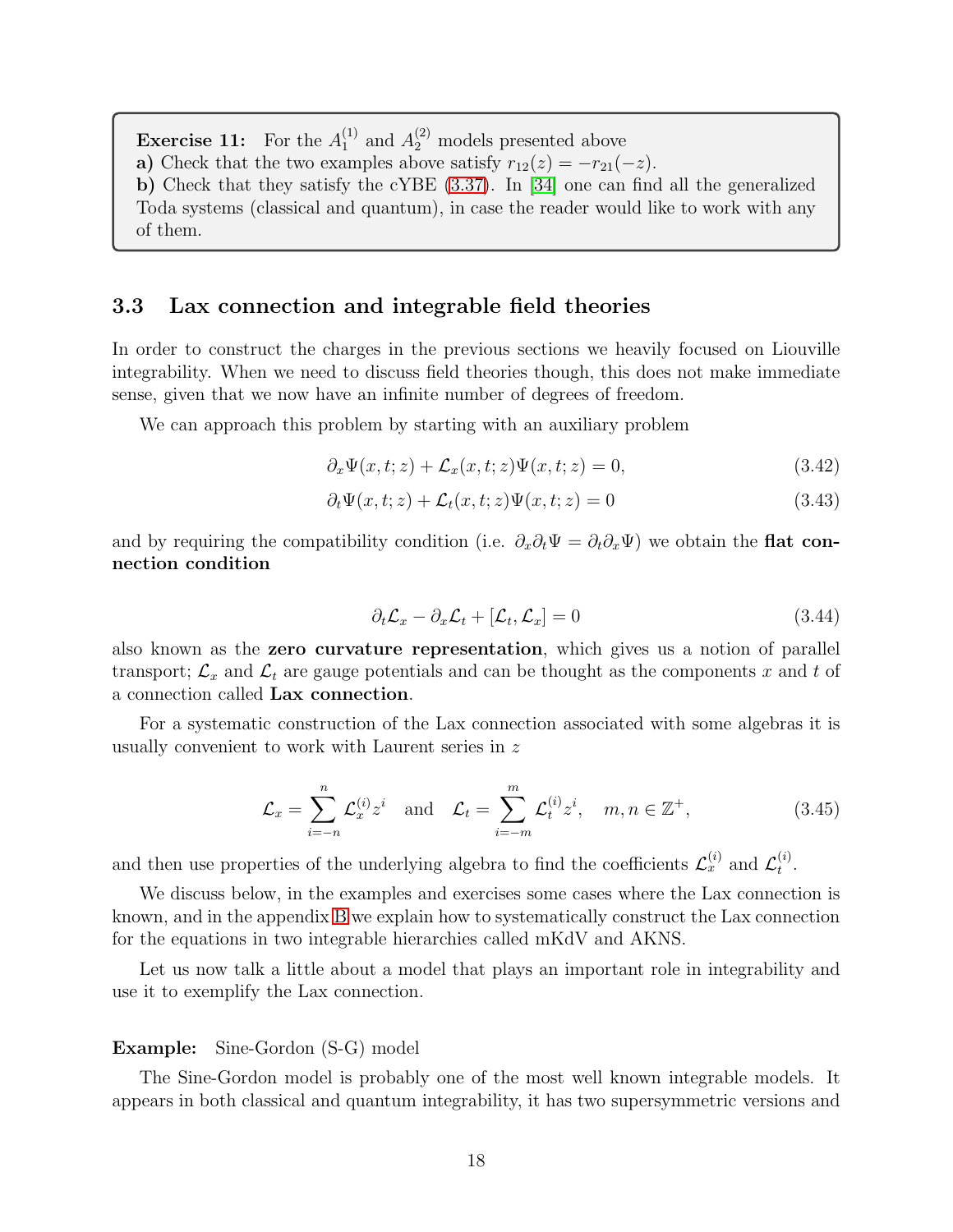it plays a role in areas that range from condensed matter to string theory. Its equation of motion is a nonlinear differential equation given by

<span id="page-19-1"></span>
$$
\partial_t^2 \phi - \partial_x^2 \phi = 2\sin(2\phi),\tag{3.46}
$$

which has solitons as its solutions.

The Lax for this model is known, and it is given by the following expansion

$$
\mathcal{L}_x = \frac{\mathcal{L}_x^{(-1)}}{z} + \mathcal{L}_x^{(0)} + \mathcal{L}_x^{(1)} z \tag{3.47}
$$

<span id="page-19-2"></span>
$$
\mathcal{L}_t = \frac{\mathcal{L}_t^{(-1)}}{z} + \mathcal{L}_t^{(0)} + \mathcal{L}_t^{(1)} z \tag{3.48}
$$

with coefficients

$$
\mathcal{L}_x^{(-1)} = \frac{i}{2} (e^{-i\phi} \sigma^+ - e^{i\phi} \sigma^-), \quad \mathcal{L}_x^{(1)} = (\mathcal{L}_x^{(-1)})^*, \quad \mathcal{L}_x^{(0)} = \frac{i}{2} \partial_t \phi \sigma^z,
$$
(3.49)

$$
\mathcal{L}_t^{(-1)} = -\mathcal{L}_x^{(-1)}, \quad \mathcal{L}_t^{(1)} = \mathcal{L}_x^{(1)}, \quad \mathcal{L}_t^{(0)} = \frac{i}{2} \partial_x \phi \, \sigma^z. \tag{3.50}
$$

Substituting the above expressions in the zero curvature equation we are able to generate the Sine-Gordon equation [\(3.46\)](#page-19-1).

Exercise 12: Check that substituting the above expansion [\(3.48\)](#page-19-2) into the zero curvature equation one obtains the Sine-Gordon equation.

Exercise 13: Consider the following expansion [\[25\]](#page-56-3)

$$
\mathcal{L}_x = \mathcal{L}_x^{(0)} + z \mathcal{L}_x^{(1)}
$$
 and  $\mathcal{L}_t = \mathcal{L}_t^{(0)} + z \mathcal{L}_t^{(1)} + z^2 \mathcal{L}_t^{(2)}$  (3.51)

with

$$
\mathcal{L}_x^{(0)} = \sqrt{\kappa}(\psi^* \sigma^+ + \psi \sigma^-), \quad \mathcal{L}_x^{(1)} = \frac{\sigma^z}{2i}, \quad \mathcal{L}_t^{(1)} = \frac{1}{2}\mathcal{L}_x^{(0)}, \quad \mathcal{L}_t^{(2)} = \frac{1}{2}\mathcal{L}_x^{(1)}, \tag{3.52}
$$

$$
\mathcal{L}_t^{(0)} = -\frac{i}{2}\kappa |\psi|^2 \sigma^z - \frac{i}{2} \sqrt{\kappa} \left( \partial_x \psi^* \sigma^+ - \partial_x \psi \sigma^- \right). \tag{3.53}
$$

Substitute these expansions into the zero curvature equation to find the Non-linear Schroedinger (NLS) equation.

### <span id="page-19-0"></span>3.4 The monodromy matrix

Continuing with the discussion, let us see how the conserved quantities appear in this context. We will focus on periodic boundary conditions. We assume that the wave function  $\Psi(x, t; z)$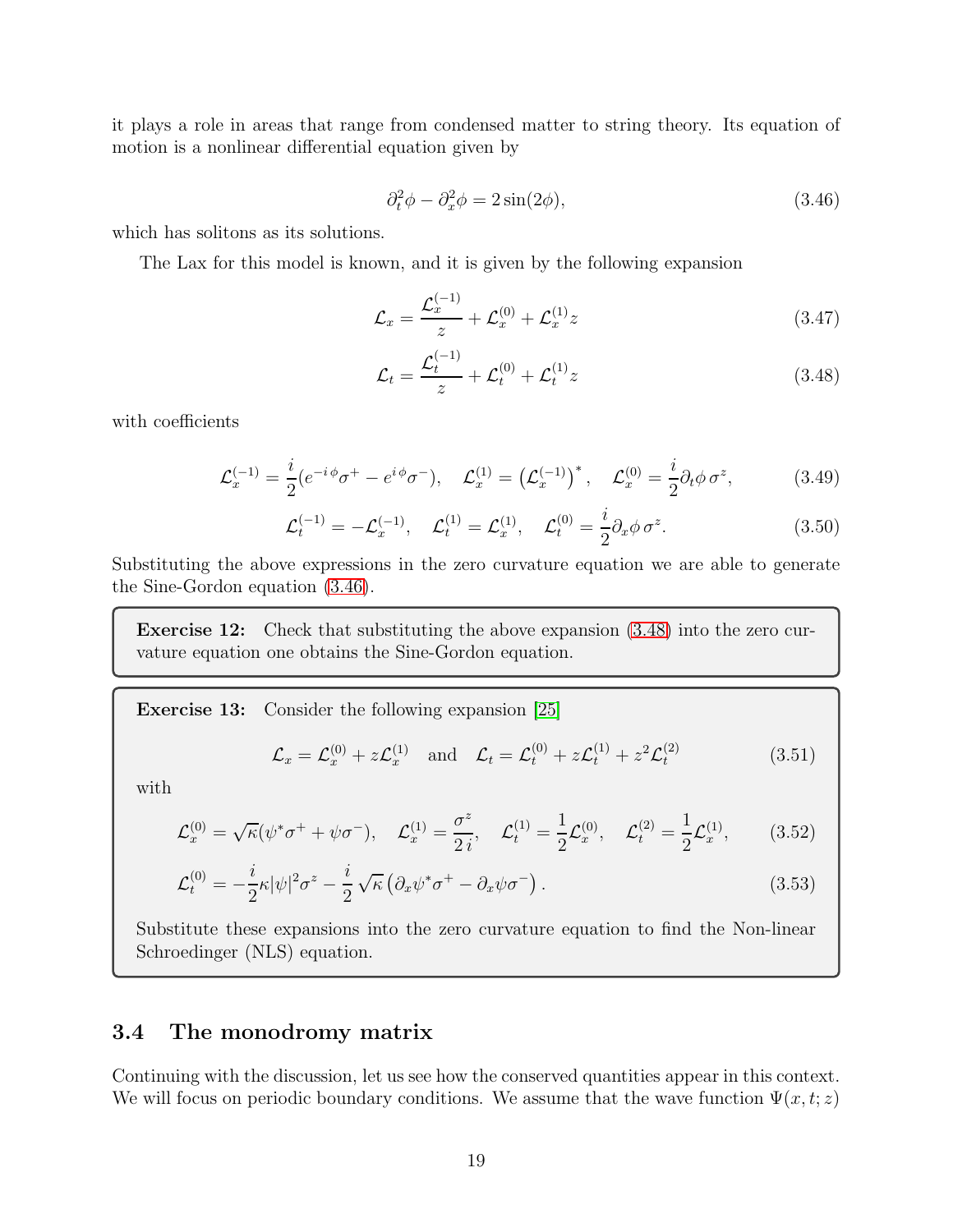has initial condition  $\Psi(0,0; z) = 1$ , and we define a path  $\gamma$  from the origin  $(0, 0)$  to the point  $(x, t)$  using the gauge potentials and a path-ordered exponential as

$$
\Psi(x,t;z) = \overleftarrow{\exp}\left[-\int_{\gamma} \mathcal{L}_x dx - \mathcal{L}_t dt\right].
$$
\n(3.54)

The value of the path-ordered exponential can not depend on the path  $\gamma$  given that the Lax connection satisfies the zero curvature equation. So, let us consider a path  $\gamma$  given by  $x = [0, 2\pi]$  and a fixed time. We can then define the so-called **monodromy matrix** as the path-ordered exponential

$$
T(z) = \overleftarrow{\exp}\left[-\int_0^{2\pi} \mathcal{L}_x(x; z) dx\right].
$$
 (3.55)

Let us now compute the evolution of  $T(z)$ 

$$
\partial_t T(z) = -\int_0^{2\pi} \left[ \left( \overline{\exp} \int_x^{2\pi} -\mathcal{L}_x(x'; z) dx' \right) \partial_t \mathcal{L}_x(x; z) \left( \overline{\exp} \int_0^x -\mathcal{L}_x(x'; z) dx' \right) \right] dx, (3.56)
$$

$$
= -\int_0^{2\pi} \left[ \left( \overline{\exp} \int_x^{2\pi} -\mathcal{L}_x(x'; z) dx' \right) (\partial_x \mathcal{L}_t(x; z) - [\mathcal{L}_t(x; z), \mathcal{L}_x(x; z)]) \times \left( \overline{\exp} \int_0^x -\mathcal{L}_x(x'; z) dx' \right) \right] dx
$$
(3.57)

$$
= -\int_0^{2\pi} \partial_x \left[ \left( \overleftarrow{\exp} \int_x^{2\pi} -\mathcal{L}_x(x'; z) dx' \right) \mathcal{L}_t(x; z) \left( \overleftarrow{\exp} \int_0^x -\mathcal{L}_x(x'; z) dx' \right) \right] dx \quad (3.58)
$$

$$
= -\left[\left(\overleftarrow{\exp} \int_{x}^{2\pi} -\mathcal{L}_x(x';z)dx'\right)\mathcal{L}_t(x;z)\left(\overleftarrow{\exp} \int_{0}^{x} -\mathcal{L}_x(x';z)dx'\right)\right]\Big|_{0}^{2\pi} \tag{3.59}
$$

$$
= -\mathcal{L}_t(2\pi; z)\overleftarrow{\exp}\left[\int_0^{2\pi} -\mathcal{L}_x(x; z)dx\right] + \overleftarrow{\exp}\left[\int_0^{2\pi} -\mathcal{L}_x(x; z)dx\right]\mathcal{L}_t(0; z) \tag{3.60}
$$

$$
= -\mathcal{L}_t(2\pi; z)T(z) + T(z)\mathcal{L}_t(0; z)
$$
\n(3.61)

so, considering periodic boundary conditions

$$
\mathcal{L}_t(0; z) = \mathcal{L}_t(2\pi, z) \tag{3.62}
$$

we find

$$
\partial_t T(z) = [T(z), \mathcal{L}_t(0; z)]. \qquad (3.63)
$$

This is a Lax equation! So, we can interpret  $\mathcal{L}_t(0; z)$  as  $M(z)$  and the monodromy  $T(z)$ as the Lax  $L(z)$ . For this reason the quantity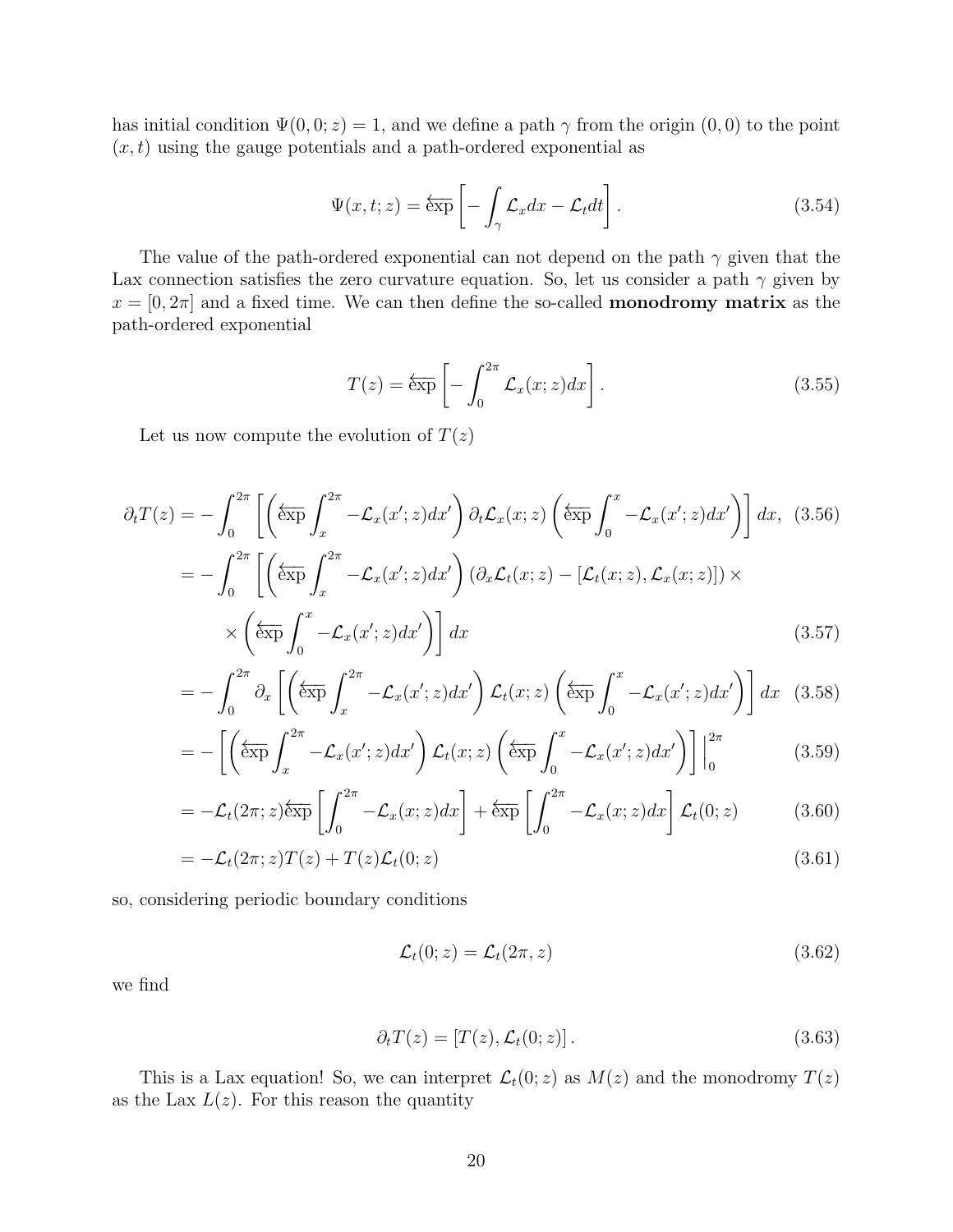$$
t(z) = \operatorname{tr} T(z),\tag{3.64}
$$

which is called transfer matrix, is conserved. In order to guarantee the involution

$$
\{t(z_1), t(z_2)\} = 0\tag{3.65}
$$

it is enough that the Poisson bracket of the monodromy matrices  $T_1(z_2)$  and  $T_2(z_2)$  satisfies

$$
\{T_1(z_1), T_2(z_2)\} = [r_{12}(z_1 - z_2), T_1(z_1) T_2(z_2)].
$$
\n(3.66)

The  $t(z)$  is called transfer matrix and can be written as an expansion in the spectral parameter

$$
t(z) = \sum_{i=1} Q_i z^i, \quad i \in \mathbb{Z}^+ \tag{3.67}
$$

and the coefficients  $Q_i$  are the conserved charges, in involution due to the involution of  $t(z)$ itself.

In order to learn more about Lax formulation, in addition to the already cited references, see also [\[35](#page-57-6)[–38\]](#page-57-7).

# <span id="page-21-0"></span>4 Quantum integrability

In the previous sections we focused on the classical aspects of integrability. Now we intend to discuss their quantization. Many of the objects we introduced there as the r-matrix, the Lax operators, the monodromy and the YBE appear here in some sense as well. The focus now however is on a lattice model.

We construct all this part focusing on one example: the XXZ periodic spin chain. This model is an important toy model of magnetism and has all the ingredients we need to introduce a quantum integrable model. All the constructions presented here are however very general and can be applied to other models. In this section we intend to construct and solve a quantum spin chain using the Algebraic Bethe ansatz [\[39–](#page-57-8)[46\]](#page-58-0).

#### <span id="page-21-1"></span>4.1 The XXZ spin chain: the Hamiltonian

The Hamiltonian H for XXZ periodic spin chain is given by

<span id="page-21-2"></span>
$$
\mathbb{H} = -\frac{J}{2} \sum_{i=1}^{N} H_{i,i+1} = -\frac{J}{2} \sum_{i=1}^{N} \left( \sigma_i^x \sigma_{i+1}^x + \sigma_i^y \sigma_{i+1}^y + \Delta \sigma_i^z \sigma_{i+1}^z \right),
$$
  
\n
$$
\sigma_{N+1}^{x,y,z} = \sigma_1^{x,y,z} \quad \text{and} \quad J > 0
$$
\n(4.1)

which is local and has only nearest neighbor interaction, i.e. each density Hamiltonian  $H_{i,i+1}$ acts on two consecutive sites. The Hamiltonian  $\mathbb H$  acts on N Hilbert spaces  $\mathcal H \otimes ... \otimes \mathcal H$ .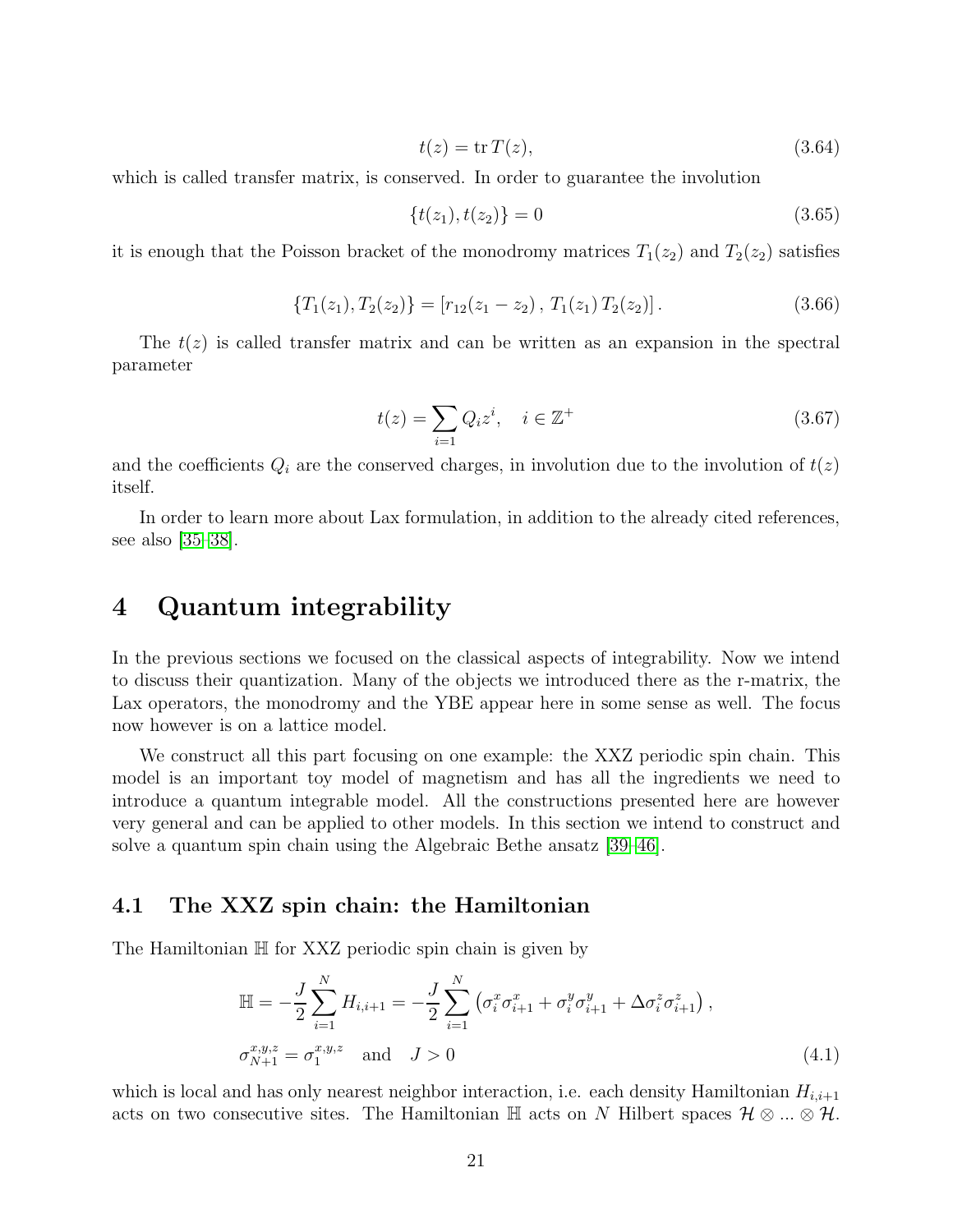Here each Hilbert space is a  $\mathbb{C}^2$ , therefore the matrix  $\mathbb{H}$  is  $2^N \times 2^N$  and describes a spin chain where each site can have a spin up or a spin down. The name XXZ comes from the fact that the coefficient in front of  $\sigma_i^x \sigma_{i+1}^x$  and  $\sigma_i^y \sigma_{i+1}^y$  are equal. When the three coefficients are the same it is called XXX while when there are three different coefficients it is called XYZ<sup>[4](#page-22-0)</sup>.

Studying the eigenvalues and eigenvectors of H, one can see that depending on the value of ∆ this spin chain describes a ferromagnetic or antiferromagnetic model:

a) For  $\Delta > 1$ , the system is ferromagnetic, i.e., our ground state is of the form<sup>[5](#page-22-1)</sup>

$$
|0\rangle = |\uparrow \uparrow \uparrow ... \uparrow \uparrow \rangle. \tag{4.2}
$$

b) For  $\Delta$  < 1 the system is antiferromagnetic and the ground state is of the form

$$
|0\rangle = a_1|\downarrow\uparrow\downarrow\uparrow...\downarrow\uparrow\rangle + a_2|\downarrow\downarrow\uparrow\uparrow...\downarrow\uparrow\rangle + ... \qquad (4.3)
$$

i.e. for even  $N$ , the ground state is a combination of all possible ways to distribute half of the spins down and half of the spins up in the chain. For odd  $N$  there are two possible ground states: one with  $\frac{N-1}{2}$  spins up and  $\frac{N+1}{2}$  spins down, and the other with the opposite configuration.

The claims a) and b) can be checked easily by computing the eigenvalues and eigenvectors of the Hamiltonian for a few number of sites. Let us plot the possible energies as a function of  $\Delta$  for a spin chain with  $N = 3$  to see that there is really something happening for  $\Delta = 1$ 



Figure 1: Energies for the XXZ Hamiltonian for 3 sites.

where we can clearly see that for  $\Delta > 1$  the ground state energy is  $E_0 = -\frac{3\Delta}{2}$  while for  $\Delta$  < 1 the ground state energy is  $E_0 = \frac{\Delta - 4}{2}$  $\frac{-4}{2}$ . By computing the eigenvectors corresponding to these eigenvalues one can see that for  $\Delta > 1$  the ground state is ferromagnetic, and for  $\Delta$  < 1 it is antiferromagnetic. We leave this calculation as an exercise.

<span id="page-22-0"></span><sup>&</sup>lt;sup>4</sup>We can think of the XXX as a spin chain without magnetic field, the XXZ with a magnetic field in the z direction, while XYZ has magnetic field in two transverse directions.

<span id="page-22-1"></span><sup>&</sup>lt;sup>5</sup>There are actually two possibilities, the state with all the spins down has same energy as the one with all spins up.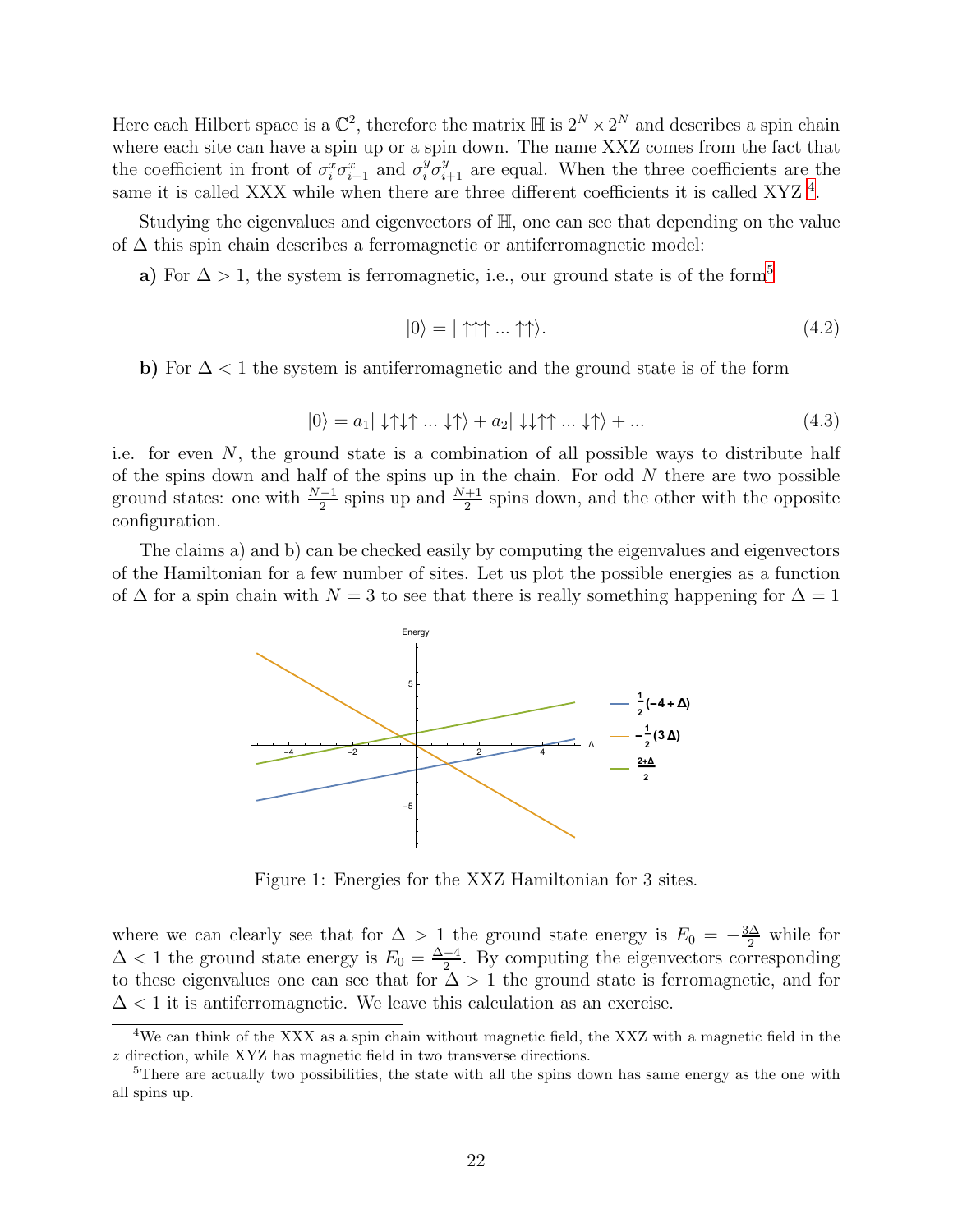**Exercise 14:** Compute the eigenvalues and eigenvectors of  $\mathbb{H}$  for two and three sites (in Mathematica) and convince yourself of the claims a) and b) above. What happens with the degeneracies for  $\Delta = 1$ ?

This is a very interesting model which happens to be integrable. We can construct its Hamiltonian and all the other conserved charges in a systematic way using a quantized version of the R-matrix. In order to that we will use again the XXZ spin chain as an example.

### <span id="page-23-0"></span>4.2 Quantum R-matrix and the quantum Yang-Baxter equation

As in classical integrability, a quantum integrable system is also characterized by a set of conserved quantities. As expected, in quantum integrability we substitute the Poisson bracket by the commutator and have that the charges satisfy

$$
[\mathbb{Q}_i, \mathbb{Q}_j] = 0, \quad i, j = 1, \dots \tag{4.4}
$$

We will in this section explain how to construct these charges starting from a quantum R-matrix.

The **quantum R-matrix** can be thought of as a mathematical object  $R(z_1, z_2)$  which maps  $\text{End}(\mathcal{H} \otimes \mathcal{H}) \mapsto \text{End}(\mathcal{H} \otimes \mathcal{H})$ , where  $z_i$  are the spectral parameters and each  $\mathcal{H}$  is a Hilbert space.

We will give later a nice interpretation for both R and  $z_i$ . The  $R_{1,2}(z_1 - z_2)$  can be represented as two lines crossing in the following way



Figure 2: Graphical representation of the R-matrix  $R(z_1, z_2)$ 

The R-matrix is defined as the solution of the quantum Yang-Baxter equation (qYBE) given by

<span id="page-23-1"></span>
$$
R_{12}(z_1, z_2)R_{13}(z_1, z_3)R_{23}(z_2, z_3) = R_{23}(z_2, z_3)R_{13}(z_1, z_3)R_{12}(z_1, z_2)
$$
\n(4.5)

where  $R_{ij}$  maps  $\text{End}(\mathcal{H} \otimes \mathcal{H} \otimes \mathcal{H}) \mapsto \text{End}(\mathcal{H} \otimes \mathcal{H} \otimes \mathcal{H})$ . The qYBE can be graphically represented by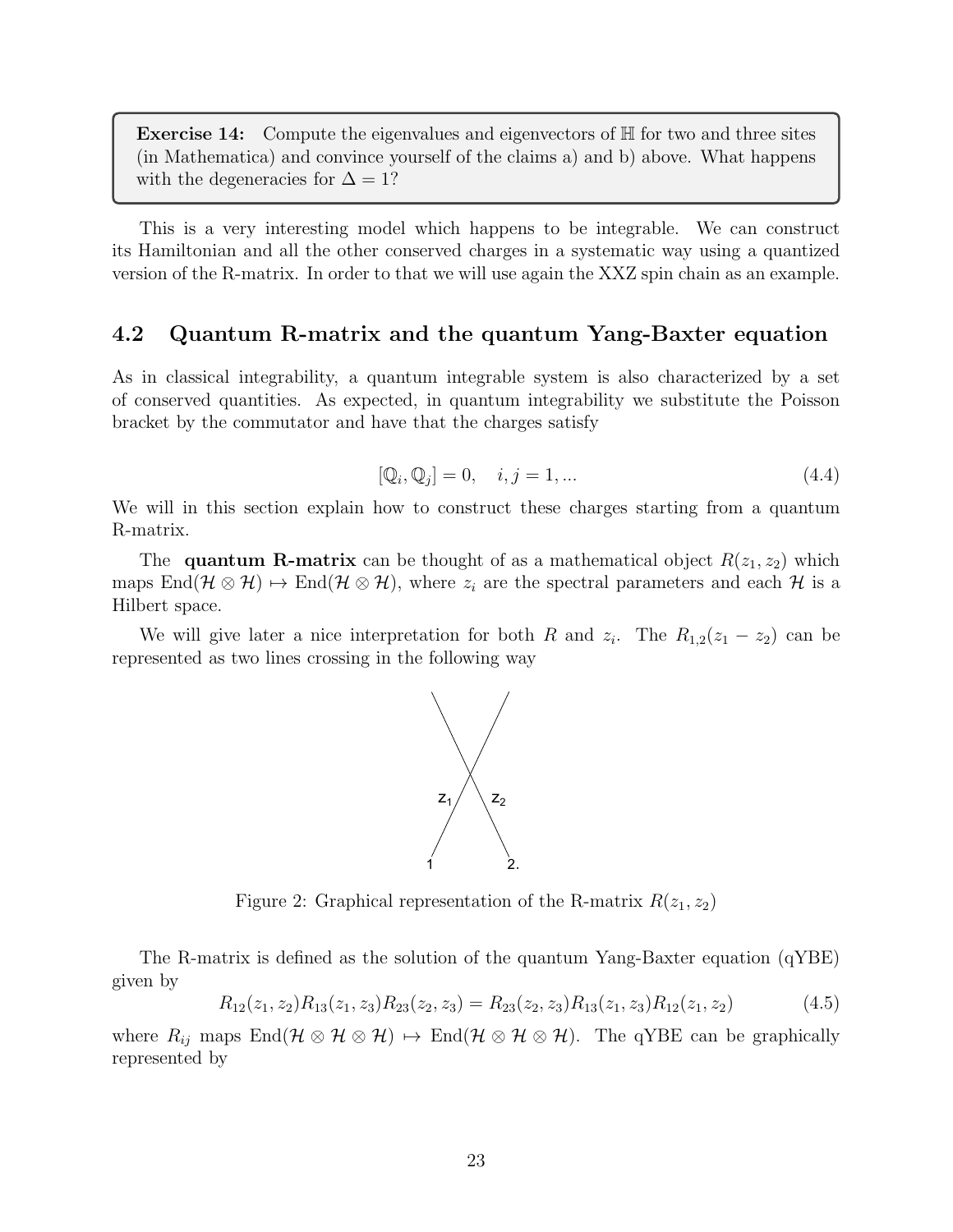

Figure 3: Graphical representation of the qYBE equation. Each line has a space and a spectral parameter associated to it. And every time two lines cross we have an R-matrix .

We will however focus here in the particular cases where

<span id="page-24-2"></span>
$$
R_{i,j}(z_i, z_j) = R_{i,j}(z_i - z_j). \tag{4.6}
$$

R-matrices satisfying this property are called **difference form** R-matrices<sup>[6](#page-24-1)</sup>

The qYBE considering [\(4.6\)](#page-24-2) can be written as

<span id="page-24-3"></span>
$$
R_{12}(z_1 - z_2)R_{13}(z_1)R_{23}(z_2) = R_{23}(z_2)R_{13}(z_1)R_{12}(z_1 - z_2)
$$
\n(4.7)

where in addition to consider the condition  $(4.6)$  we also performed the transformations  $z_1 \rightarrow z_1 + z_3$  and  $z_2 \rightarrow z_2 + z_3$  making there fore the  $z_3$  disappear. In this way qYBE depends only on two variables.

### <span id="page-24-0"></span>4.3 Obtaining the classical r-matrix from the quantum R-matrix

The quantum R-matrix is related to its classical counterpart by the following expansion

$$
R_{i,j}(z) = \kappa(z) \left( \mathbb{I}_{i,j} + \hbar r_{i,j}(z) + \mathcal{O}(\hbar^2) \right), \tag{4.8}
$$

where  $\kappa(z)$  is just a scalar function of z.

By substituting this expansion in the quantum Yang-Baxter equation [\(4.7\)](#page-24-3) and looking at the second order in  $\hbar$  we recover the classical Yang-Baxter equation [\(3.36\)](#page-16-2). Let us now prove this claim by computing the lhs of qYBE

<span id="page-24-1"></span><sup>&</sup>lt;sup>6</sup>R-matrices which do not satisfy this property are called **non-difference form** R-matrices. Examples are the Hubbard model and the  $AdS_5 \times S^5$  R-matrix [\[8,](#page-55-1) [11\]](#page-55-2).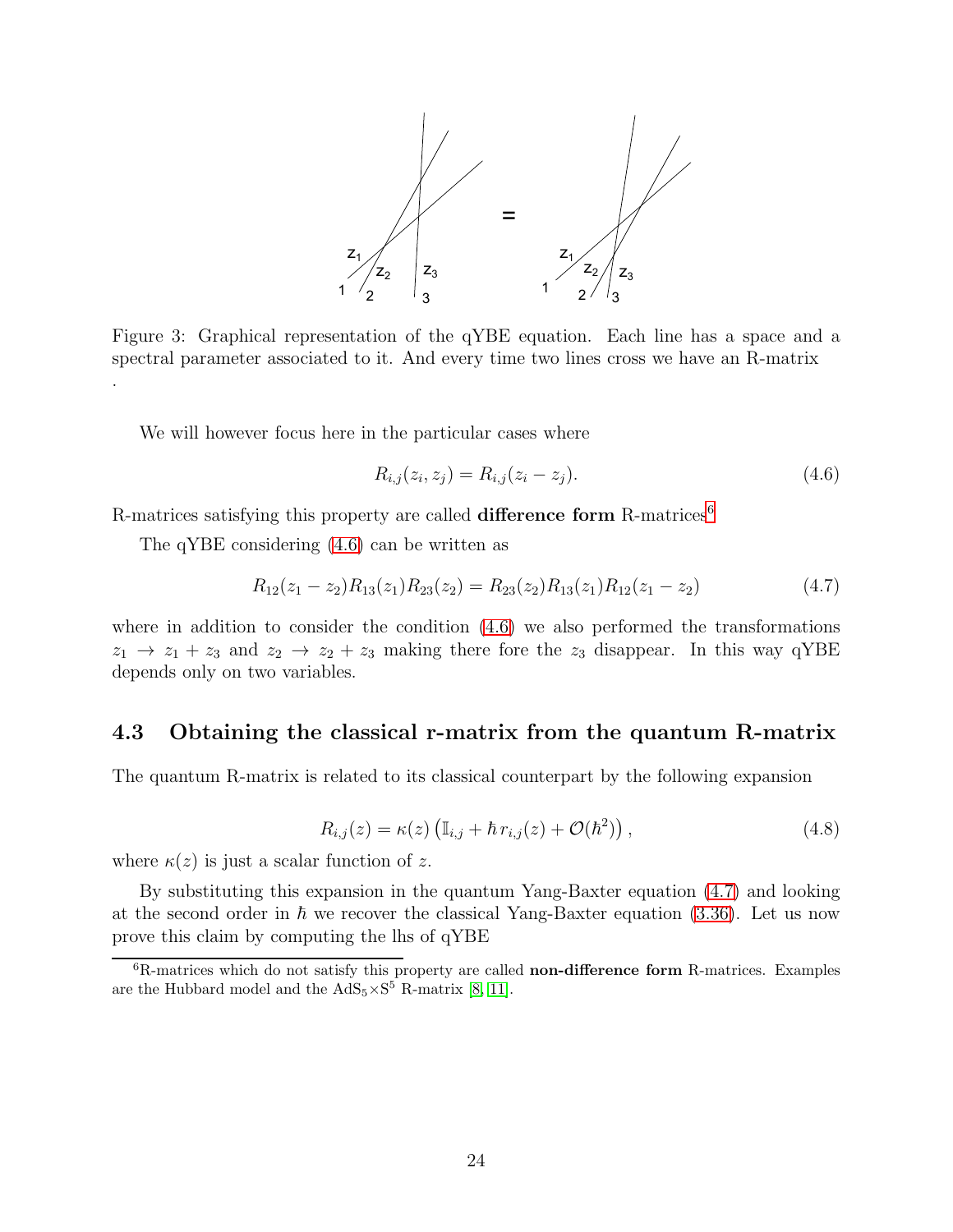$$
\begin{split} \text{lls} &= R_{12}(z_1 - z_2)R_{13}(z_1)R_{23}(z_2) \\ &= \kappa(z_1 - z_2)\kappa(z_1)\kappa(z_2) \left( \mathbb{I}_{1,2} + \hbar \, r_{1,2}(z_1 - z_2) + \mathcal{O}(\hbar^2) \right) \times \\ &\times \left( \mathbb{I}_{1,3} + \hbar \, r_{1,3}(z_1) + \mathcal{O}(\hbar^2) \right) \left( \mathbb{I}_{2,3} + \hbar \, r_{2,3}(z_2) + \mathcal{O}(\hbar^2) \right) \\ &= \kappa(z_1 - z_2)\kappa(z_1)\kappa(z_2) \left[ \hbar^0 \, \mathbb{I}_{1,2} \mathbb{I}_{1,3} \mathbb{I}_{2,3} + \hbar^1 \left( r_{1,2}(z_1 - z_2) + r_{1,3}(z_1) + r_{2,3}(z_2) \right) + \\ &\quad + \hbar^2 \left( r_{1,2}(z_1 - z_2) r_{1,3}(z_1) + r_{1,2}(z_1 - z_2) r_{2,3}(z_2) + r_{1,3}(z_1) r_{2,3}(z_2) \right) + \mathcal{O}(\hbar^3) \right] \end{split} \tag{4.10}
$$

and also its rhs

$$
\begin{split} \text{rhs} &= R_{23}(z_2)R_{13}(z_1)R_{12}(z_1 - z_2) \\ &= \kappa(z_1 - z_2)\kappa(z_1)\kappa(z_2) \left( \mathbb{I}_{2,3} + \hbar \, r_{2,3}(z_2) + \mathcal{O}(\hbar^2) \right) \times \\ &\times \left( \mathbb{I}_{1,3} + \hbar \, r_{1,3}(z_1) + \mathcal{O}(\hbar^2) \right) \left( \mathbb{I}_{1,2} + \hbar \, r_{1,2}(z_1 - z_2) + \mathcal{O}(\hbar^2) \right), \end{split} \tag{4.11}
$$
\n
$$
= \kappa(z_1 - z_2)\kappa(z_1)\kappa(z_2) \left[ \hbar^0 \mathbb{I}_{2,3} \mathbb{I}_{1,3} \mathbb{I}_{1,2} + \hbar^1 \left( r_{2,3}(z_2) + r_{1,3}(z_1) + r_{1,2}(z_1 - z_2) \right) + \\ + \hbar^2 \left( r_{2,3}(z_2) r_{1,3}(z_1) + r_{2,3}(z_2) r_{1,2}(z_1 - z_2) + r_{1,3}(z_1) r_{1,2}(z_1 - z_2) \right) + \mathcal{O}(\hbar^3) \right] \tag{4.12}
$$

and then we compare them order by order. In orders zero and one in  $\hbar$  both sides are trivially equal. Now, by requiring the order  $\hbar^2$  match we obtain

$$
r_{1,2}(z_1 - z_2)r_{1,3}(z_1) + r_{1,2}(z_1 - z_2)r_{2,3}(z_2) + r_{1,3}(z_1)r_{2,3}(z_2) =
$$
  
= 
$$
r_{2,3}(z_2)r_{1,3}(z_1) + r_{2,3}(z_2)r_{1,2}(z_1 - z_2) + r_{1,3}(z_1)r_{1,2}(z_1 - z_2)
$$
(4.13)

$$
[r_{1,2}(z_1 - z_2), r_{1,3}(z_1)] + [r_{1,2}(z_1 - z_2), r_{2,3}(z_2)] + [r_{1,3}(z_1), r_{2,3}(z_2)] = 0 \qquad (4.14)
$$

which corresponds exactly to the classical Yang-Baxter [\(3.37\)](#page-16-0).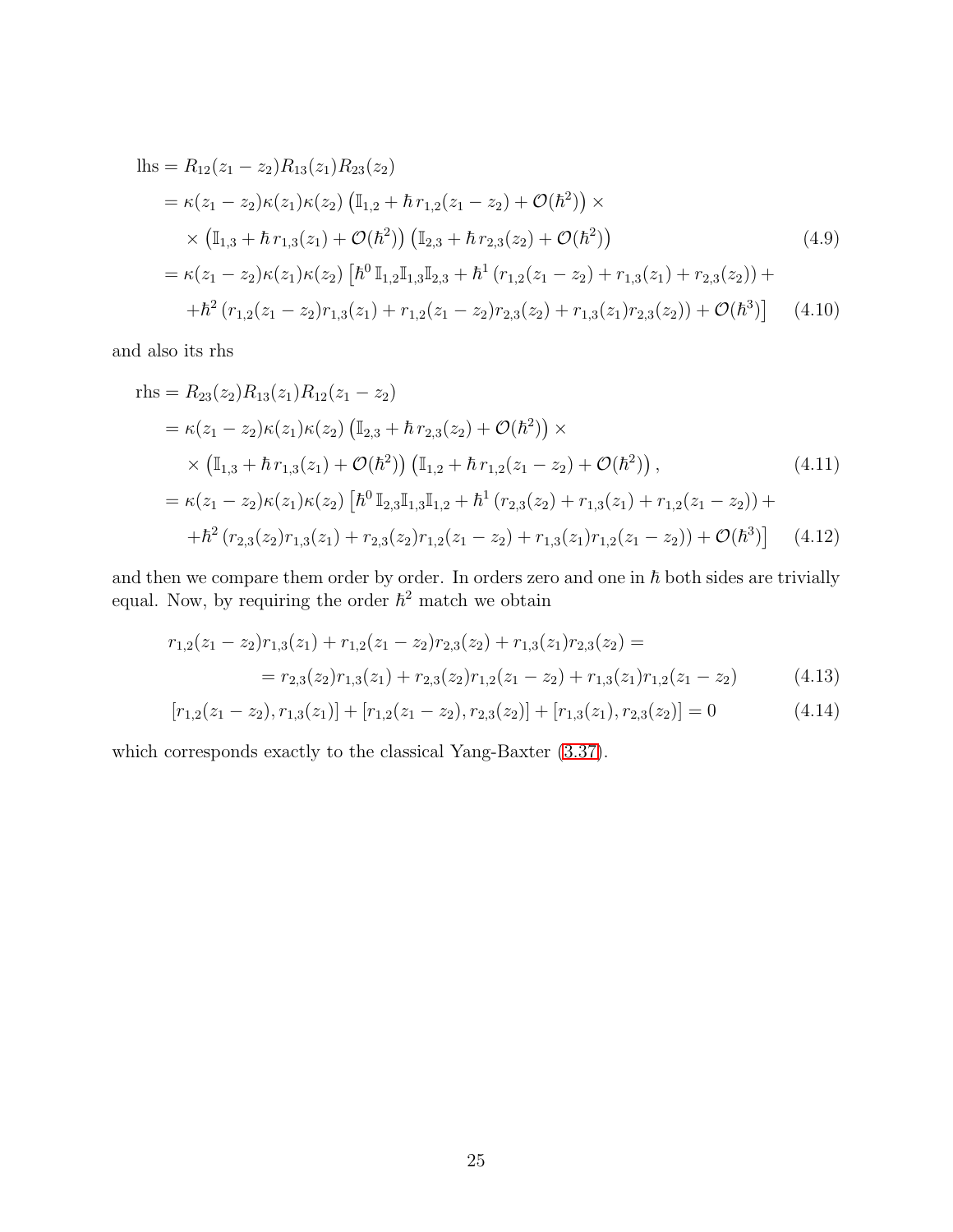**Exercise 15:** Consider the quantum R-matrices for  $A_1^{(1)}$  $_1^{(1)}$  (given by expression  $(4.18)$ ) and  $A_2^{(1)}$  given by

$$
R(z) = \begin{pmatrix} g(z) & 0 & 0 & 0 & 0 & 0 & 0 & 0 & 0 & 0 \\ 0 & f(z) & 0 & e^{-\frac{z}{2}}h(z) & 0 & 0 & 0 & 0 & 0 \\ 0 & 0 & f(z) & 0 & 0 & 0 & e^{-\frac{z}{2}}h(z) & 0 & 0 \\ 0 & e^{\frac{z}{2}}h(z) & 0 & f(z) & 0 & 0 & 0 & 0 & 0 \\ 0 & 0 & 0 & 0 & g[z] & 0 & 0 & 0 & 0 \\ 0 & 0 & e^{\frac{z}{2}}h(z) & 0 & 0 & f(z) & 0 & e^{-\frac{z}{2}}h(z) & 0 \\ 0 & 0 & 0 & 0 & 0 & e^{\frac{z}{2}}h(z) & 0 & f(z) & 0 \\ 0 & 0 & 0 & 0 & 0 & 0 & 0 & 0 & g(z) \end{pmatrix}
$$
(4.15)

where

$$
f(z) = 2 e^{\frac{z+4\eta}{2}} \sinh\left(\frac{z}{2}\right),
$$
  
\n
$$
g(z) = 2 e^{\frac{z+4\eta}{2}} \sinh\left(\frac{z-4\eta}{2}\right),
$$
  
\n
$$
h(z) = -2 e^{\frac{z+4\eta}{2}} \sinh(2\eta)
$$
\n(4.16)

and the anisotropy parameter  $\eta$  is related to  $\hbar$ . Check that expanding around  $\eta = 0$ , i.e.

$$
R(z) = \alpha(z)\mathbb{I} + \beta(z)r(z)\eta + \mathcal{O}(\eta^2),\tag{4.17}
$$

for some value of  $\alpha(z)$  and  $\beta(z)$ , the  $r(z)$  correspond exactly to their classical version given in equ[a](#page-26-1)tions  $(3.39)$  and  $(3.40)$ .  $\alpha$ 

<span id="page-26-1"></span><sup>a</sup>In comparison with [\[34\]](#page-57-5)) we have  $x \to e^z$  and  $k \to e^{2\eta}$ . This is because Jimbo uses YBE in a form depending on  $R_{12}(z_1/z_2)$  instead of  $R_{12}(z_1 - z_2)$ .

## <span id="page-26-0"></span>4.4 The XXZ R-matrix

The solutions of the YBE with certain symmetries such as simple Lie algebras (XXX is an example) and affine Lie algebras (XXZ is an example) were found long ago [\[34,](#page-57-5) [47](#page-58-1)[–49\]](#page-58-2). But any regular solution of the Yang-Baxter equation can be used to construct a closed spin chain with a local Hamiltonian through the method we explain now<sup>[7](#page-26-2)</sup>. We will, however, focus our attention on the XXZ spin chain, whose R-matrix is given by

<span id="page-26-2"></span> $^7$  For open spin chains we need one more ingredient, the reflection matrices K which describe the boundary conditions of the model [\[50\]](#page-58-3). They satisfy together with the R-matrix the so called reflection equation or Boundary Yang-Baxter equation (BYBE).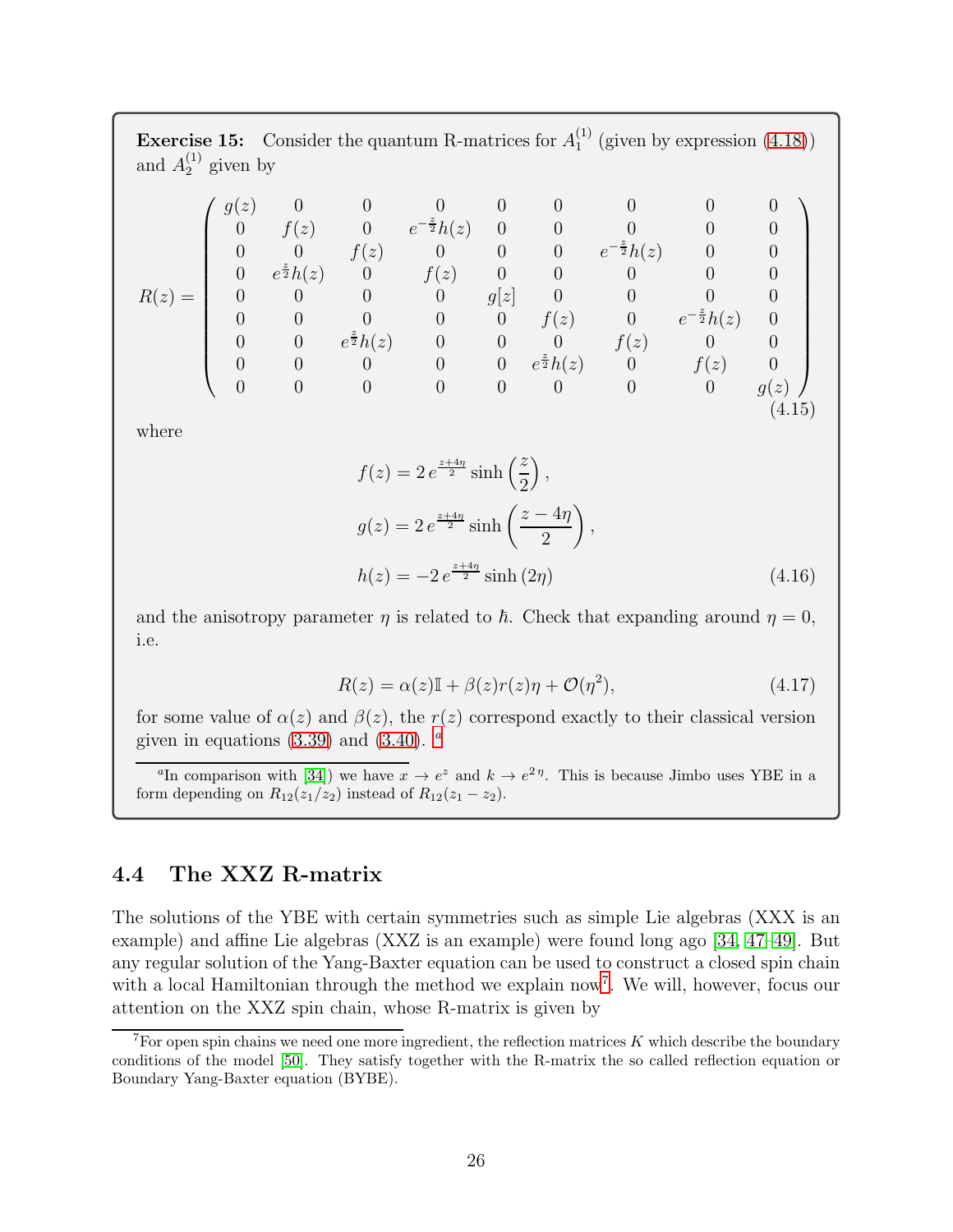<span id="page-27-1"></span>
$$
R(z) = \begin{pmatrix} \sinh(z+\eta) & 0 & 0 & 0 \\ 0 & \sinh z & \sinh \eta & 0 \\ 0 & \sinh \eta & \sinh z & 0 \\ 0 & 0 & 0 & \sinh(z+\eta) \end{pmatrix}.
$$
 (4.18)

For this model each Hilbert space  $\mathcal{H} = \mathbb{C}^2$ . Notice that in addition to the spectral parameter, we also have another parameter  $\eta$ . Actually, all the R-matrices for affine Lie algebras are trigonometric and have this extra parameter  $\eta$ . In the case of XXZ the symmetry is  $A_1^{(1)}$ 1 (or  $\widehat{\mathfrak{su}}(2)$ ). If we carefully take the limit  $\eta \to 0$  we obtain the XXX R-matrix instead. This corresponds at the level of the Hamiltonian  $(4.1)$ , to sending  $\Delta \rightarrow 1$ . This classification is directly related to classification by Belavin and Drinfeld [\[33\]](#page-57-4) discussed in the classical part of these notes.

Exercise 16: Check that the XXZ R-matrix satisfies qYBE.

**Exercise 17:** Check that if you multiply the XXZ R-matrix by  $1/\sinh(z + \eta)$ , then do  $z \to z \epsilon$  and  $\eta \to i \epsilon$  and then take the limit  $\epsilon \to 0$  you obtain an R-matrix that is proportional to

$$
R(z) = \begin{pmatrix} z+i & 0 & 0 & 0 \\ 0 & z & i & 0 \\ 0 & i & z & 0 \\ 0 & 0 & 0 & z+i \end{pmatrix}
$$
 (4.19)

which is indeed the XXX R-matrix.

We can actually think R-matrix as the most important object in a quantum integrable system, since once we have it, we can systematically construct all the conserved charges.

The R-matrix [\(4.18\)](#page-27-1) for XXZ model satisfies a regularity condition

$$
R(0) = \sinh \eta P \tag{4.20}
$$

which is fundamental to the construction of a local Hamiltonian; and unitarity

<span id="page-27-3"></span>
$$
R_{\alpha\beta}(z)R_{\beta\alpha}(-z) = g(z)\mathbb{I}_{\alpha\beta},\tag{4.21}
$$

where

<span id="page-27-2"></span>
$$
g(z) = \sinh(\eta - z)\sinh(\eta + z). \tag{4.22}
$$

#### <span id="page-27-0"></span>4.5 The Lax operator

As in the classical part, we will have a Lax operator. It can be interpreted as the transport between two consecutive sites

$$
|v_{i+1}\rangle = \mathcal{L}_i |v_i\rangle. \tag{4.23}
$$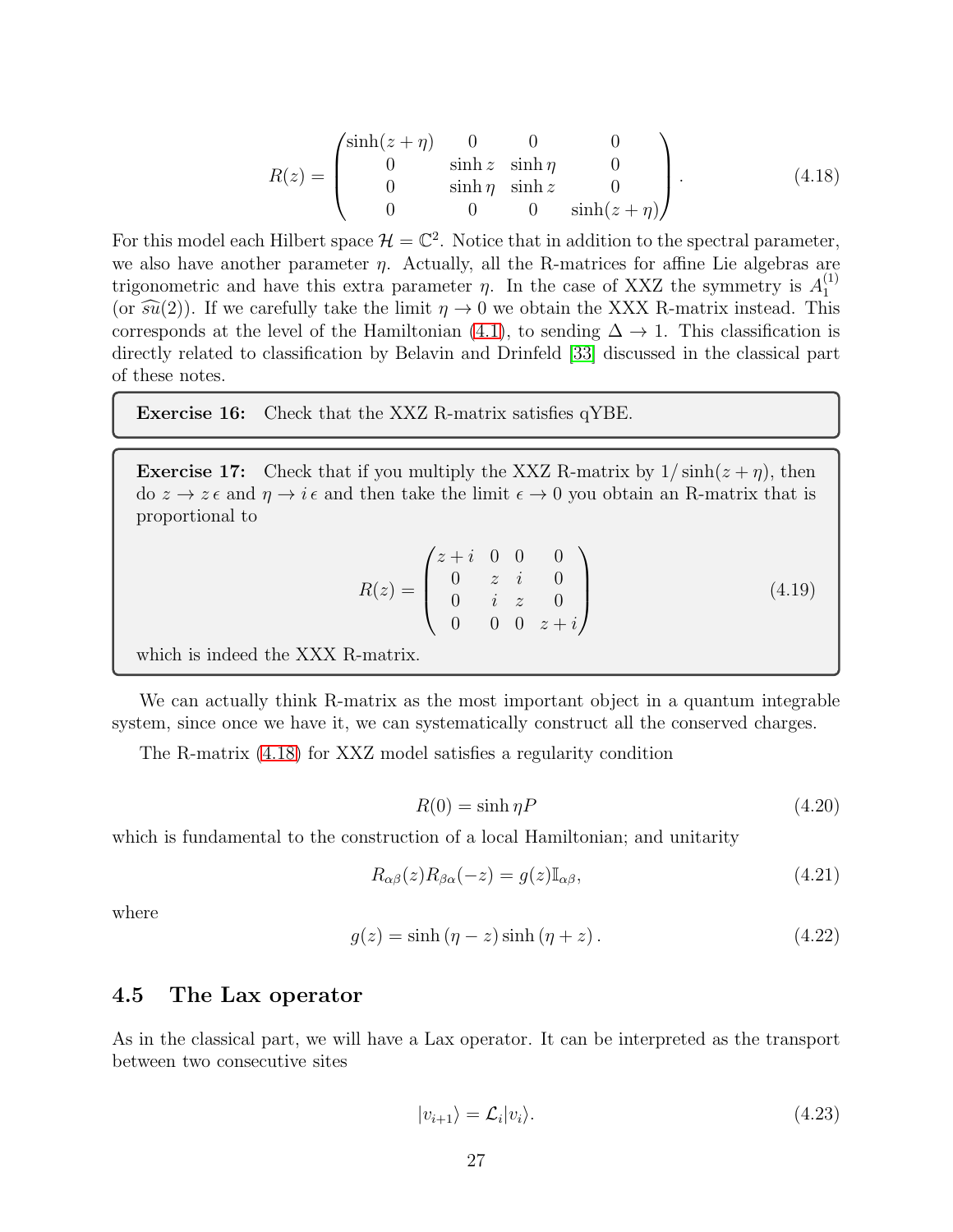Such object is defined by the RLL equation:

<span id="page-28-0"></span>
$$
R_{\alpha\beta}(z_{\alpha}-z_{\beta})\mathcal{L}_{\alpha,j}(z_{\alpha})\mathcal{L}_{\beta,j}(z_{\beta})=\mathcal{L}_{\beta,j}(z_{\beta})\mathcal{L}_{\alpha,j}(z_{\alpha})R_{\alpha\beta}(z_{\alpha}-z_{\beta})
$$
(4.24)

The  $\mathcal{L}_{\alpha,j}(z_\alpha)$  operator maps End $(\mathcal{V} \otimes \mathcal{H}) \mapsto$  End $(\mathcal{V} \otimes \mathcal{H})$ , where a  $\mathcal{H}$  ( =  $\mathbb{C}^2$  for XXZ) is a physical space (indicated by j) and  $V$  (also equal to  $\mathbb{C}^2$  for XXZ) is an auxiliary space indicated by  $\alpha$ . The inclusion of this auxiliary space can seem a bit arbitrary at this point. We will soon however, that it allows us to construct the generating function of all conserved charges when we trace it out in the monodromy matrix. The Lax operator can be represented as



Figure 4: Graphical representation of the Lax operator. The blue line represents the physical space while the black line represents the auxiliary space.

where the blue and black lines represent physical and auxiliary space, respectively. With this, the RLL equation [\(4.24\)](#page-28-0) can be represented as



<span id="page-28-1"></span>Figure 5: Graphical representation of the RLL relation [\(4.24\)](#page-28-0)

Given one R-matrix, solution of qYBE, usually there are many possible  $\mathcal{L}_{\alpha,j}$  solutions for the RLL equation. One of its solutions is always the R-matrix itself, while the others correspond to different representations of the RLL algebra. In this lectures we are considering the case where  $\mathcal{L}(z)$  is the same as  $R(z)$ .

So, assume  $\mathcal L$  as the operator

.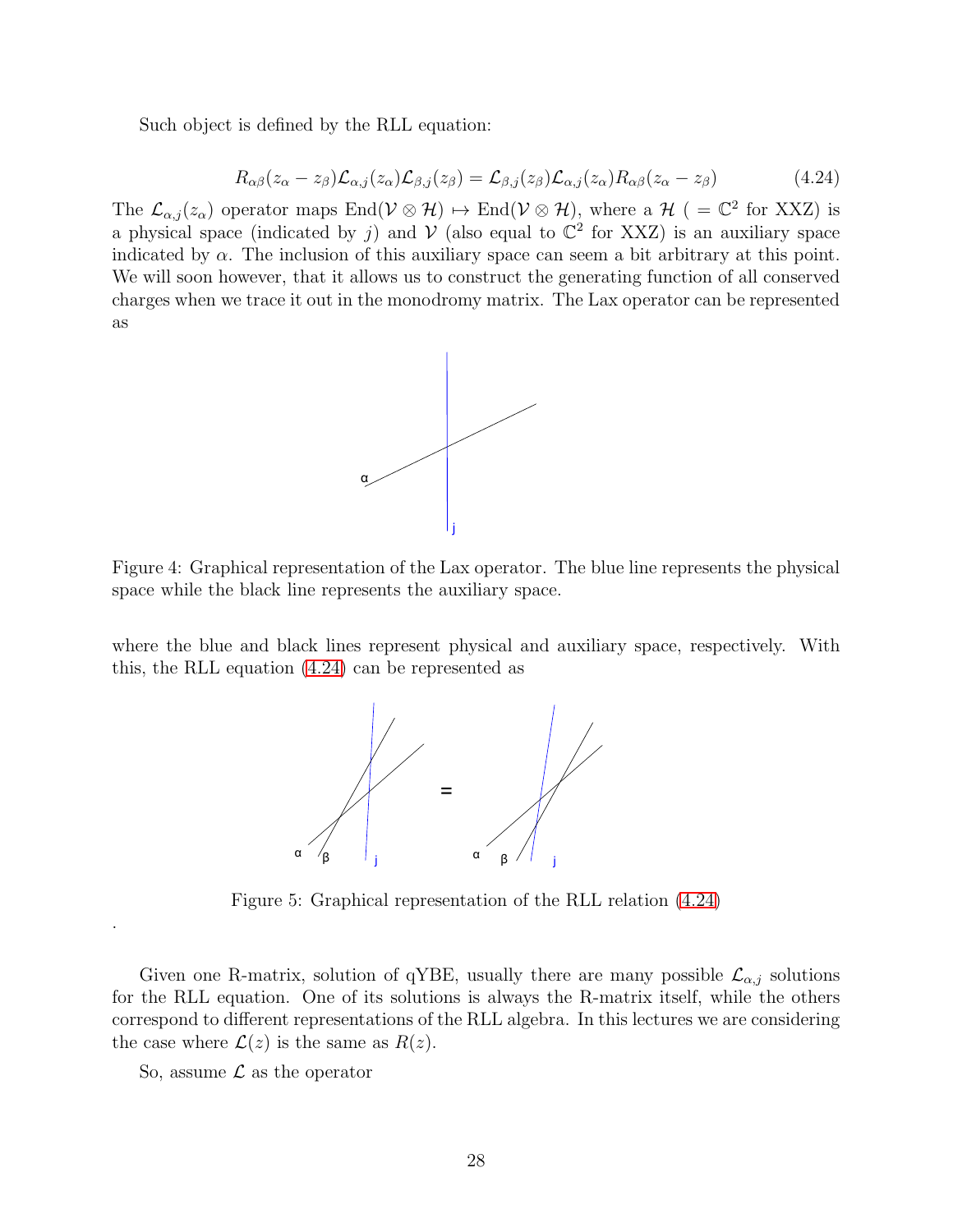$$
\mathcal{L}_{\alpha,j}(z) = \frac{\sinh \eta}{2} \left( \sigma_{\alpha}^x \sigma_j^x + \sigma_{\alpha}^y \sigma_j^y \right) + \frac{(\sinh(z + \eta) - \sinh z)}{2} \sigma_{\alpha}^z \sigma_j^z + \frac{(\sinh(z + \eta) + \sinh z)}{2} I_{\alpha,j},
$$
\n(4.25)

<span id="page-29-1"></span>
$$
= \begin{pmatrix} \sinh\left(z + \frac{\eta}{2}\left(1 + \sigma_j^z\right)\right) & \sigma_j^- \sinh\left(\frac{\eta}{2}\right) \\ \sigma_j^+ \sinh\left(\frac{\eta}{2}\right) & \sinh\left(z + \frac{\eta}{2}\left(1 - \sigma_j^z\right)\right) \end{pmatrix} \tag{4.26}
$$

where  $\sigma^{\pm} = \frac{1}{2}$  $\frac{1}{2}(\sigma^x \pm i\sigma^y).$ 

=

Notice that the two ways of writing the  $\mathcal L$  operator above are completely equivalent. Depending on what we are doing, one version or the other will be more convenient. As already mentioned, it also coincides with the R-matrix [\(4.18\)](#page-27-1).

**Exercise 18:** Convince yourself that  $\mathcal{L}_{\alpha,j}(z)$  written as in [\(4.25\)](#page-29-1) and in [\(4.26\)](#page-29-2) are equivalent, as well as in [\(4.18\)](#page-27-1), and check that it satisfies the RLL equation [\(4.24\)](#page-28-0).

Exercise 19: Prove that

<span id="page-29-2"></span>
$$
\mathcal{L}_{\alpha,j}(0) \propto P_{\alpha,j},\tag{4.27}
$$

<span id="page-29-3"></span>
$$
\operatorname{tr}_{\alpha} \mathcal{L}_{\alpha,j}(0) \propto I_j,\tag{4.28}
$$

These properties will play an important role in the construction of the Hamiltonian.

### <span id="page-29-0"></span>4.6 The monodromy matrix

Since  $\mathcal L$  is responsible for transport among consecutive sites, we can use it also to transport among sites very far apart. We can define the monodromy matrix, from site 1 to site N as

$$
\mathcal{T}_{\alpha}(z) = \mathcal{L}_{\alpha,N}(z)\mathcal{L}_{\alpha,N-1}(z)\dots\mathcal{L}_{\alpha,2}(z)\mathcal{L}_{\alpha,1}(z) \tag{4.29}
$$

which can be represented as



Figure 6: Graphical representation of the monodromy matrix

The monodromy matrix satisfies the following equation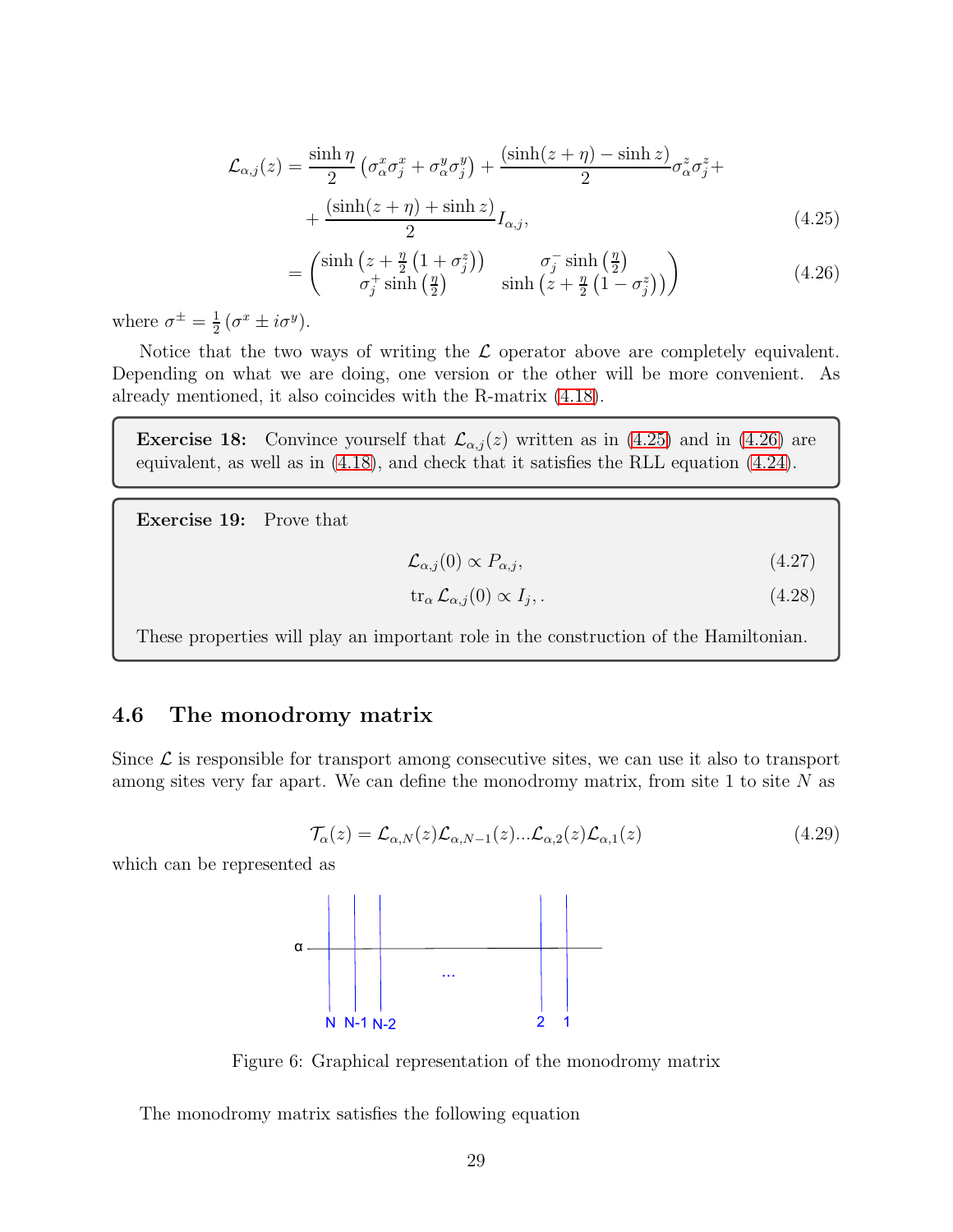<span id="page-30-0"></span>
$$
R_{\alpha\beta}(z_{\alpha}-z_{\beta})\mathcal{T}_{\alpha}(z_{\alpha})\mathcal{T}_{\beta}(z_{\beta})=\mathcal{T}_{\beta}(z_{\beta})\mathcal{T}_{\alpha}(z_{\alpha})R_{\alpha\beta}(z_{\alpha}-z_{\beta}).
$$
\n(4.30)

Let us write the proof for two sites, but it can be easily generalized for any number of sites. The monodromy matrix is given by

$$
\mathcal{T}_{\alpha}(z_{\alpha}) = \mathcal{L}_{\alpha,2}(z_{\alpha}) \mathcal{L}_{\alpha,1}(z_{\alpha}). \tag{4.31}
$$

Substituting them in the equation [\(4.30\)](#page-30-0) we find

$$
R_{\alpha\beta}(z_{\alpha} - z_{\beta})\mathcal{T}_{\alpha}(z_{\alpha})\mathcal{T}_{\beta}(z_{\beta}) = R_{\alpha\beta}(z_{\alpha} - z_{\beta})\mathcal{L}_{\alpha,2}(z_{\alpha})\mathcal{L}_{\alpha,1}(z_{\alpha})\mathcal{L}_{\beta,2}(z_{\beta})\mathcal{L}_{\beta,1}(z_{\beta})
$$
  
\n
$$
= R_{\alpha\beta}(z_{\alpha} - z_{\beta})\mathcal{L}_{\alpha,2}(z_{\alpha})\mathcal{L}_{\beta,2}(z_{\beta})\mathcal{L}_{\alpha,1}(z_{\alpha})\mathcal{L}_{\beta,1}(z_{\beta})
$$
  
\n
$$
= \mathcal{L}_{\beta,2}(z_{\beta})\mathcal{L}_{\alpha,2}(z_{\alpha})R_{\alpha\beta}(z_{\alpha} - z_{\beta})\mathcal{L}_{\alpha,1}(z_{\alpha})\mathcal{L}_{\beta,1}(z_{\beta})
$$
  
\n
$$
= \mathcal{L}_{\beta,2}(z_{\beta})\mathcal{L}_{\alpha,2}(z_{\alpha})\mathcal{L}_{\beta,1}(z_{\beta})\mathcal{L}_{\alpha,1}(z_{\alpha})R_{\alpha\beta}(z_{\alpha} - z_{\beta})
$$
  
\n
$$
= \mathcal{L}_{\beta,2}(z_{\beta})\mathcal{L}_{\beta,1}(z_{\beta})\mathcal{L}_{\alpha,2}(z_{\alpha})\mathcal{L}_{\alpha,1}(z_{\alpha})R_{\alpha\beta}(z_{\alpha} - z_{\beta})
$$
  
\n
$$
= \mathcal{T}_{\beta}(z_{\beta})\mathcal{T}_{\alpha}(z_{\alpha})R_{\alpha\beta}(z_{\alpha} - z_{\beta})
$$
  
\n(4.32)

where in the first and fourth steps we use the fact that operators acting on different sites commute (which you proved on section [2.2\)](#page-5-2), steps two and three result from using the RLL equation [\(4.24\)](#page-28-0) and finally, the last step is just to recognize again the products as the monodromy matrices on sites  $\alpha$  and  $\beta$ .

We can also prove the RTT relation  $(4.30)$  for any number of sites using pictures. Given that  $\mathcal{T}_{\alpha}$  and  $\mathcal{T}_{\beta}$  act on the same physical spaces, i.e., both  $\mathcal{L}_{\alpha,N}$  and  $\mathcal{L}_{\beta,N}$  act on site N; both  $\mathcal{L}_{\alpha,N-1}$  and  $\mathcal{L}_{\beta,N-1}$  act on site  $N-1$ , etc, we can draw the lhs for equation [\(4.30\)](#page-30-0) like



Figure 7: LHS of the RTT equation [\(4.30\)](#page-30-0)

and then using the figure [5](#page-28-1) we can pass the  $\mathcal L$  operators, two by two throught R until we obtain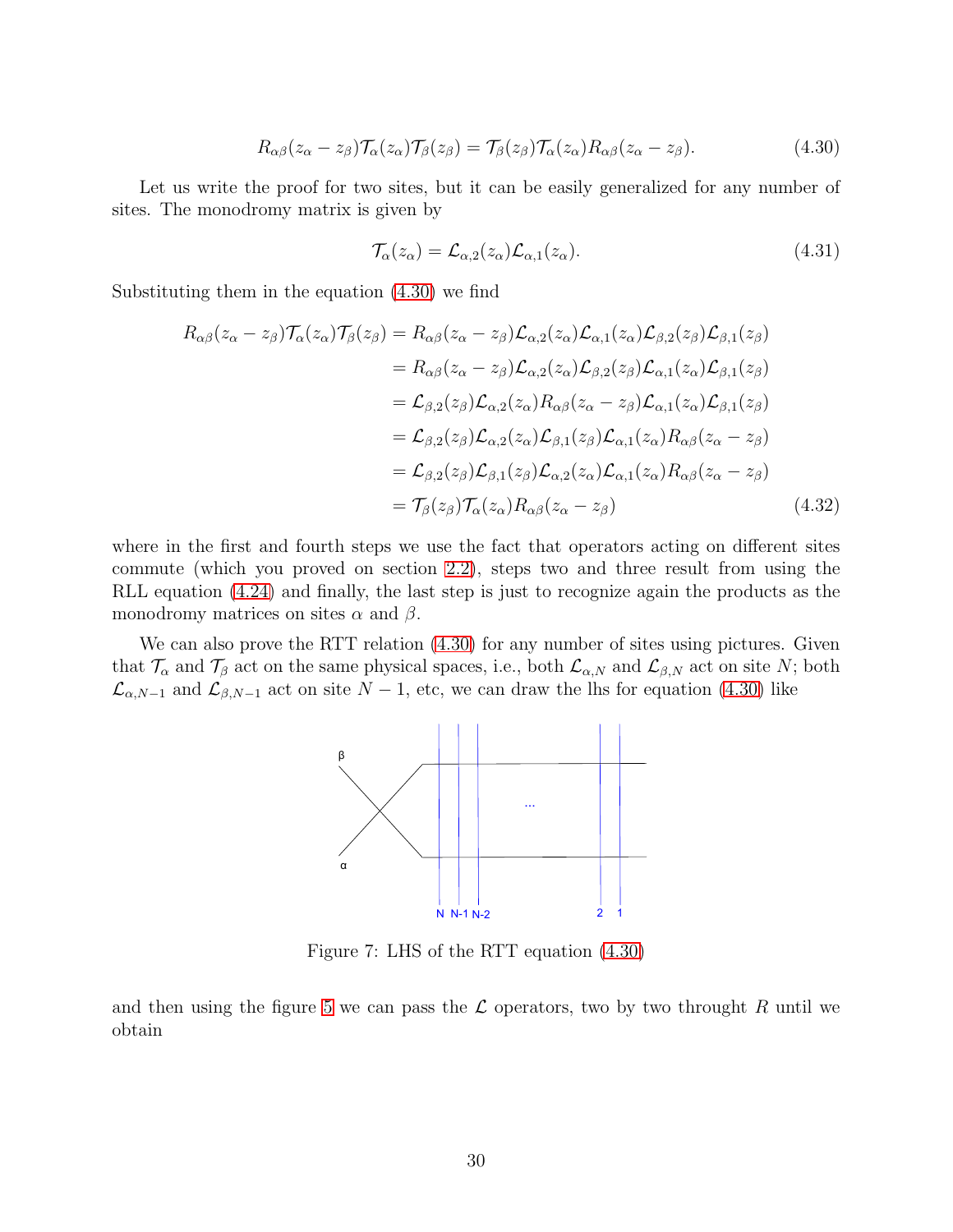

Figure 8: RHS of the RTT equation [\(4.30\)](#page-30-0)

<span id="page-31-0"></span>which corresponds to rhs of equation [\(4.30\)](#page-30-0).

## 4.7 The transfer matrix

Here the reason why the introduction of the auxiliary space makes sense becomes clearer. It happens that by tracing out such space we get a generating function of all the conserved charges: the transfer matrix as we prove below.

The transfer matrix is then given by

$$
t(z) = \text{tr}_{\alpha} \mathcal{T}_{\alpha}(z) \tag{4.33}
$$

which satisfies

<span id="page-31-1"></span>
$$
[t(z_1), t(z_2)] = 0. \t\t(4.34)
$$

The proof is actually very simple:

$$
t(z_{\alpha})t(z_{\beta}) = \text{tr}_{\alpha} \mathcal{T}_{\alpha}(z_{\alpha}) \text{tr}_{\beta} \mathcal{T}_{\beta}(z_{\beta})
$$
  
\n
$$
= \text{tr}_{\alpha\beta} \left( \mathcal{T}_{\alpha}(z_{\alpha}) \mathcal{T}_{\beta}(z_{\beta}) \right),
$$
  
\n
$$
= \frac{1}{g(z_{\alpha} - z_{\beta})} \text{tr}_{\alpha\beta} \left( R_{\beta,\alpha} \left( z_{\beta} - z_{\alpha} \right) R_{\alpha,\beta} \left( z_{\alpha} - z_{\beta} \right) \mathcal{T}_{\alpha}(z_{\alpha}) \mathcal{T}_{\beta}(z_{\beta}) \right)
$$
  
\n
$$
= \frac{1}{g(z_{\alpha} - z_{\beta})} \text{tr}_{\alpha\beta} \left( R_{\beta,\alpha} \left( z_{\beta} - z_{\alpha} \right) \mathcal{T}_{\beta}(z_{\beta}) \mathcal{T}_{\alpha}(z_{\alpha}) R_{\alpha,\beta} \left( z_{\alpha} - z_{\beta} \right) \right)
$$
  
\n
$$
= \frac{1}{g(z_{\alpha} - z_{\beta})} \text{tr}_{\alpha\beta} \left( \mathcal{T}_{\alpha}(z_{\alpha}) \mathcal{T}_{\beta}(z_{\beta}) R_{\beta,\alpha} \left( z_{\beta} - z_{\alpha} \right) R_{\alpha,\beta} \left( z_{\alpha} - z_{\beta} \right) \right)
$$
  
\n
$$
= \text{tr}_{\alpha\beta} \left( \mathcal{T}_{\beta}(z_{\beta}) \mathcal{T}_{\alpha}(z_{\alpha}) \right)
$$
  
\n
$$
= \text{tr}_{\beta} \mathcal{T}_{\beta}(z_{\beta}) \text{tr}_{\alpha} \mathcal{T}_{\alpha}(z_{\alpha})
$$
  
\n
$$
= t(z_{\beta}) t(z_{\alpha}),
$$
\n(4.36)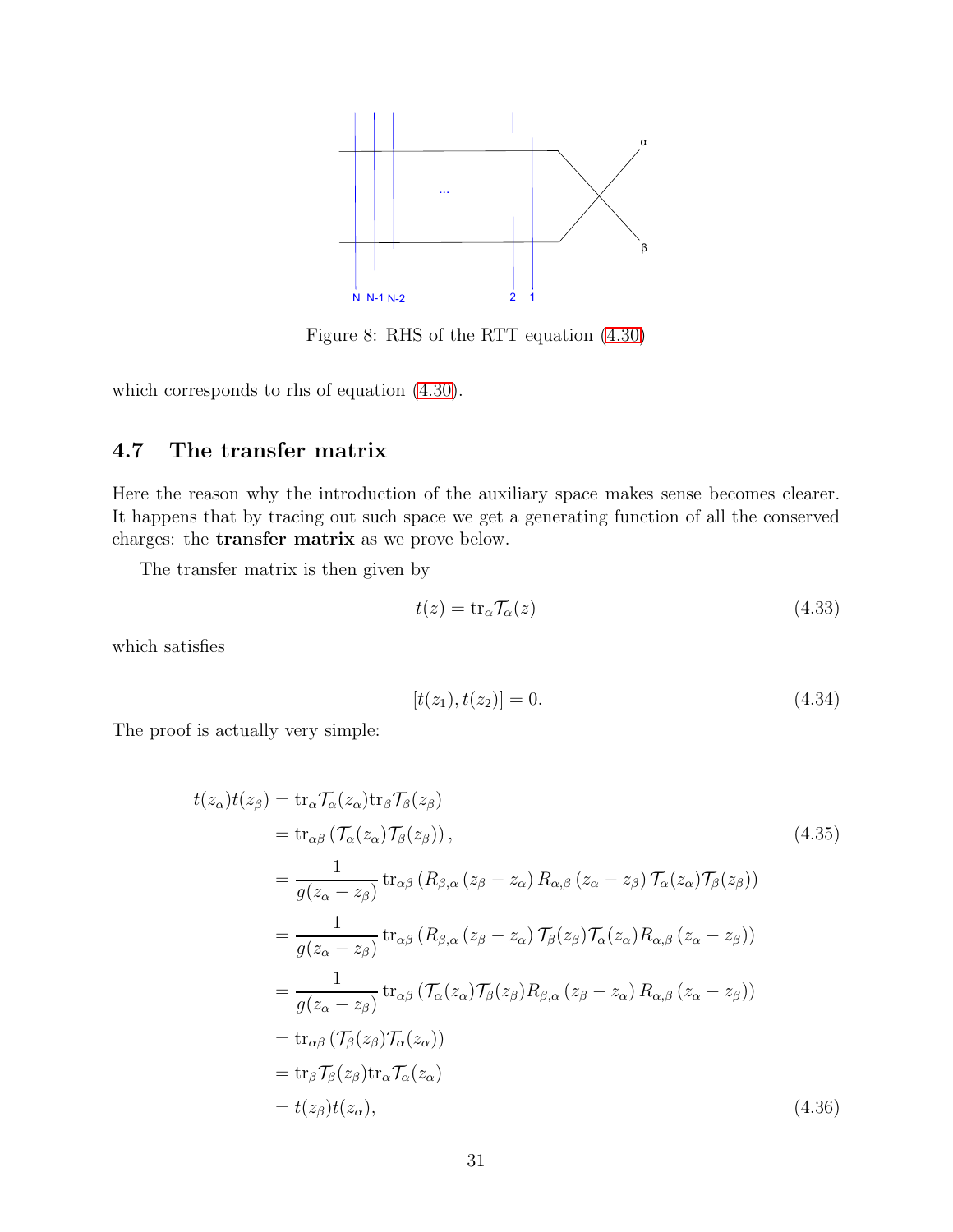where  $g(z_{\alpha}-z_{\beta})$  was defined in [\(4.22\)](#page-27-2). The proof uses unitarity [\(4.21\)](#page-27-3) and the RTT relation  $(4.30).$  $(4.30).$ 

The transfer matrix can be represented as



Figure 9: Graphical representation of the transfer matrix

Looking at the explicit form of  $\mathcal{L}_{\alpha,j}$  it is easy to see that the transfer matrix can be written as a series in  $\boldsymbol{z}$ 

$$
\log t(z) = \sum_{l} \mathbb{Q}_l z^l,\tag{4.37}
$$

which means that the charges are given by

$$
\mathbb{Q}_{l+1} = \frac{d^l}{dz^l} \log t(z) \Big|_{z=0}, \quad l = 0, 1, \dots.
$$
\n(4.38)

Given, the commutativity property [\(4.34\)](#page-31-1), it follows that

$$
[\mathbb{Q}_l, \mathbb{Q}_m] = 0, \quad \forall \quad l, m \in \mathbb{Z}^+.
$$
\n(4.39)

Let us now look a bit more at these charges. Let us start with  $\mathbb{Q}_1$ :

$$
Q_1 = \log t(0) = (\sinh \eta)^N P_{1,2} P_{2,3} ... P_{N-1,N},
$$
  
=  $i\hat{\mathbb{P}},$  (4.40)

which corresponds to momentum. The second charge is

<span id="page-32-0"></span>
$$
\mathbb{Q}_2 = \frac{d}{dz} \log t(z) \Big|_{z=0}
$$
  
=  $t^{-1}(0)t'(0)$  (4.41)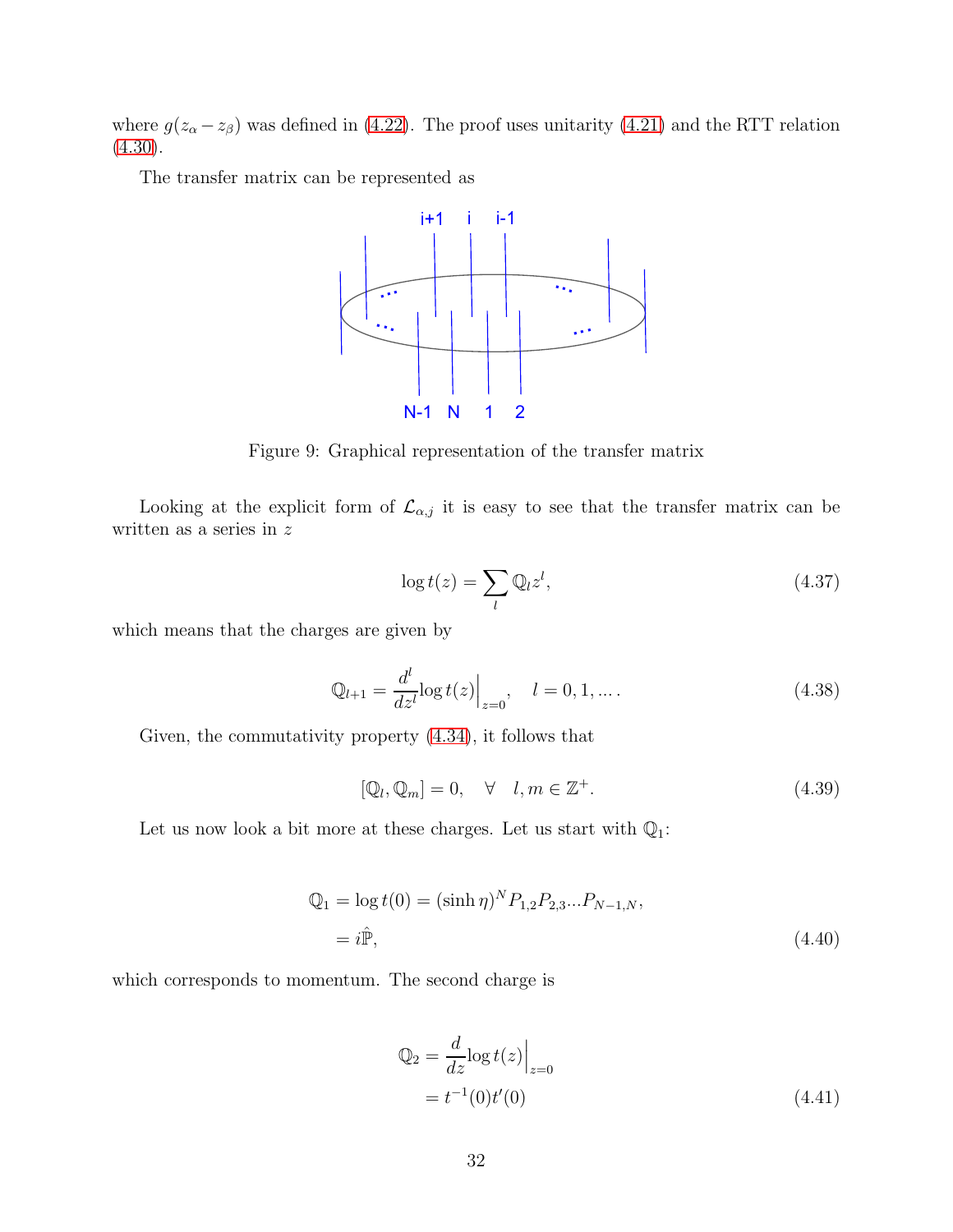where  $t'(0)$  means that we take the derivative with respect to the spectral parameter z and then do  $z \to 0$ .

In order to have something concrete, let us compute this for  $N = 3$ . The transfer matrix for 3 sites is

$$
t(z) = \operatorname{tr}_{\alpha} \left( \mathcal{L}_{\alpha,3}(z) \mathcal{L}_{\alpha,2}(z) \mathcal{L}_{\alpha,1}(z) \right), \tag{4.42}
$$

so

$$
t(0) = \text{tr}_{\alpha} (\mathcal{L}_{\alpha,3}(0) \mathcal{L}_{\alpha,2}(0) \mathcal{L}_{\alpha,1}(0)),
$$
  
\n
$$
= (\sinh \eta)^3 \text{tr}_{\alpha} (P_{\alpha,3} P_{\alpha,2} P_{\alpha,1}),
$$
  
\n
$$
= (\sinh \eta)^3 (\text{tr}_{\alpha} P_{\alpha_1}) P_{13} P_{12},
$$
  
\n
$$
= (\sinh \eta)^3 P_{12} P_{23}
$$
 (4.43)

where we use the property [\(4.27\)](#page-29-3), then a few times [\(2.21\)](#page-8-0) with  $B = P$ , and finally we use  $\text{tr}_{\alpha}P_{\alpha,1} = I_1$  (proved in an exercise in section [\(2.2\)](#page-5-2)). The idea when computing the charges is always the same, to use permutation  $P_{\alpha,j}$  through property [\(2.21\)](#page-8-0) to remove as many terms as possible from inside the trace. Let us now do this for  $t'(0)$  in  $(4.41)$ 

$$
\mathbb{Q}_2 = t^{-1}(0)t'(0) = (\sinh^{-3}\eta P_{23}P_{12}) (\text{tr}_\alpha \mathcal{L}'_{\alpha,3}(0)\mathcal{L}_{\alpha,2}(0)\mathcal{L}_{\alpha,1}(0) + \n+ \text{tr}_\alpha \mathcal{L}_{\alpha,3}(0)\mathcal{L}'_{\alpha,2}(0)\mathcal{L}_{\alpha,1}(0) + \text{tr}_\alpha \mathcal{L}_{\alpha,3}(0)\mathcal{L}_{\alpha,2}(0)\mathcal{L}'_{\alpha,1}(0))
$$
\n(4.44)

<span id="page-33-1"></span><span id="page-33-0"></span>
$$
=\frac{1}{\sinh \eta} \left(P_{23} \mathcal{L}_{23}'(0) + P_{12} \mathcal{L}_{12}'(0) + P_{31} \mathcal{L}_{31}'(0)\right) \tag{4.45}
$$

$$
=\sum_{i=1}^{3} P_{i,i+1} \mathcal{L}'_{i,i+1}(0) = \mathbb{H}.
$$
\n(4.46)

We compute explicitly the first term in [\(4.44\)](#page-33-0) and leave the others as an exercise

$$
\left(\sinh^{-3}\eta P_{23}P_{12}\right)\left(\operatorname{tr}_{\alpha}\mathcal{L}'_{\alpha,3}(0)\mathcal{L}_{\alpha,2}(0)\mathcal{L}_{\alpha,1}(0)\right) =\n= \left(\sinh^{-1}\eta P_{23}P_{12}\right)\left(\operatorname{tr}_{\alpha}\mathcal{L}'_{\alpha,3}(0)P_{\alpha,2}(0)P_{\alpha,1}(0)\right)\n\tag{4.47}
$$

$$
= (\sinh^{-1} \eta P_{23} P_{12}) (\text{tr}_{\alpha} P_{\alpha,1}) \mathcal{L}'_{1,3}(0) P_{12}
$$
\n(4.48)

$$
=\frac{1}{\sinh \eta} P_{23} P_{12} \mathcal{L}'_{1,3}(0) P_{12} \tag{4.49}
$$

$$
=\frac{1}{\sinh \eta} P_{23} \mathcal{L}'_{23}(0). \tag{4.50}
$$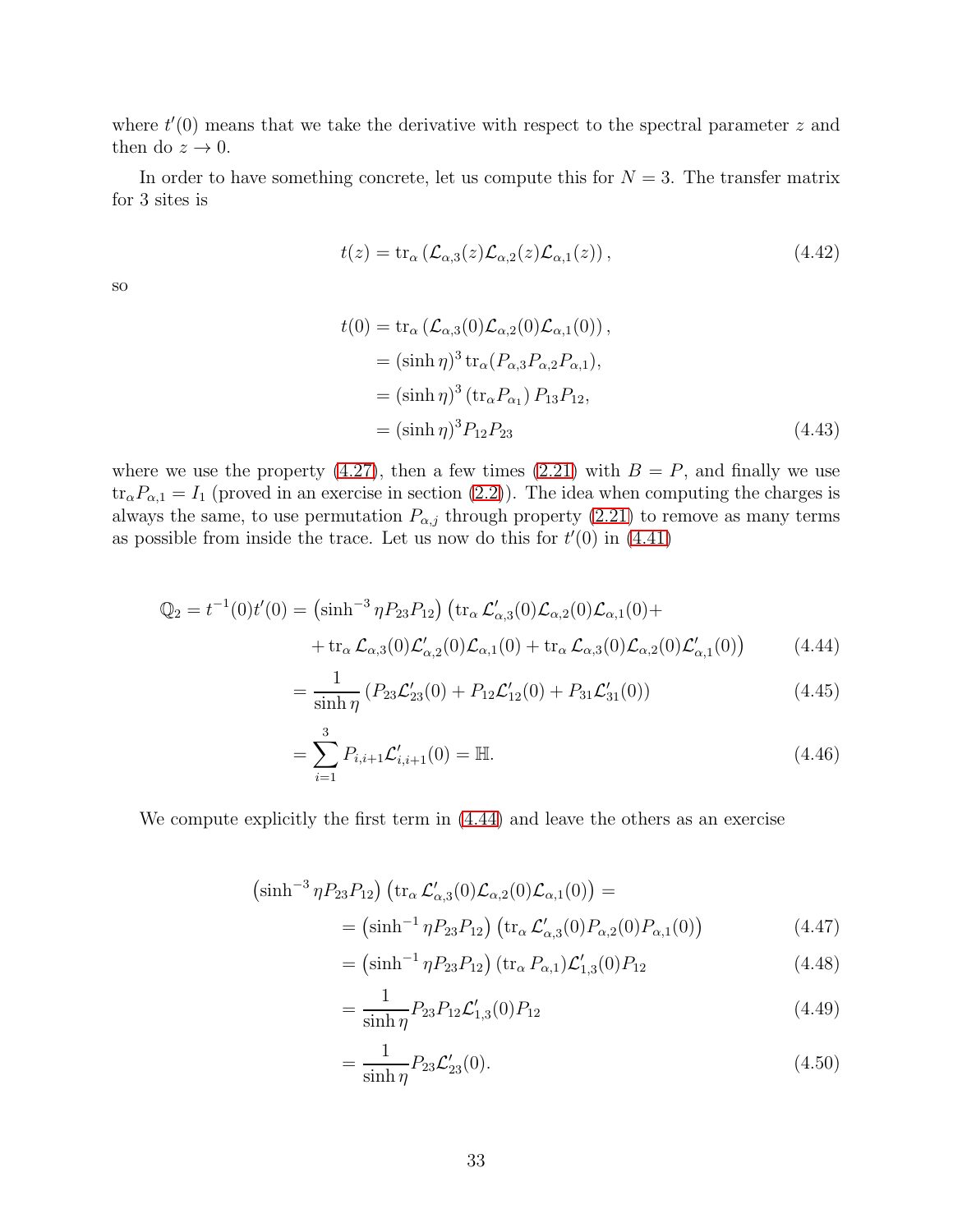Exercise 20: Construct the two remaining terms and check that they are indeed equal to what is written in [\(4.45\)](#page-33-1).

By doing a few cases, it is very easy to see that it generalizes to

$$
\mathbb{H} = \sum_{i=1}^{N} H_{i,i+1} = \sum_{i=1}^{N} \left( a \, P_{i,i+1} \mathcal{L}'_{i,i+1}(0) + b \, I_{i,i+1} \right), \quad \text{with} \quad H_{N,N+1} = H_{N,1}, \tag{4.51}
$$

$$
= -\frac{J}{2} \sum_{i=1}^{N} \left( \sigma_i^x \sigma_{i+1}^x + \sigma_i^y \sigma_{i+1}^y + \Delta \sigma_i^z \sigma_{i+1}^z \right). \tag{4.52}
$$

We added the constants a and b in order to make  $(4.51)$  match with  $(4.1)$ . But, notice that we can always include such constants. The  $a$  is due to the fact that RLL is invariant under normalization of the Lax operator, while b just changes where the "zero" of the energy is.

In order to go from equation [\(4.51\)](#page-34-0) to [\(4.52\)](#page-34-1) we computed explicitly  $\mathcal{L}'_{i,i+1}(0)$ , i.e. we took  $\mathcal{L}_{\alpha,j}(z)$  from equation [\(4.25\)](#page-29-1) with  $\alpha = i$  and  $j = i + 1$ , applied the derivative with respect to z, and at the end sent z to zero.

**Exercise 21:** By comparing [\(4.51\)](#page-34-0) with [\(4.52\)](#page-34-1) compute the value of a, b and  $\Delta$  in terms of  $\eta$ .

Using a similar strategy one can continue to construct as many charges as wanted. In principle we could want to diagonalize many of them.

The good news is that we do not have to! We can instead diagonalize the transfer matrix

<span id="page-34-1"></span><span id="page-34-0"></span>
$$
t(z)|\Lambda\rangle = \Lambda(z)|\Lambda\rangle \tag{4.53}
$$

and then the eigenvalues for all the charges can be computed by

$$
\Lambda^{(Q_{n+1})} = \frac{d^n}{dz^n} \log \Lambda(z) \Big|_{z=0}.
$$
\n(4.54)

One could reach this point and ask why we did not diagonalize the Hamiltonian directly, instead of constructing all this machinery. There are two reasons, one is that if a model is integrable it has many conserved charges and it is interesting to be able to construct them in a systematic way. The second reason is that although in theory one could indeed diagonalize the Hamiltonian directly, it is a very big matrix, whose size increases exponentially with the number of sites. Below, we will see that this machinery allows for the construction of a different method to diagonalize the Hamiltonian, the so called Algebraic Bethe ansatz (ABA). Using this method the Hamiltonians for much bigger spin chains can be diagonalized.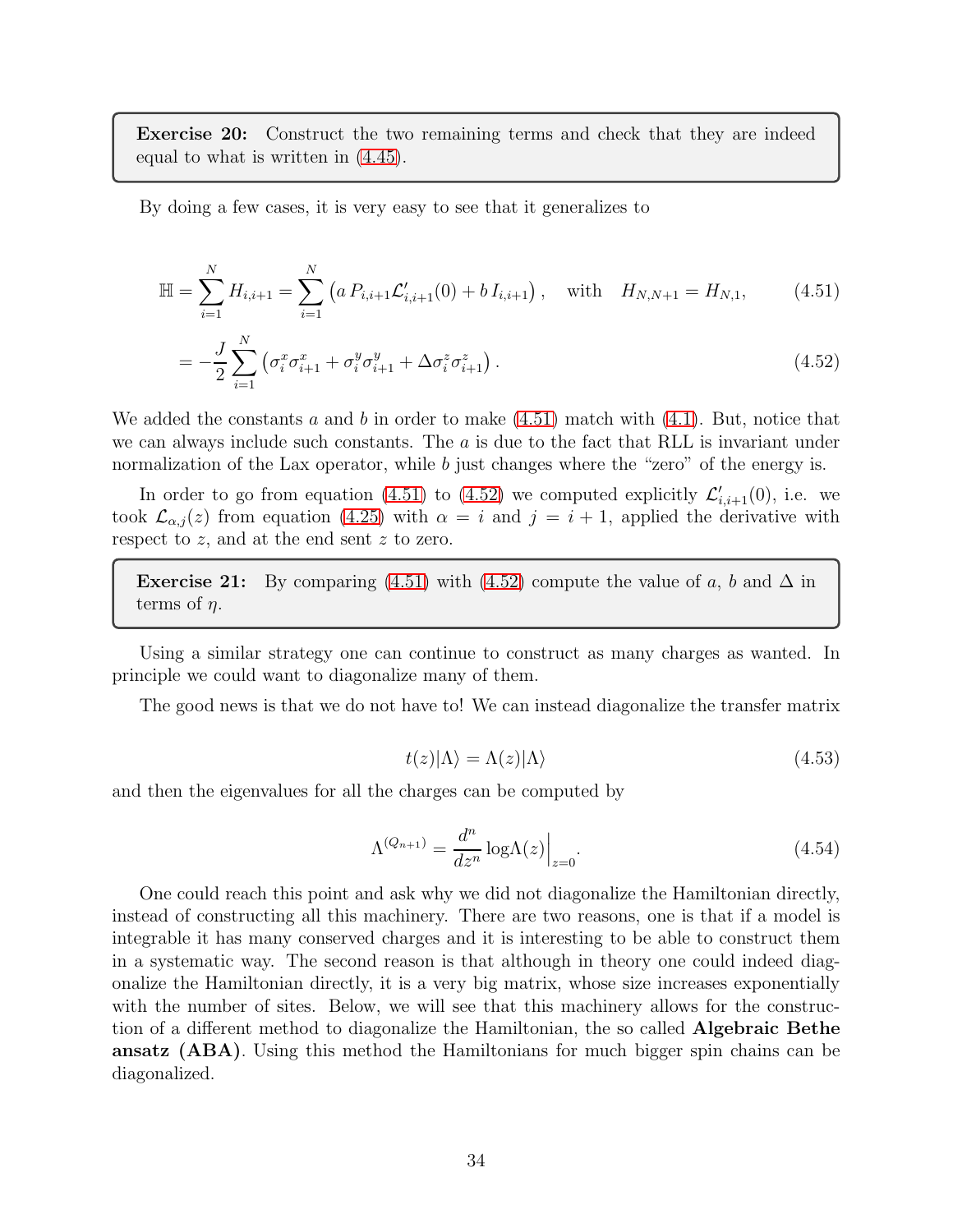### <span id="page-35-0"></span>4.8 Algebraic Bethe ansatz (ABA)

There are several types of Bethe ansatz (Coordinate, algebraic, analytical, thermodynamic, nested algebraic, etc) and they all have advantages and disadvantages. Since we have been discussing the construction with Lax and transfer matrices, it is very natural that we decide here to present the algebraic Bethe ansatz.

It is a very powerful tool that allows us to find both the eigenvalues and eigenvectors of the transfer matrix. But more than that, to find not only the spectrum of the Hamiltonian but the spectrum of all the conserved charges of our model in a simple way.

Let us now rewrite the monodromy matrix as

<span id="page-35-5"></span>
$$
\mathcal{T}_{\alpha}(z) = \mathcal{L}_{\alpha,N}(z)\mathcal{L}_{\alpha,N-1}(z)\dots\mathcal{L}_{\alpha,1}(z) = \begin{pmatrix} \mathcal{A}(z) & \mathcal{B}(z) \\ \mathcal{C}(z) & \mathcal{D}(z) \end{pmatrix}
$$
(4.55)

where the elements  $\mathcal{A}(z)$ ,  $\mathcal{B}(z)$ ,  $\mathcal{C}(z)$ ,  $\mathcal{D}(z)$  are  $2^N \times 2^N$  matrices acting on the physical Hilbert spaces  $\mathbb{C}^2$ . In this way, the transfer matrix is nothing more than

<span id="page-35-4"></span>
$$
t(z) = \text{tr}_{\alpha} \mathcal{T}_{\alpha}(z) = \mathcal{A}(z) + \mathcal{D}(z). \tag{4.56}
$$

Consider the ferromagnetic pseudo-vacuum

<span id="page-35-3"></span><span id="page-35-1"></span>
$$
|0\rangle = \begin{pmatrix} 1 \\ 0 \end{pmatrix} \otimes \begin{pmatrix} 1 \\ 0 \end{pmatrix} \otimes \begin{pmatrix} 1 \\ 0 \end{pmatrix} \otimes \dots \otimes \begin{pmatrix} 1 \\ 0 \end{pmatrix}.
$$
 (4.57)

For XXZ, by computing the monodromy matrix  $\mathcal{T}_a(z)$  for a few sites, it is easy to find that

$$
\mathcal{A}(z) \left| 0 \right\rangle = \sinh^N \left( z + \eta \right) \left| 0 \right\rangle, \tag{4.58}
$$

$$
\mathcal{D}(z) \left| 0 \right\rangle = \sinh^{N}(z) \left| 0 \right\rangle, \tag{4.59}
$$

<span id="page-35-2"></span>
$$
\mathcal{C}(z) \left| 0 \right\rangle = 0, \tag{4.60}
$$

$$
\mathcal{B}(z) |0\rangle = \sinh \eta \sum_{i=1}^{N} \sinh^{N-i} (z + \eta) \sinh^{i-1} z |i\rangle
$$
 (4.61)

where

$$
|i\rangle = \begin{pmatrix} 1 \\ 0 \end{pmatrix} \otimes \begin{pmatrix} 1 \\ 0 \end{pmatrix} \otimes \dots \otimes \underbrace{\begin{pmatrix} 0 \\ 1 \end{pmatrix}}_{i-\text{th site}} \otimes \dots \otimes \begin{pmatrix} 1 \\ 0 \end{pmatrix} \tag{4.62}
$$

i.e. we have spins up in all the sites except in the site  $i$  where there is a spin down.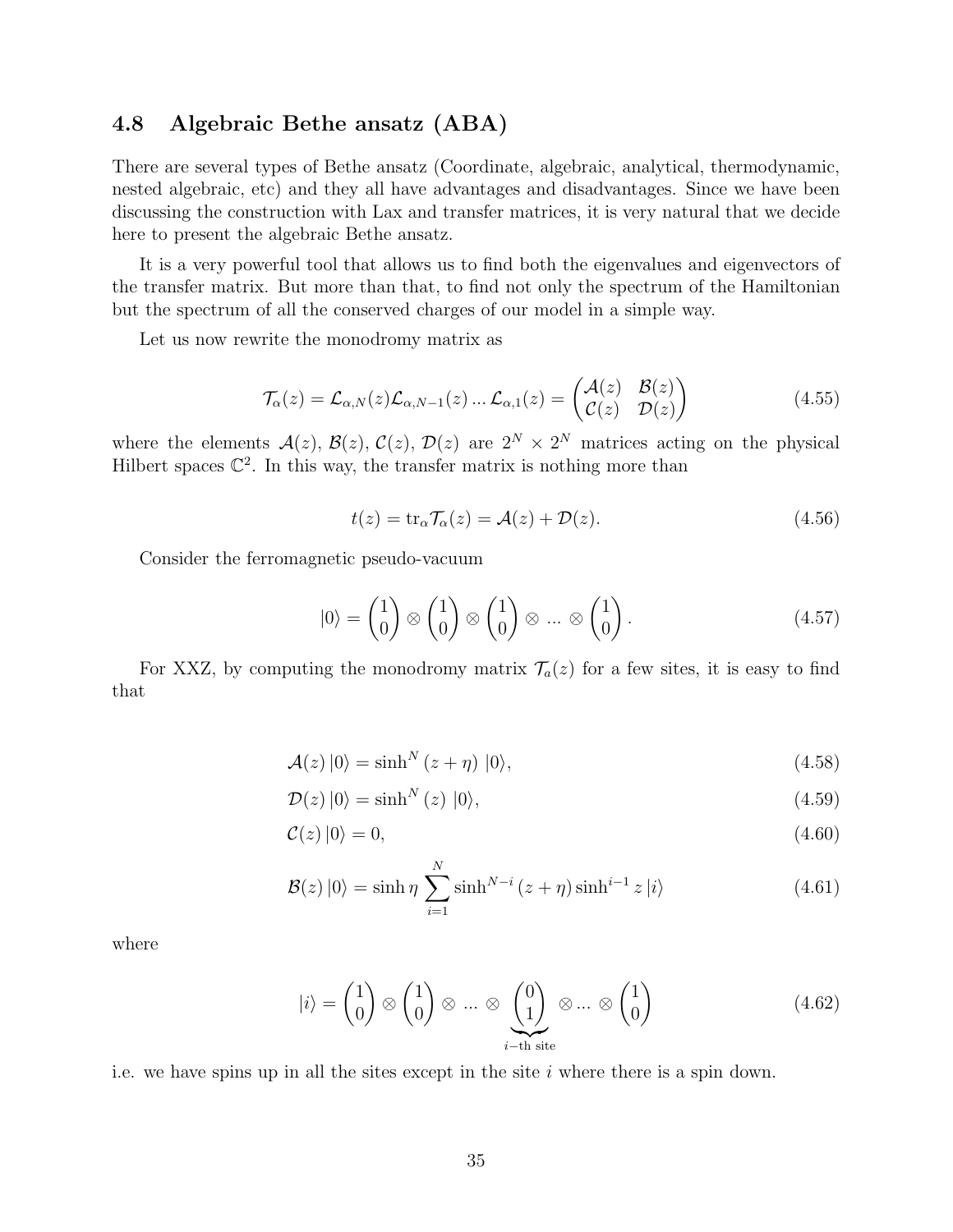**Exercise 22:** Compute  $A(z)$ ,  $B(z)$ ,  $C(z)$  and  $D(z)$  for a few sites and then check that equations  $(4.58)-(4.61)$  $(4.58)-(4.61)$  are correct.

Notice that we start with the lowest energy state and by applying the  $\mathcal{B}(z)$  operator to it we create an excited state. So, the  $\mathcal{B}(z)$  works as some creation operator.

The existence of a pseudo-vacuum [\(4.57\)](#page-35-3) is fundamental in this construction since everything is built starting from it.

We define excited Bethe states as

<span id="page-36-3"></span>
$$
|\Lambda(z_1,...,z_m)\rangle = \mathcal{B}(z_1)\mathcal{B}(z_2)... \mathcal{B}(z_m)|0\rangle.
$$
 (4.63)

For general values of  $\{z_i\}$  the state  $|\Lambda(z_1, ..., z_m)\rangle$  is not an eigenvector of the transfer matrix. Let us see now how to discover for which values of  $\{z_i\}$  this state is an eigenstate of  $t(z)$ .

We know that the transfer matrix is given by [\(4.56\)](#page-35-4) and we know how  $\mathcal{A}(z)$  and  $\mathcal{D}(z)$ act on the pseudo-vacuum  $|0\rangle$ . Therefore when computing

<span id="page-36-0"></span>
$$
t(u)|\Lambda(z_1,...,z_m)\rangle = t(u)\mathcal{B}(z_1)\mathcal{B}(z_2)...\mathcal{B}(z_m)|0\rangle,
$$
  
=  $(\mathcal{A}(z) + \mathcal{D}(z))\mathcal{B}(z_1)\mathcal{B}(z_2)...\mathcal{B}(z_m)|0\rangle$  (4.64)

the strategy is to manage to pass  $A(z)$  and  $D(z)$  through all those  $B(z_i)$ , so they can act directly on  $|0\rangle$ . It happens that the formalism itself has the perfect tool for this operation: equation [\(4.30\)](#page-30-0). By substituting  $\mathcal{T}(z)$  in the form [\(4.55\)](#page-35-5) in the equation (4.30) one obtains several commutation relations. The relevant ones for us are the ones involving  $A$  and  $B$ ,  $D$ and  $\beta$  and  $\beta$  and  $\beta$  which are

<span id="page-36-2"></span>
$$
[\mathcal{B}(z), \mathcal{B}(z_1)] = 0,\tag{4.65}
$$

$$
\mathcal{A}(z)\mathcal{B}(z_1) = \frac{\sinh\eta}{\sinh\left(z - z_1\right)}\mathcal{B}(z)\mathcal{A}(z_1) + \frac{\sinh\left(z - z_1 - \eta\right)}{\sinh\left(z - z_1\right)}\mathcal{B}(z_1)\mathcal{A}(z),\tag{4.66}
$$

<span id="page-36-1"></span>
$$
\mathcal{D}(z)\mathcal{B}(z_1) = -\frac{\sinh\eta}{\sinh\left(z - z_1\right)}\mathcal{B}(z)\mathcal{D}(z_1) + \frac{\sinh\left(z - z_1 + \eta\right)}{\sinh\left(z - z_1\right)}\mathcal{B}(z_1)\mathcal{D}(z) \tag{4.67}
$$

Exercise: 23 Obtain the commutation relations [\(4.65\)](#page-36-0)-[\(4.67\)](#page-36-1).

Ideally, what we want is

<span id="page-36-4"></span>
$$
t(z)\mathcal{B}(z_1)\mathcal{B}(z_2)... \mathcal{B}(z_m)|0\rangle = \Lambda(z, z_1, ..., z_m)\mathcal{B}(z_1)\mathcal{B}(z_2)... \mathcal{B}(z_m)|0\rangle
$$
(4.68)

because this means that  $\Lambda(z, z_1, ..., z_m)$  is the eigenvalue of  $t(z)$ .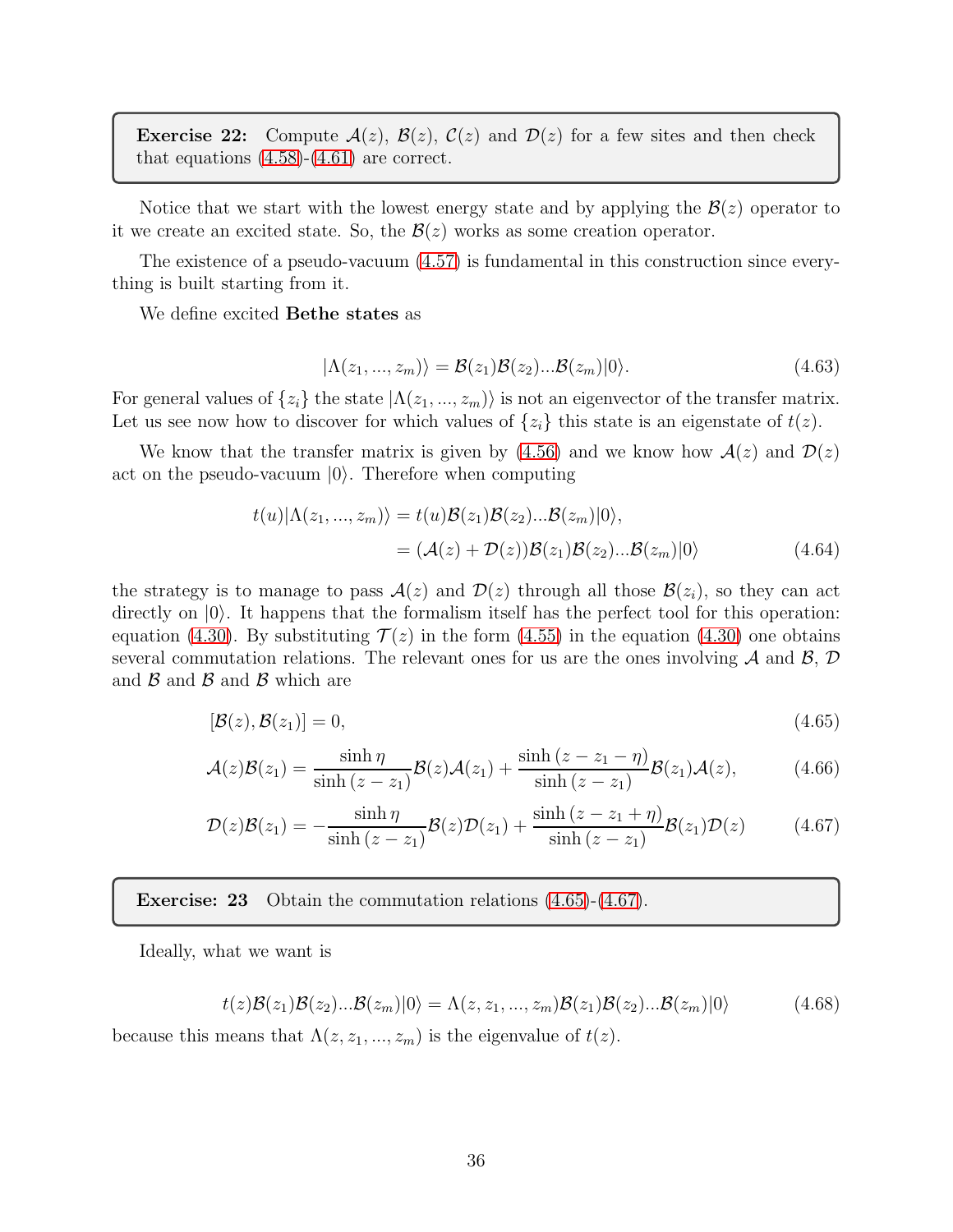So, the first step is to pass  $A(z)$  and  $D(z)$  through  $B(z_1)$  using [\(4.66\)](#page-36-2) and [\(4.67\)](#page-36-1)

$$
t(u)|\Lambda(z_1,...,z_m)\rangle = (\mathcal{A}(z) + \mathcal{D}(z))\mathcal{B}(z_1)\mathcal{B}(z_2)...\mathcal{B}(z_m)|0\rangle
$$
  
\n
$$
= \frac{\sinh \eta}{\sinh(z - z_1)}\mathcal{B}(z)\mathcal{A}(z_1)\mathcal{B}(z_2)...\mathcal{B}(z_m)|0\rangle +
$$
  
\n
$$
- \frac{\sinh \eta}{\sinh(z - z_1)}\mathcal{B}(z)\mathcal{D}(z_1)\mathcal{B}(z_2)...\mathcal{B}(z_m)|0\rangle +
$$
  
\n
$$
+ \frac{\sinh(z - z_1 - \eta)}{\sinh(z - z_1)}\mathcal{B}(z_1)\mathcal{A}(z)\mathcal{B}(z_2)...\mathcal{B}(z_m)|0\rangle +
$$
  
\n
$$
+ \frac{\sinh(z - z_1 + \eta)}{\sinh(z - z_1)}\mathcal{B}(z_1)\mathcal{D}(z)\mathcal{B}(z_2)...\mathcal{B}(z_m)|0\rangle \qquad (4.69)
$$

After this first step what we get are two types of terms

1) the first and second terms are what we call "unwanted terms". Notice that they have a  $\mathcal{B}(z)$  instead of  $\mathcal{B}(z_1)$ , so in principle we can continue to pass  $\mathcal{A}(z_1)$  and  $\mathcal{D}(z_1)$  through the  $\mathcal{B}(z_i)$  but it is impossible to rewrite these terms in the form [\(4.63\)](#page-36-3), therefore this type of term has to be canceled in order for us to obtain [\(4.68\)](#page-36-4). Let us keep this term for now

"unwanted term 1" = 
$$
\frac{\sinh \eta}{\sinh(z - z_1)} \mathcal{B}(z) \mathcal{A}(z_1) \mathcal{B}(z_2) \dots \mathcal{B}(z_m) |0\rangle +
$$

$$
-\frac{\sinh \eta}{\sinh(z - z_1)} \mathcal{B}(z) \mathcal{D}(z_1) \mathcal{B}(z_2) \dots \mathcal{B}(z_m) |0\rangle \tag{4.70}
$$

and deal with it later.

2) the third and fourth terms are called "wanted terms" and have  $\mathcal{B}(z_1)$  so, we continue with these ones that can, potentially, give us the eigenvalue:

$$
\text{``wanted term''} = \frac{\sinh(z - z_1 - \eta)}{\sinh(z - z_1)} \mathcal{B}(z_1) \mathcal{A}(z) \mathcal{B}(z_2) \dots \mathcal{B}(z_m) |0\rangle + \frac{\sinh(z - z_1 + \eta)}{\sinh(z - z_1)} \mathcal{B}(z_1) \mathcal{D}(z) \mathcal{B}(z_2) \dots \mathcal{B}(z_m) |0\rangle \tag{4.71}
$$

Applying again the commutation relations [\(4.66\)](#page-36-2)-[\(4.67\)](#page-36-1) we obtain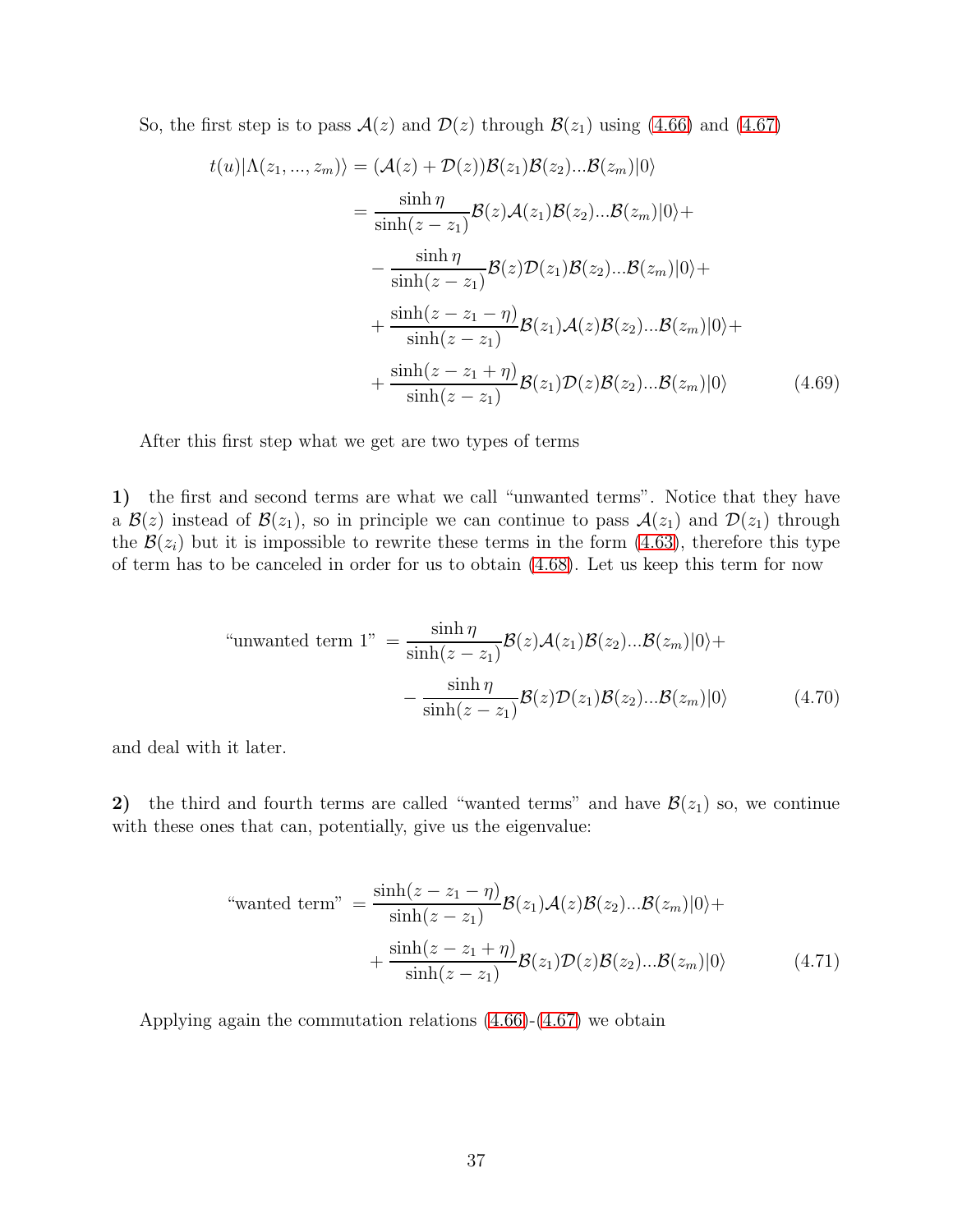$$
\text{``wanted term''} = \frac{\sinh(z - z_1 - \eta)}{\sinh(z - z_1)} \frac{\sinh(z - z_2 - \eta)}{\sinh(z - z_2)} \mathcal{B}(z_1) \mathcal{B}(z_2) \mathcal{A}(z) \mathcal{B}(z_3) \dots \mathcal{B}(z_m) |0\rangle + \frac{\sinh(z - z_1 + \eta)}{\sinh(z - z_1)} \frac{\sinh(z - z_2 + \eta)}{\sinh(z - z_2)} \mathcal{B}(z_1) \mathcal{B}(z_2) \mathcal{D}(z) \mathcal{B}(z_3) \dots \mathcal{B}(z_m) |0\rangle + \text{``unwanted terms 2''}.
$$
\n
$$
(4.72)
$$

By continuing repeatedly doing this we obtain

$$
t(z)\mathcal{B}(z_1)\mathcal{B}(z_2)... \mathcal{B}(z_m)|0\rangle = \Lambda(z, \{z_1, ..., z_m\})\mathcal{B}(z_1)\mathcal{B}(z_2)... \mathcal{B}(z_m)|0\rangle + \sum_{i=1}^m \left(\mathcal{M}_i^{(\mathcal{A})}(z, \{z_1, z_2, ...\}) + \mathcal{M}_i^{(\mathcal{D})}(z, \{z_1, z_2, ...\})\right) \times \mathcal{B}(z)\mathcal{B}(z_1)\mathcal{B}(z_2)... \mathcal{B}(z_n)|0\rangle
$$
\n(4.73)

where

<span id="page-38-1"></span>
$$
\Lambda(z, \{z_1, ..., z_m\}) = \prod_{i=1}^m \left( \sinh^N (z + \eta) \frac{\sinh(z - z_i - \eta)}{\sinh(z - z_i)} + \sinh^N (z) \frac{\sinh(z - z_i + \eta)}{\sinh(z - z_i)} \right)
$$
(4.74)

while the sum is composed by the "unwanted terms" coming from the commutations involving A represented by  $\mathcal{M}_i^{(A)}$  and the ones coming from D represented by  $\mathcal{M}_i^{(D)}$ . Since we want to find the eigenvalues of the transfer matrix, we need that the "unwanted terms" cancel, so

<span id="page-38-0"></span>
$$
\mathcal{M}_i^{(D)} = -\mathcal{M}_i^{(A)} \quad \text{for} \quad i = 1, ..., m. \tag{4.75}
$$

In principle computing  $\mathcal{M}_i$  sounds hard, but there is a trick. Notice that  $\mathcal{M}_1^{(A)}$  and  $\mathcal{M}_1^{(D)}$ are much simpler than the rest, because they only come from the "unwanted term 1". So by continuing to apply the commutation relations, keeping only the terms that have  $\mathcal{A}(z_1)$  and  $\mathcal{D}(z_1)$  we obtain

$$
\mathcal{M}_1^{(A)} = \sinh^N(z_1 + \eta) \frac{\sinh \eta}{\sinh (z - z_1)} \prod_{k=2}^m \frac{\sinh (z_1 - z_k - \eta)}{\sinh (z_1 - z_k)},
$$
(4.76)

$$
\mathcal{M}_1^{(D)} = -\sinh^N(z_1) \frac{\sinh \eta}{\sinh (z - z_1)} \prod_{k=2}^m \frac{\sinh (z_1 - z_k + \eta)}{\sinh (z_1 - z_k)}.
$$
 (4.77)

Well, now comes a very nice part. Because the  $\mathcal{B}(z_i)$  commute (as we found on [\(4.65\)](#page-36-0)) we could have started with  $\mathcal{B}(z_2)$  first, or  $\mathcal{B}(z_3)$ , etc and computed the corresponding  $\mathcal{M}_2^{(A)}$  and  $\mathcal{M}_2^{(D)}$  or  $\mathcal{M}_3^{(A)}$  and  $\mathcal{M}_3^{(D)}$  using this. This means that all the  $\mathcal{M}_i$  are basically like  $\mathcal{M}_1$ , but changing all the indices 1 by  $i$ . So,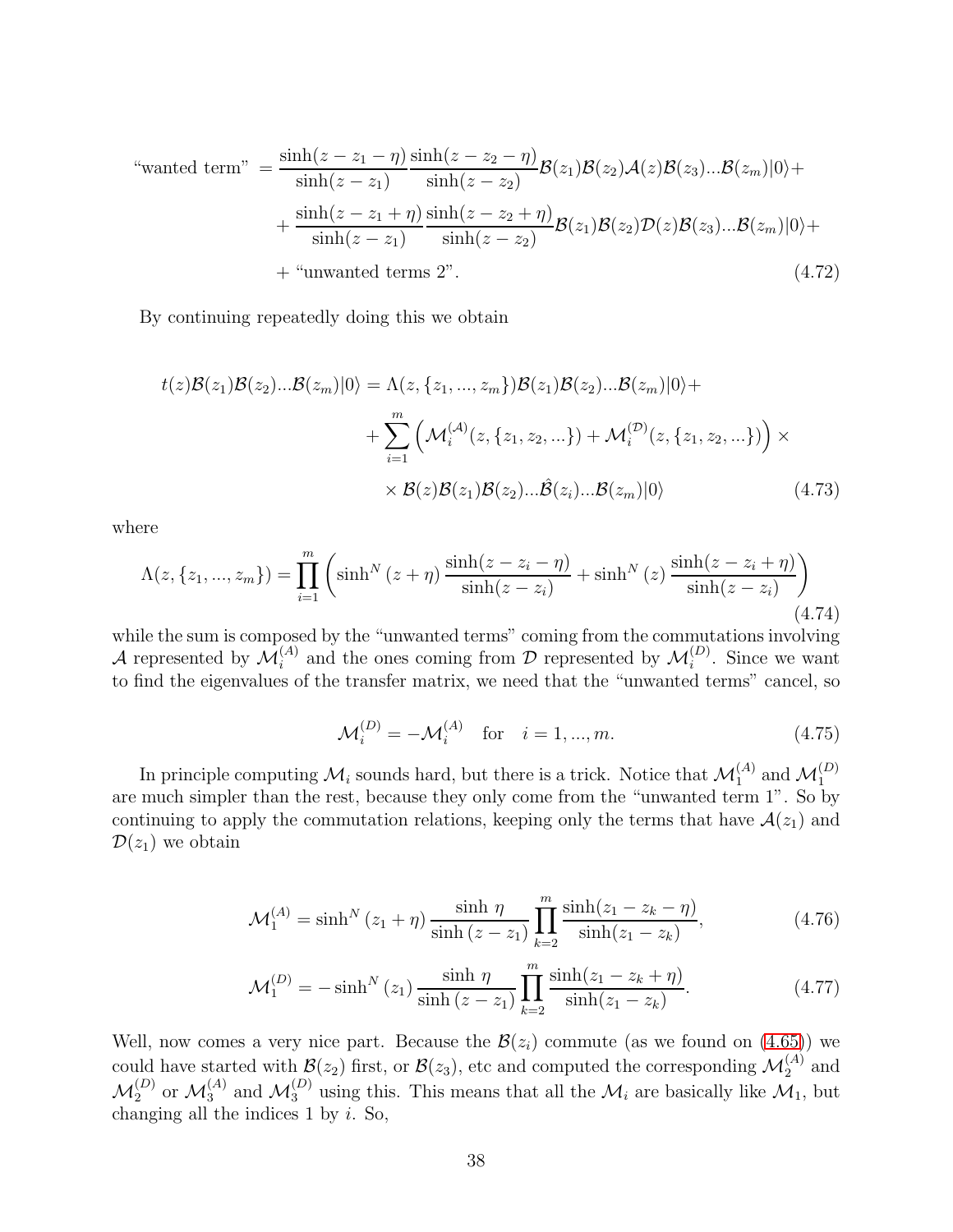<span id="page-39-0"></span>
$$
\mathcal{M}_i^{(A)} = \sinh^N(z_i + \eta) \frac{\sinh \eta}{\sinh (z - z_i)} \prod_{k \neq i}^m \frac{\sinh (z_i - z_k - \eta)}{\sinh (z_i - z_k)},
$$
\n(4.78)

<span id="page-39-1"></span>
$$
\mathcal{M}_i^{(D)} = -\sinh^N(z_i) \frac{\sinh \eta}{\sinh (z - z_i)} \prod_{k \neq i}^m \frac{\sinh (z_i - z_k + \eta)}{\sinh (z_i - z_k)}.
$$
\n(4.79)

Substituting the equations [\(4.78\)](#page-39-0) and [\(4.79\)](#page-39-1) in the equation [\(4.75\)](#page-38-0) we obtain the famous Bethe equations

<span id="page-39-2"></span>
$$
\left(\frac{\sinh(z_i + \eta)}{\sinh z_i}\right)^N = \prod_{k \neq i}^m \frac{\sinh(z_i - z_k + \eta)}{\sinh(z_i - z_k - \eta)} \quad \text{for} \quad i = 1, ..., m,
$$
\n(4.80)

where  $\{z_k\}$  are called **Bethe roots**.

We can rewrite [\(4.74\)](#page-38-1) and [\(4.80\)](#page-39-2) in a more symmetric form by redefining  $z_j$  as  $z_j = \bar{z}_j - \frac{\eta}{2}$ 2 like

$$
\Lambda(\bar{z}, \{\bar{z}_1, ..., \bar{z}_m\}) = \prod_{i=1}^m \left( \sinh^N \left(\bar{z} + \frac{\eta}{2}\right) \frac{\sinh(\bar{z} - \bar{z}_i - \eta)}{\sinh(\bar{z} - \bar{z}_i)} + \sinh^N \left(\bar{z} - \frac{\eta}{2}\right) \frac{\sinh(\bar{z} - \bar{z}_i + \eta)}{\sinh(\bar{z} - \bar{z}_i)} \right)
$$
(4.81)

and

$$
\left(\frac{\sinh\left(\bar{z}_i + \frac{\eta}{2}\right)}{\sinh\left(\bar{z}_i - \frac{\eta}{2}\right)}\right)^N = \prod_{k \neq i}^m \frac{\sinh\left(\bar{z}_i - \bar{z}_k + \eta\right)}{\sinh\left(\bar{z}_i - \bar{z}_k - \eta\right)} \quad \text{for} \quad i = 1, ..., m. \tag{4.82}
$$

Exercise 24: Now that we have all the eigenvalues [\(4.74\)](#page-38-1) for the transfer matrix of XXZ periodic spin chain, use them to compute the energy in terms of the Bethe roots.

Exercise 25: Using Mathematica, for the XXZ spin chain described above a) compute the eigenvalues of the transfer matrix for  $N = 1, 2, 3$  by direct diagonalization for some numerical values of  $z$  and  $\eta$ ;

b) using the same numerical values of z and  $\eta$  solve the Bethe equations [\(4.80\)](#page-39-2) and check that substituting the Bethe roots in the eigenvalue equation [\(4.74\)](#page-38-1) you obtain the same eigenvalues as you obtained by direct diagonalization.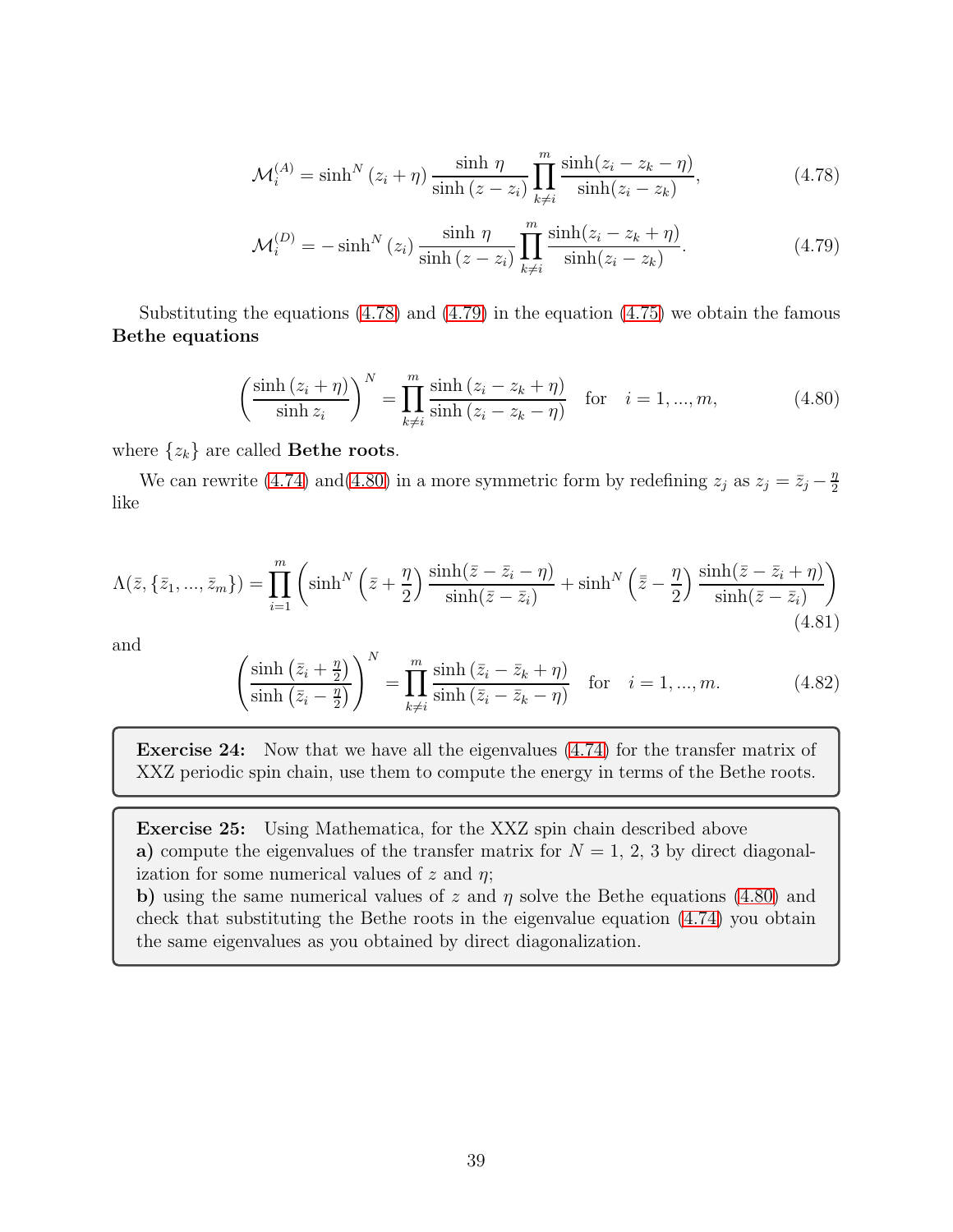**Exercise 26:** Notice that when we defined  $\mathcal{L}_{a,j}(z)$  we could have written  $\mathcal{L}_{a,j}(z \theta_j$ ) instead, where  $\theta_j$  is a parameter usually called inhomogeneity. This would still satisfy the RLL equation [\(4.24\)](#page-28-0) and the transfer matrix constructed using this satisfies  $[t(z_1, {\theta_i}), t(z_2, {\theta_i})]=0.$  So, for XXZ

a) Construct the monodromy matrix

$$
\mathcal{T}_{\alpha}(z,\{\theta_j\}) = \mathcal{L}_{\alpha,N}(z-\theta_N)\mathcal{L}_{\alpha,N-1}(z-\theta_{N-1})\dots\mathcal{L}_{\alpha,1}(z-\theta_1) \tag{4.83}
$$

and check that the RTT relation holds if we put the same inhomogeneities in both  $\mathcal{T}_{\alpha}$ and  $\mathcal{T}_{\beta}$ .

b) Construct the transfer matrix

$$
t(z, \{\theta_j\}) = \text{tr}_{\alpha} \mathcal{T}_{\alpha}(z, \{\theta_j\})
$$
\n(4.84)

and check that

$$
[t(z_1, \{\theta_j\}), t(z_2, \{\theta_j\})] = 0.
$$
\n(4.85)

c) Now let us see what changes the inhomogeneities cause in the Bethe ansatz. Start by identifying

$$
\mathcal{T}_{\alpha}(z,\{\theta_j\}) = \begin{pmatrix} \mathcal{A}(z;\{\theta_j\}) & \mathcal{B}(z;\{\theta_j\}) \\ \mathcal{C}(z;\{\theta_j\}) & \mathcal{D}(z;\{\theta_j\}) \end{pmatrix}
$$
(4.86)

and compute the action of  $\mathcal{A}(z; {\theta_i})$ ,  $\mathcal{B}(z; {\theta_i})$ ,  $\mathcal{C}(z; {\theta_j})$  and  $\mathcal{D}(z; {\theta_j})$  on  $|0\rangle$ . Computing  $N = 1, 2, 3$  is enough to guess the general formula.

d) Argue that the equation for the eigenvalues [\(4.74\)](#page-38-1) and the Bethe equations are modified only by

$$
\sinh^{N}(z+\eta) \mapsto (-1)^{N} \prod_{j=1}^{N} \sinh(z-\theta_{j}+\eta), \qquad (4.87)
$$

$$
\sinh^{N}(z) \mapsto (-1)^{N} \prod_{j=1}^{N} \sinh(z - \theta_{j}).
$$
\n(4.88)

e) Finally, write the equations in a symmetric way, like we did for the homogeneous case.

Although the construction presented in section [4.2](#page-23-0) is general and works for any integrable model, the algebraic Bethe ansatz as presented here does not apply directly to Hilbert spaces of higher dimensions. For such cases, a generalization called Nested algebraic Bethe ansatz (NABA) needs to be applied (for a review of NABA see [\[51\]](#page-58-4) or [\[52\]](#page-58-5)). There are other possibilities, for example, if one is interested in the eigenvalues but not in the eigenvectors, the analytical Bethe ansatz is a great option and it can be applied for Hilbert space of any dimension. I am not aware of a review for analytical Bethe ansatz, but for the trigonometric R-matrices in [\[34\]](#page-57-5), for example, for periodic spin chains, it was constructed in [\[53\]](#page-58-6), while for open spin chains with the most general diagonal boundary matrices it was constructed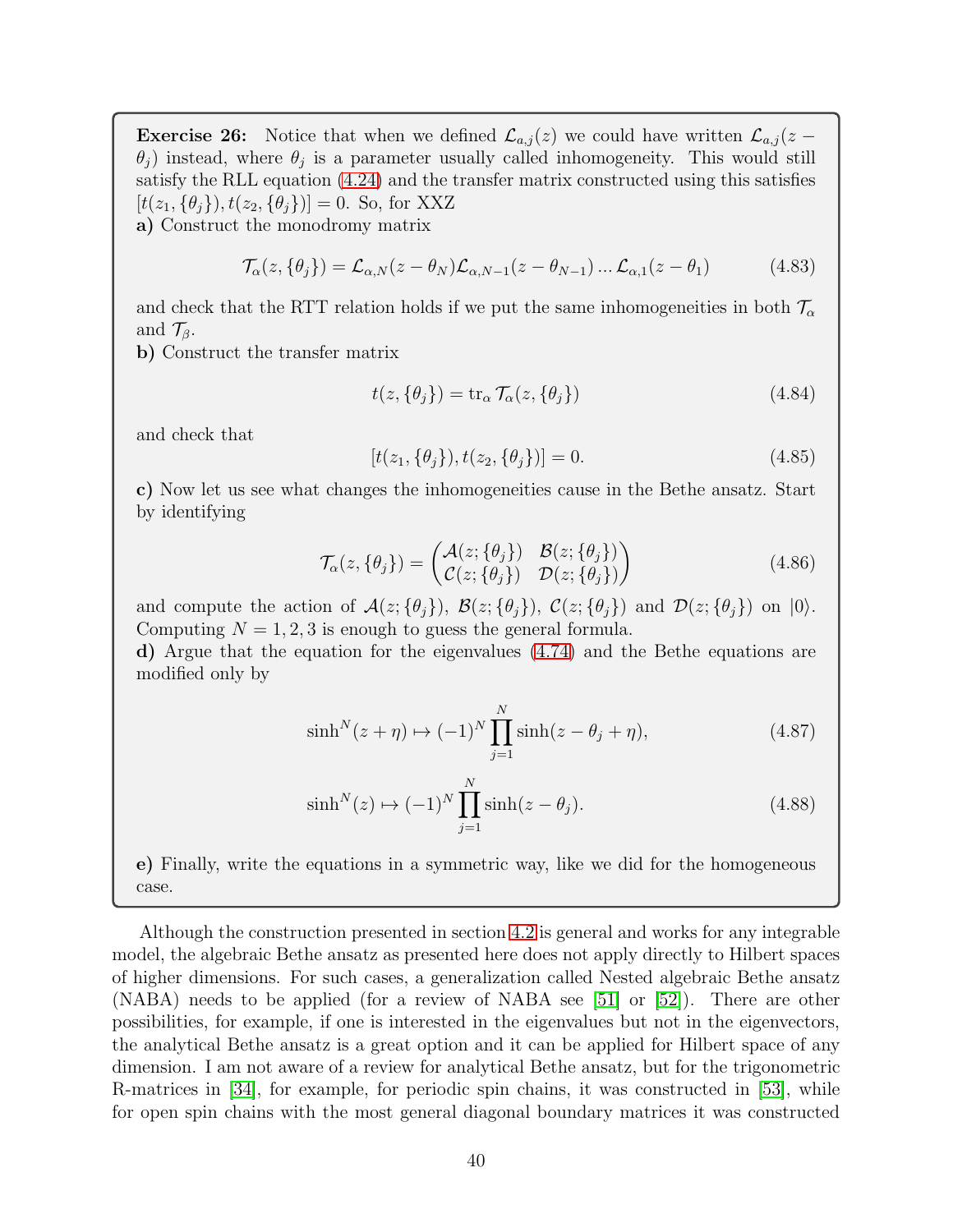<span id="page-41-0"></span>in [\[54\]](#page-58-7).

#### 4.9 R-matrix as an S-matrix

Let us now, as promised in the previous sections, quickly provide an interpretation for the R-matrix and the spectral parameters  $z_i$ . In short, the R-matrix can be interpreted as a two-body S-matrix in (1+1) quantum field theory particle scattering, while the spectral parameters can be interpreted as momenta (or rapidities) of the particles.

When we consider a  $(1+1)$  quantum field theory and we require it to be integrable, we have an infinite set of conserved charges. The presence of such charges implies that the Smatrix has to satisfy the so-called factorized scattering condition, severely restricting which interactions can happen in these theories [\[32\]](#page-57-3).

The consequences of integrability are the following:

- There is no particle production and no particle annihilation;
- The set of momenta is conserved during the scattering, i.e.,  $\{p_i\} = \{p_f\};$
- The scattering of n particles is factorized into a sequence of  $2 \rightarrow 2$  particles scattering events. This allows us to say that an n-particles scattering can be completely described by the S-matrix  $S_{i,j}(p_i, p_j)$ , where  $p_i$  and  $p_j$  are the momenta of the particles i and j respectively.

Notice however that this introduces some ambiguity. Consider the scattering of three particles labeled 1, 2 and 3. We can either scatter particles  $(1,2)$  first, then  $(1,3)$ , then  $(2,3)$ . Or we can scatter  $(2,3)$ , then  $(1,3)$ , then  $(1,2)$ . In order to be consistent we have to require that these two sequences of scattering events give the same result. This means that the two-body S-matrix satisfies the Yang-Baxter equation

$$
S_{1,2}(p_1, p_2)S_{1,3}(p_1, p_3)S_{2,3}(p_2, p_3) = S_{2,3}(p_2, p_3)S_{1,3}(p_1, p_3)S_{1,2}(p_1, p_2)
$$
(4.89)

which can be graphically represented as



Figure 10: Graphical representation of the Yang-Baxter for the S-matrix. We can interpret each time the lines cross as scattering event described by a two-body S-matrix.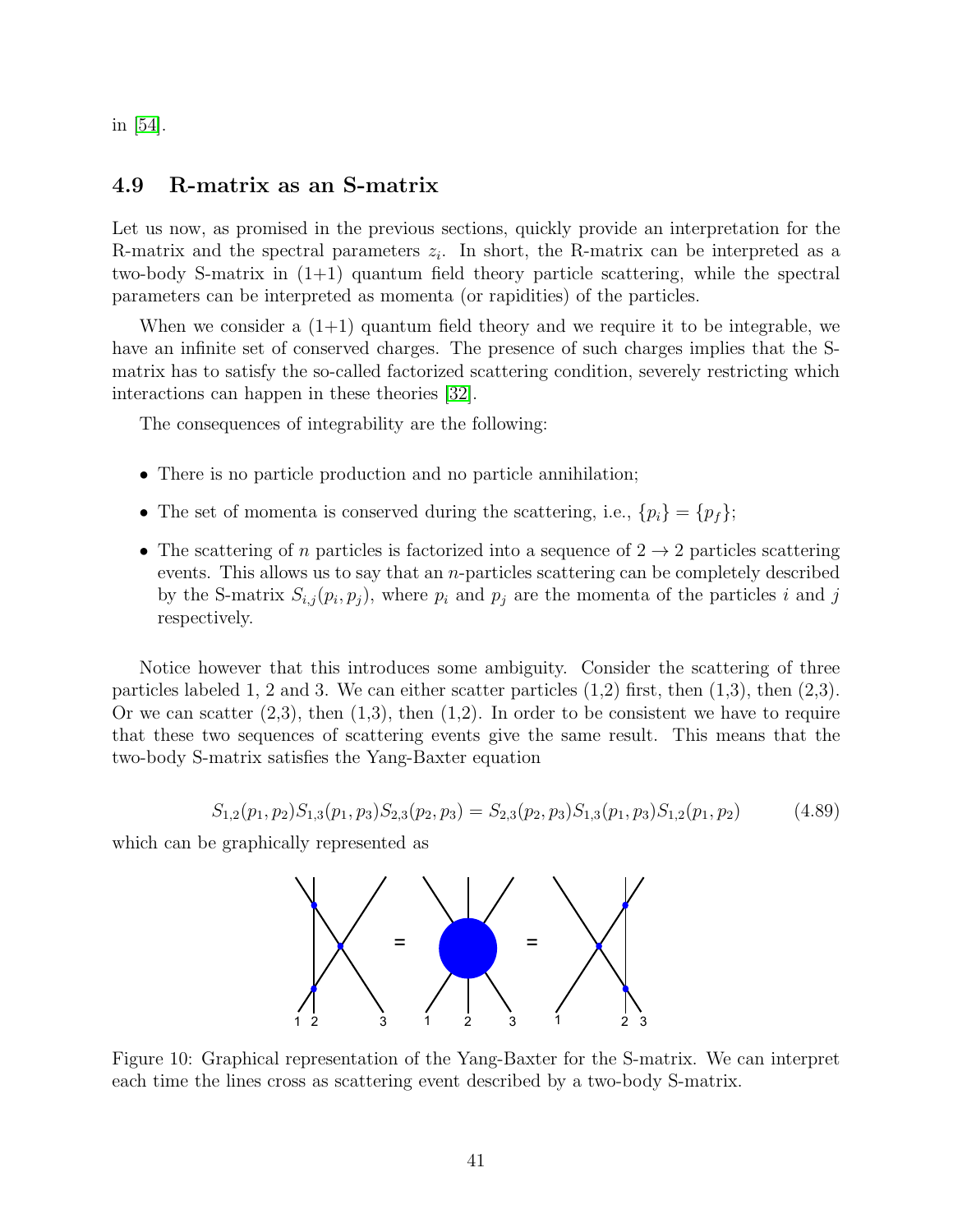# <span id="page-42-0"></span>5 Some applications

Integrability is a fascinating topic and in this section we list a selection of more specialized topics that are naturally linked to these notes in case somebody is interested to read more about. This list is incomplete and when available, we refer to reviews and introductions on the subject at hand, so many important references may not be mentioned. The first areas we would like to mention are on the topics discussed in this school:

- In order to learn about *Integrable deformations of sigma models* see Ben Hoare's lecture notes [\[23\]](#page-56-1) and references there in;
- In order to learn about 4-dimensional Chern-Simons and integrable field theories see Sylvain Lacroix's lecture notes [\[24\]](#page-56-2) and references there in.

Some other interesting areas are:

- The very important question of the thermodynamics of integrable models is addressed by the so-called Thermodynamic Bethe ansatz (TBA). In order to learn more about it see [\[55\]](#page-58-8) and [\[56\]](#page-58-9). This originated the T-Q construction in AdS, and to learn more about this one can read the reviews in the next item.
- Quantum Spectral Curve (QSC) [\[57\]](#page-58-10) is a modern technique in integrability that allows one to compute the exact spectrum of planar  $\mathcal{N} = 4$  Super Yang-Mills theory. In order to learn, see one of the following reviews on this subject [\[58,](#page-58-11) [59\]](#page-58-12). The QSC is an alternative to the TBA in the case of planar  $\mathcal{N} = 4$  SYM theory;
- A lot of interesting research continues to be made in many aspects of integrability in AdS/CFT. Some interesting places to start in the subject are [\[11,](#page-55-2) [60\]](#page-59-0);
- Separation of variables (SOV) is also a very interesting topic to take a look (see [\[61](#page-59-1)[–63\]](#page-59-2));
- A lot of work has been made in Yangians (see the review [\[64\]](#page-59-3)) and Quantum groups (see for example  $[65, 66]$  $[65, 66]$ );
- One-point functions in AdS/CFT have also been a very active topic in the recent years as well (for some reviews see  $[67, 68]$  $[67, 68]$  and  $[69]$ );
- In these notes we discussed only periodic spin chains. A lot of work has been made in open spin chains and Bethe ansatz as well (two good places to start are [\[50,](#page-58-3) [70\]](#page-59-9));
- A new method to find new solutions of qYBE has been proposed in [\[71,](#page-59-10) [72\]](#page-59-11). We added a review of this method in appendix [C;](#page-52-0)
- Lindblad systems have also been recently studied in the context of integrability [\[73–](#page-59-12)[75\]](#page-60-0);
- Integrable defects and Bäcklund transformations have been also extensively studied (see for example [\[76\]](#page-60-1) and references therein);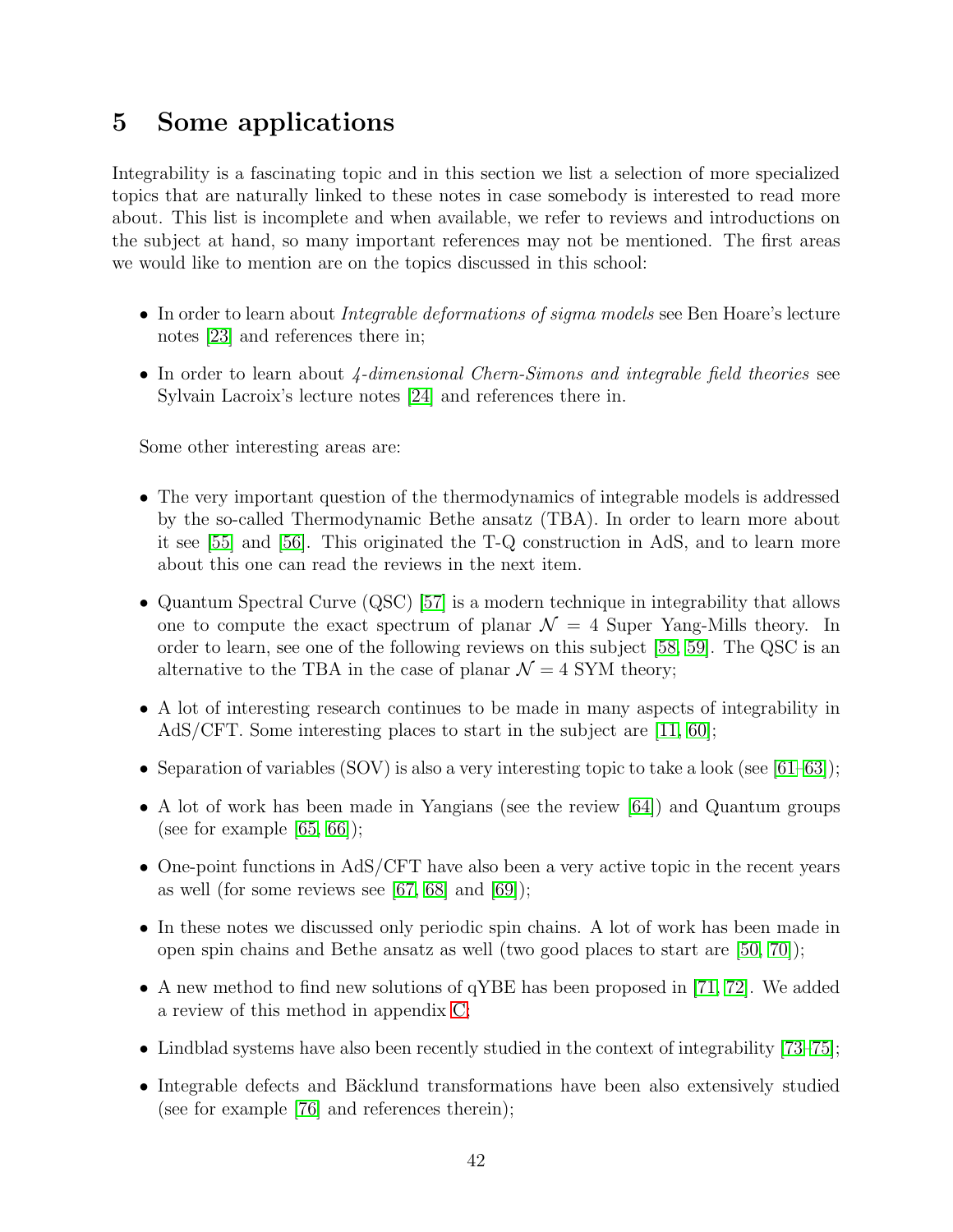• Very recently the study of set-theoretic YBE got some attention as well [\[77\]](#page-60-2).

In addition to the ones referred above we would like also to suggest a few reviews/introductions/books in general topics in integrability that we believe could be very useful: [\[7,](#page-55-3) [8,](#page-55-1) [36,](#page-57-9) [43,](#page-57-10) [51,](#page-58-4) [78–](#page-60-3)[83\]](#page-60-4).

## Acknowledgments

I would like to thank Saskia Demulder and Fedor Levkovich-Maslyuk very much for carefully reading the manuscript and giving many valuable suggestions. I am also very grateful to Riccardo Borsato, Saskia Demulder, Sibylle Driezen, Fedor Levkovich-Maslyuk and Emanuel Malek for the all the support before and during the School. I would also like to thank Rafael Nepomechie and Marius de Leeuw for advises, and Ben Hoare, Sylvain Lacroix, Marius de Leeuw, Paul Ryan, Anton Pribytok and Chiara Paletta for valuable discussions. These notes were written for the lectures delivered at the school "Integrability, Dualities and Deformations", that ran from 23 to 27 August 2021 in Santiago de Compostela and virtually <https://indico.cern.ch/e/IDD2021>. I am partially supported by Grant No. 18/EPSRC/3590.

# <span id="page-43-0"></span>A Proof of equation [\(3.27\)](#page-14-0)

In this section we prove (based on the discussion in  $[26]$ ) the equation  $(3.27)$  given by

<span id="page-43-2"></span><span id="page-43-1"></span>
$$
\{L_1, L_2\} = [r_{12}, L_1] - [r_{21}, L_2]. \tag{A.1}
$$

The first step is to substitute L by  $U\Lambda U^{-1}$  as we see below

$$
\{L_1, L_2\} = \{U_1 \Lambda_1 U_1^{-1}, U_2 \Lambda_2 U_2^{-1}\}\
$$
\n
$$
= \{U_1, U_2\} \Lambda_2 U_2^{-1} \Lambda_1 U_1^{-1} + U_2 \Lambda_2 \{U_1, U_2^{-1}\} \Lambda_1 U_1^{-1} +
$$
\n
$$
+ U_1 \Lambda_1 \{U_1^{-1}, U_2\} \Lambda_2 U_2^{-1} + U_1 U_2 \Lambda_1 \Lambda_2 \{U_1^{-1}, U_2^{-1}\} +
$$
\n
$$
+ U_2 \{U_1, \Lambda_2\} U_2^{-1} \Lambda_1 U_1^{-1} + U_1 \{\Lambda_1, U_2\} \Lambda_2 U_2^{-1} U_1^{-1} +
$$
\n
$$
+ U_1 U_2 \Lambda_2 \{\Lambda_1, U_2^{-1}\} U_1^{-1} + U_1 U_2 \Lambda_1 \{U_1^{-1}, \Lambda_2\} U_2^{-1} +
$$
\n
$$
+ U_1 U_2 \{\Lambda_1, \Lambda_2\} U_1^{-1} U_2^{-1}.
$$
\n(A.3)

To go from  $(A.2)$  to  $(A.3)$  we use a few times properties  $(4)$  and  $(5)$  from section [2.1,](#page-5-1) and also use that operators acting on different sites commute.

The last term is zero because  $\{\Lambda_1, \Lambda_2\} = 0$ .

The four first terms depend on  $\{U_1, U_2\}$ , so let us deal with them first. The first term is given by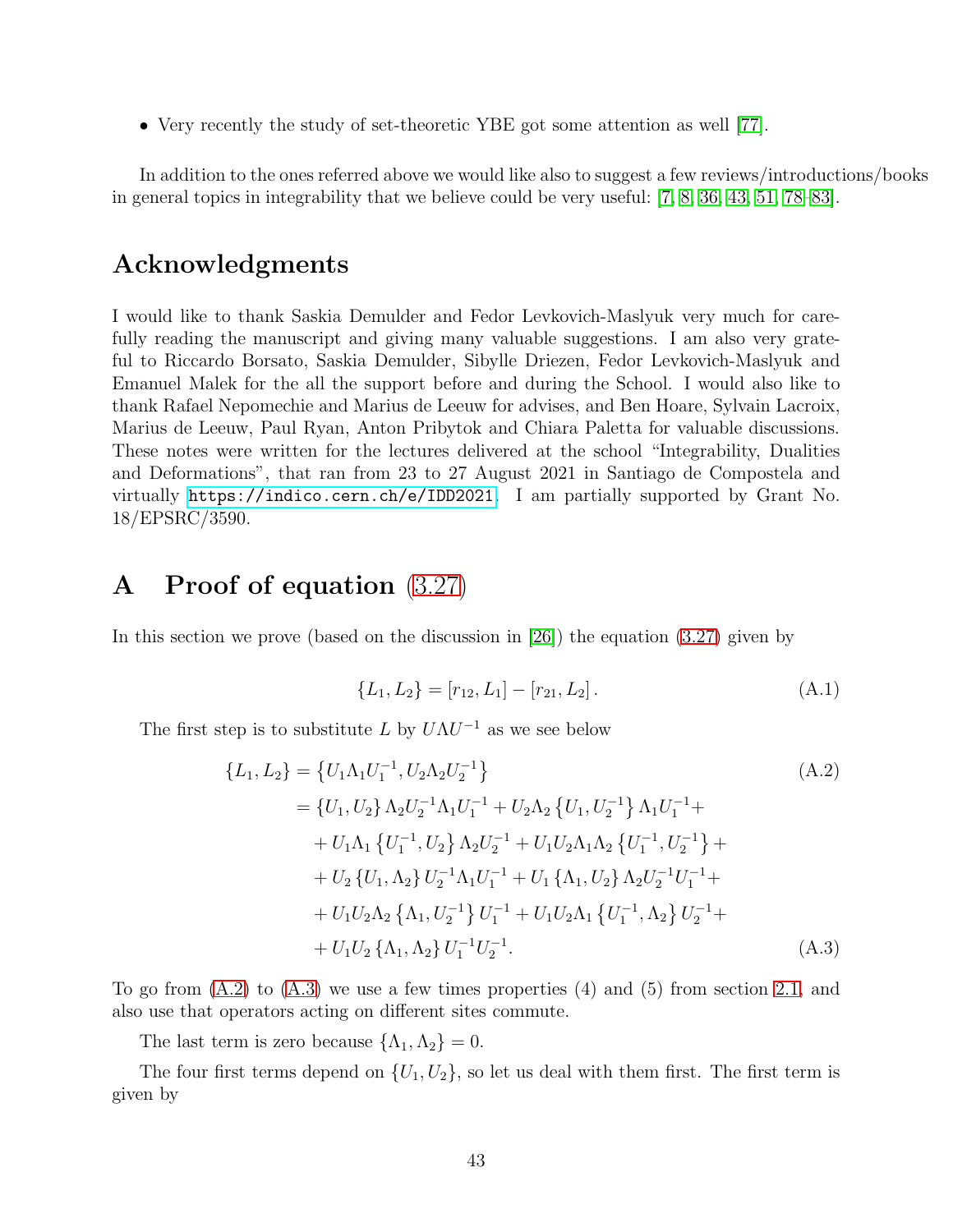$$
\{U_1, U_2\} \Lambda_2 U_2^{-1} \Lambda_1 U_1^{-1} = \{U_1, U_2\} U_1^{-1} U_1 U_2^{-1} U_2 \Lambda_2 U_2^{-1} \Lambda_1 U_1^{-1}
$$
  
= 
$$
(\{U_1, U_2\} U_1^{-1} U_2^{-1}) (U_2 \Lambda_2 U_2^{-1}) (U_1 \Lambda_1 U_1^{-1})
$$
  
=  $k_{12} L_1 L_2$  (A.4)

where from the first to the second line we use that operators acting on different sites commute, and in the second line we define  $k_{12} = \{U_1, U_2\} U_1^{-1} U_2^{-1}$ .

The second term is then written as

$$
U_2 \Lambda_2 \left\{ U_1, U_2^{-1} \right\} \Lambda_1 U_1^{-1} = -U_2 \Lambda_2 U_2^{-1} \left\{ U_1, U_2 \right\} U_2^{-1} \Lambda_1 U_1^{-1}
$$
  
=  $-L_2 \left( \left\{ U_1, U_2 \right\} U_1^{-1} U_2^{-1} \right) \left( U_1 \Lambda_1 U_1^{-1} \right)$   
=  $-L_2 k_{12} L_1$  (A.5)

where we use the equation [\(2.33\)](#page-10-4), the commutativity of operators acting on different spaces and the definition of  $k_{12}$  again.

Similarly, the third and fourth terms give

$$
U_1 \Lambda_1 \left\{ U_1^{-1}, U_2 \right\} \Lambda_2 U_2^{-1} = -L_1 k_{12} L_2, \tag{A.6}
$$

and

$$
U_1 U_2 \Lambda_1 \Lambda_2 \left\{ U_1^{-1}, U_2^{-1} \right\} = L_1 L_2 k_{12}, \tag{A.7}
$$

respectively.

So, the four first terms give

$$
[[k_{12}, L_2], L_1], \tag{A.8}
$$

which can be rewritten as

$$
[[k_{12}, L_2], L_1] = \frac{1}{2} [[k_{12}, L_2], L_1] - \frac{1}{2} [[k_{21}, L_1], L_2]. \tag{A.9}
$$

Now, to the remaining four terms. The fifth term becomes

$$
U_2 \{U_1, \Lambda_2\} U_2^{-1} \Lambda_1 U_1^{-1} = (U_2 \{U_1, \Lambda_2\} U_2^{-1} U_1^{-1}) (U_1 \Lambda_1 U_1^{-1})
$$
  
=  $q_{12} L_1$  (A.10)

where  $q_{12} = U_2 \{U_1, \Lambda_2\} U_2^{-1} U_1^{-1}$ .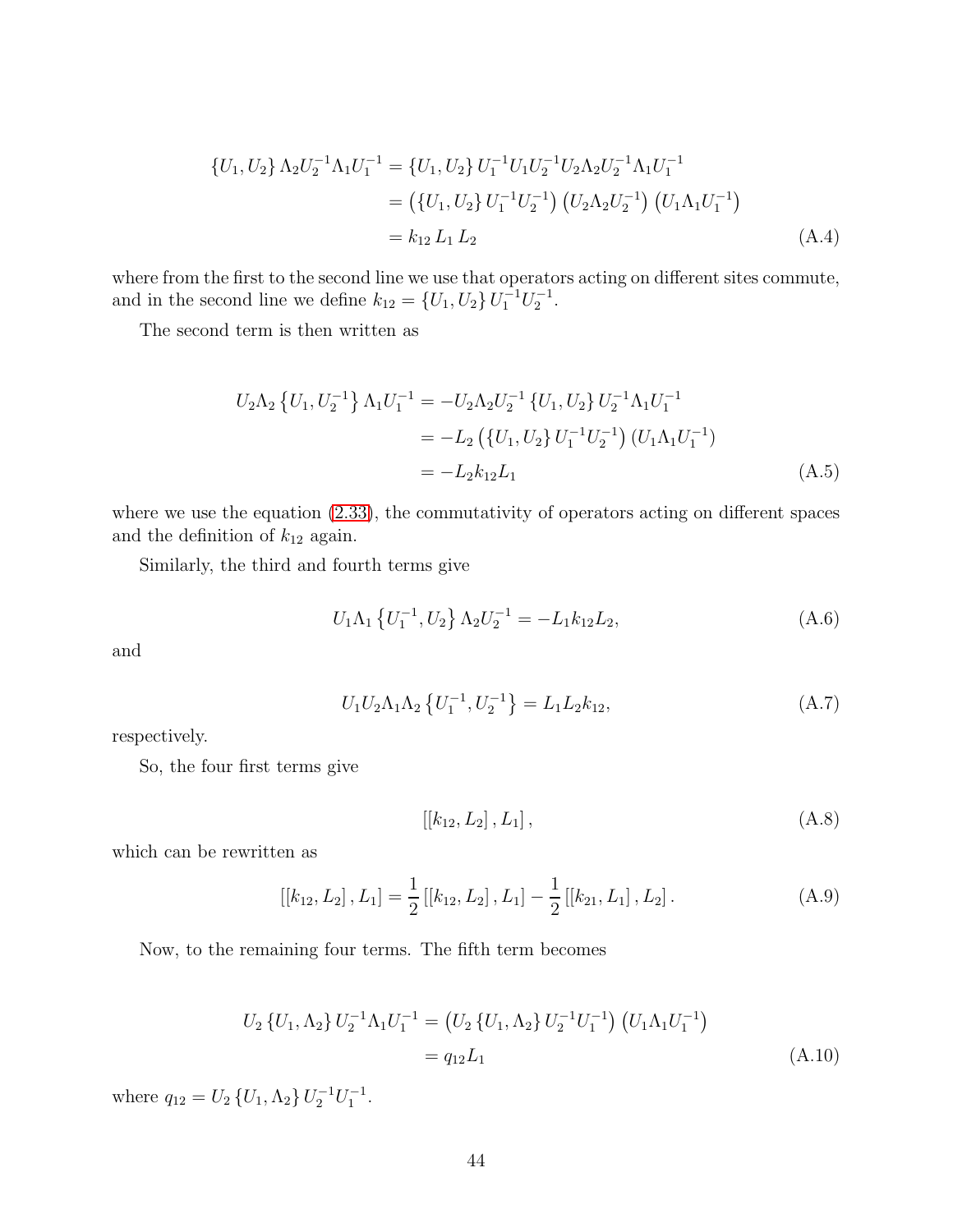Similarly, the remaining three terms are given by

$$
U_1 \{\Lambda_1, U_2\} \Lambda_2 U_2^{-1} U_1^{-1} = -q_{21} L_2 \tag{A.11}
$$

$$
U_1 U_2 \Lambda_2 \left\{ \Lambda_1, U_2^{-1} \right\} U_1^{-1} = L_2 q_{21}
$$
 (A.12)

$$
U_1 U_2 \Lambda_1 \left\{ U_1^{-1}, \Lambda_2 \right\} U_2^{-1} = -L_1 q_{12} \tag{A.13}
$$

So, these four terms give

$$
[q_{12}, L_1] - [q_{21}, L_2]. \tag{A.14}
$$

Finally, putting all the terms together

$$
\{L_1, L_2\} = \left[q_{12} + \frac{1}{2} \left[k_{12}, L_2\right], L_1\right] - \left[q_{21} + \frac{1}{2} \left[k_{21}, L_1\right], L_2\right],\tag{A.15}
$$

by defining

$$
r_{12} = q_{12} + \frac{1}{2} [k_{12}, L_2]
$$
 (A.16)

we can write

$$
\{L_1, L_2\} = [r_{12}, L_1] - [r_{21}, L_2]. \tag{A.17}
$$

# <span id="page-45-0"></span>B Constructing the Lax pair for integrable hierarchies

There are many examples of integrable hierarchies in the literature, to cite a few: the KdV, AKNS, mKdV, Drinfeld-Sokolov and KP hierarchies. Not all of them, however, fit in the construction we present in this appendix. Our main goal here is just to give a glimpse of such constructions and show explicitly an example.

The construction of integrable hierarchies depends on two choices<sup>[8](#page-45-3)</sup>: the algebra and the gradation. Usually for a given hierarchy, the  $\mathcal{L}_x$  is the same for the whole hierarchy, while  $\mathcal{L}_{t_M}$  is different for each equation ( $M \in \mathbb{Z}$  is a label that specifies in which equation of the hierarchy we are). Both are constructed in order to satisfy the zero curvature equation.

$$
[\partial_x + \mathcal{L}_x, \partial_{t_M} + \mathcal{L}_{t_M}] = 0
$$
\n(B.1)

#### <span id="page-45-2"></span><span id="page-45-1"></span>B.1 General concepts

#### B.1.1 The algebra

In this appendix we will focus only on the Kac-moody algebra  $\hat{sl}(2)$  which is composed by the following commutation relations

<span id="page-45-3"></span><sup>8</sup> In the way I am presenting it here. There are different ways to do it.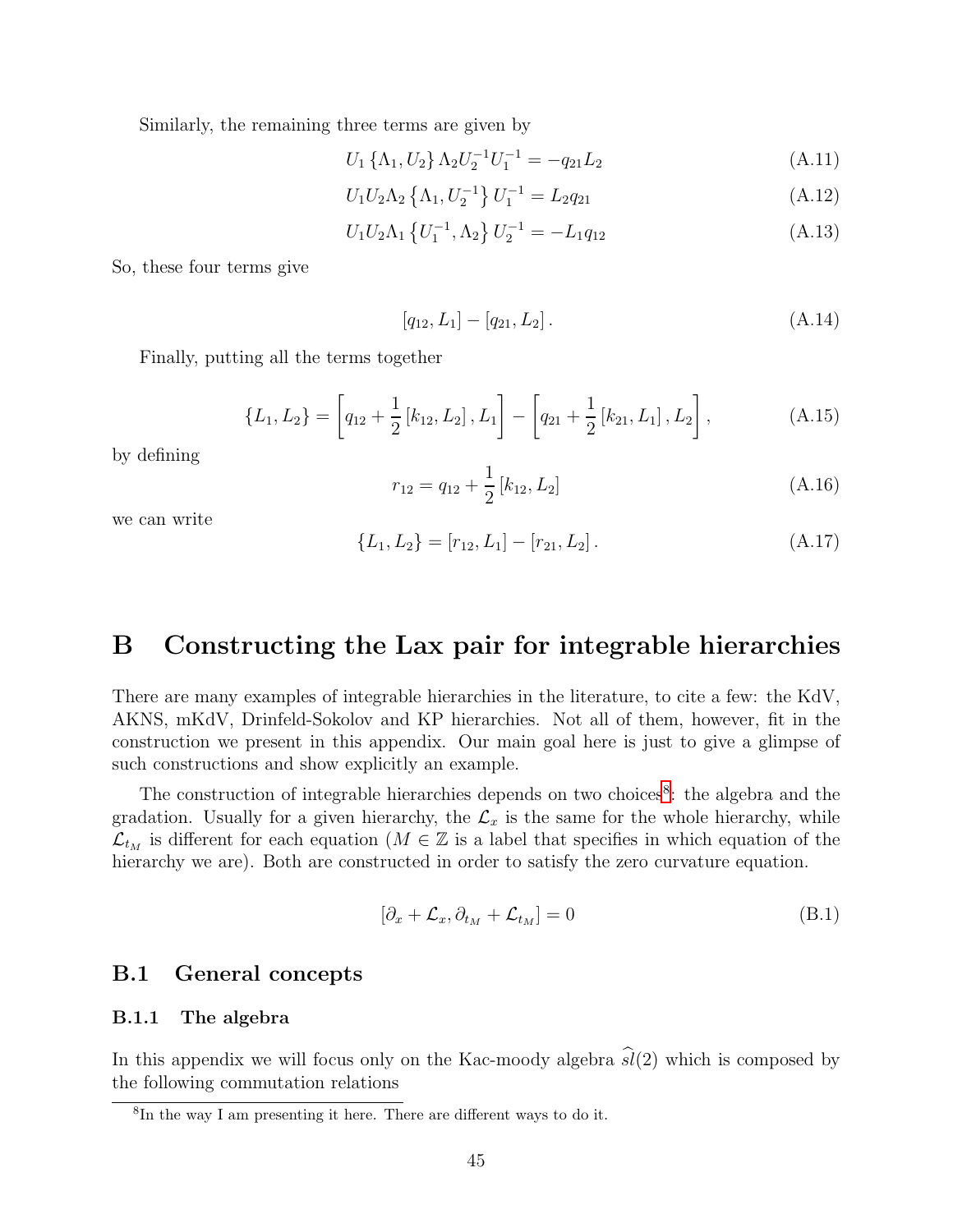$$
\left[h^{(m)},h^{(n)}\right] = 2m\delta_{m+n,0}\hat{c},\tag{B.2}
$$

$$
\[h^{(m)}, e^{(n)}_{\pm \alpha} \] = \pm 2e^{(m+n)}_{\pm \alpha},\tag{B.3}
$$

$$
\[e_{\alpha}^{(m)}, e_{\beta}^{(n)}\] = \begin{cases} h^{(m+n)} + m\delta_{m+n,0}\hat{c} & \text{for } \alpha + \beta = 0\\ 0 & \text{otherwise} \end{cases}
$$
\n(B.4)

$$
\left[\hat{c}, e^{(m)}_{\pm \alpha}\right] = \left[\hat{c}, h^{(m)}\right] = \left[\hat{c}, \hat{d}\right] = 0,\tag{B.5}
$$

$$
\left[\hat{d}, e^{(m)}_{\pm \alpha}\right] = me^{(m)}_{\pm \alpha},\tag{B.6}
$$

$$
\left[\hat{d}, h^{(m)}\right] = mh^{(m)},\tag{B.7}
$$

where  $m, n \in \mathbb{Z}$ .

In order to construct the hierarchy, the central terms  $\hat{c}$  are not relevant (although they are very important if we want to solve the equations in the hierarchy), so we will consider  $\hat{c} = 0$ . Also, we will consider

$$
h^{(n)} = z^n h^{(0)},
$$
\n(B.8)

$$
e_{\pm\alpha}^{(n)} = z^n e_{\pm\alpha}^{(0)} \tag{B.9}
$$

and

$$
\hat{d} = z \frac{d}{dz}.\tag{B.10}
$$

#### <span id="page-46-0"></span>B.1.2 The gradation

The **gradation operator**  $\hat{G}$  is an operator which decomposes the algebra in graded subspaces

$$
\hat{g} = \bigoplus \hat{g}^{(n)} \tag{B.11}
$$

where

$$
\left[\hat{G}^{(m)}, \hat{G}^{(n)}\right] \subset \hat{G}^{(m+n)}.
$$
\n(B.12)

The algebra  $\widehat{sl}(2)$  has two main gradations

• the homogeneous gradation described by the operator

$$
G = z\frac{d}{dz} = \hat{d},\tag{B.13}
$$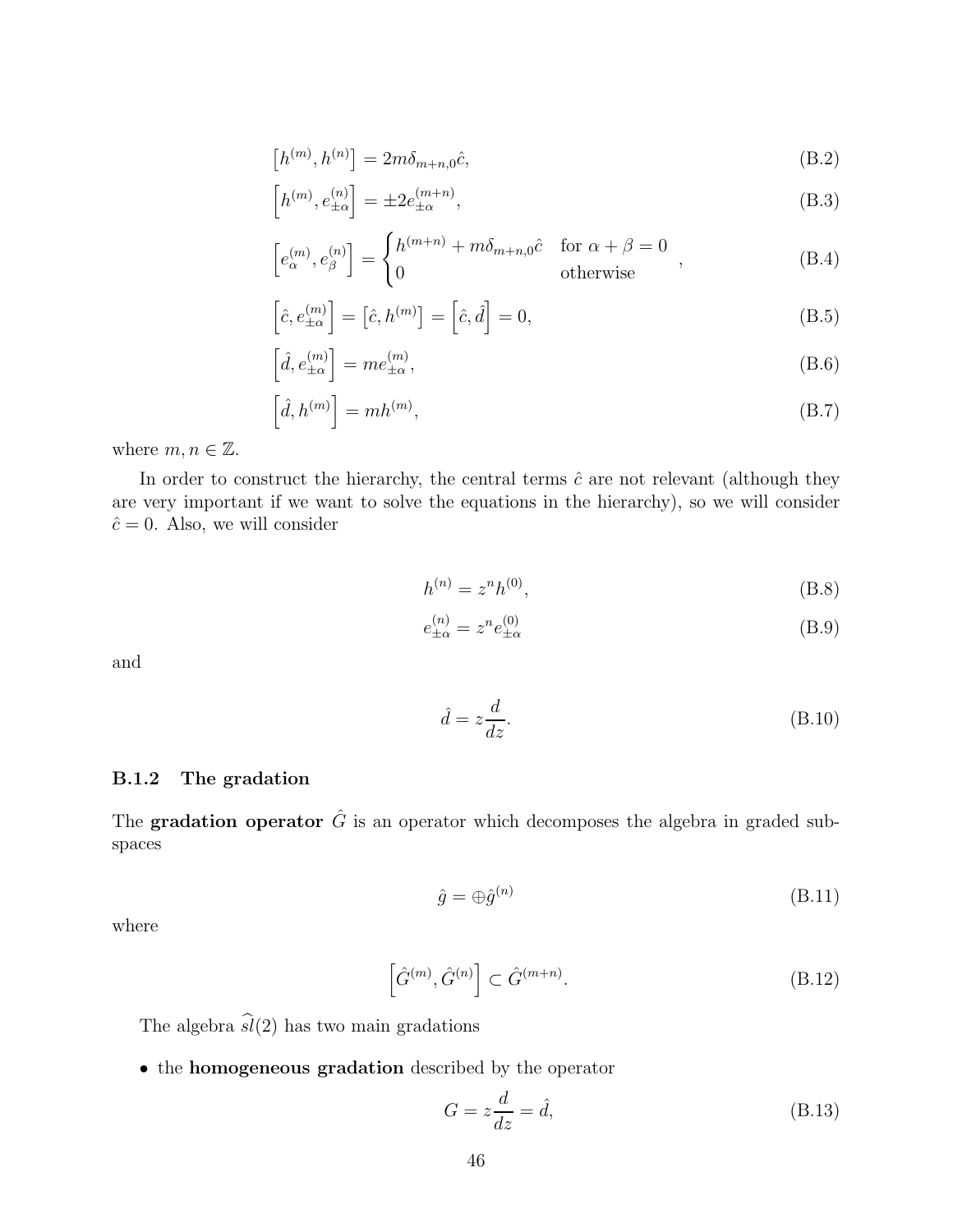• and the **principal gradation** described by the operator

$$
G = 2z\frac{d}{dz} + \frac{1}{2}h^{(0)} = 2\hat{d} + \frac{1}{2}h^{(0)}.
$$
 (B.14)

#### <span id="page-47-0"></span>B.1.3 The strategy

The strategy consists in using the concept of gradation to decompose the Lax connection in a way that we can find the hierarchy equations. For that, we define

$$
\mathcal{L}_x(x, t_M) = \mathcal{L}_0(x, t_M) + E^{(1)} \tag{B.15}
$$

where  $\mathcal{L}_0$  is the object that contains the fields of the model and it has degree zero, while  $E^{(1)}$  is a constant operator and has degree one. The explicit form of them will depend if we are in the homogeneous or in the principal gradation as we will see below.

Now about  $\mathcal{L}_{t_M}$ . It can be decomposed in two different ways depending if M is positive or negative.

For positive M

<span id="page-47-2"></span><span id="page-47-1"></span>
$$
\mathcal{L}_{t_M} = D^{(M)} + D^{(M-1)} + \dots + D^{(1)} + D^{(0)},
$$
\n(B.16)

where  $D^{(i)}$  is the most general ansatz (in terms of the generators) with degree i. The index M in  $t_M$  is just to indicate which equation in the hierarchy we are referring to. With this definition the zero curvature equation can be written like

$$
[\partial_x + \mathcal{L}_0 + E^{(1)}, \partial_{t_M} + D^{(M)} + D^{(M-1)} + \dots + D^{(1)} + D^{(0)}] = 0.
$$
 (B.17)

We can then decompose this equation in degrees:

$$
(M+1): \t\t [E(1), D(M)] = 0,
$$
\t(B.18)

$$
(M): \t\partial_x D^{(M)} + [\mathcal{L}_0, D^{(M)}] + [E^{(1)}, D^{(M-1)}] = 0,
$$
\t(B.19)

. . .

(1): 
$$
\partial_x D^{(1)} + [\mathcal{L}_0, D^{(1)}] + [E^{(1)}, D^{(0)}] = 0,
$$
 (B.20)

<span id="page-47-3"></span>(0): 
$$
\partial_x D^{(0)} + [\mathcal{L}_0, D^{(0)}] - \partial_{t_M} D^{(0)} = 0.
$$
 (B.21)

Notice that the only equation depending on  $\partial_{t_M}$  is the one with degree zero. So the strategy is to start by solving the equation with higher degree to find  $D^{(M)}$ , then substitute it in the next one to find  $D^{(M-1)}$ , and we keep going until we solve the equation of degree zero and find the equations of motion. Notice that if we construct all the  $D^{(i)}$  we have the Lax connection as a Laurent expansion in the spectral parameter z. We will soon see an example and things will hopefully become clearer.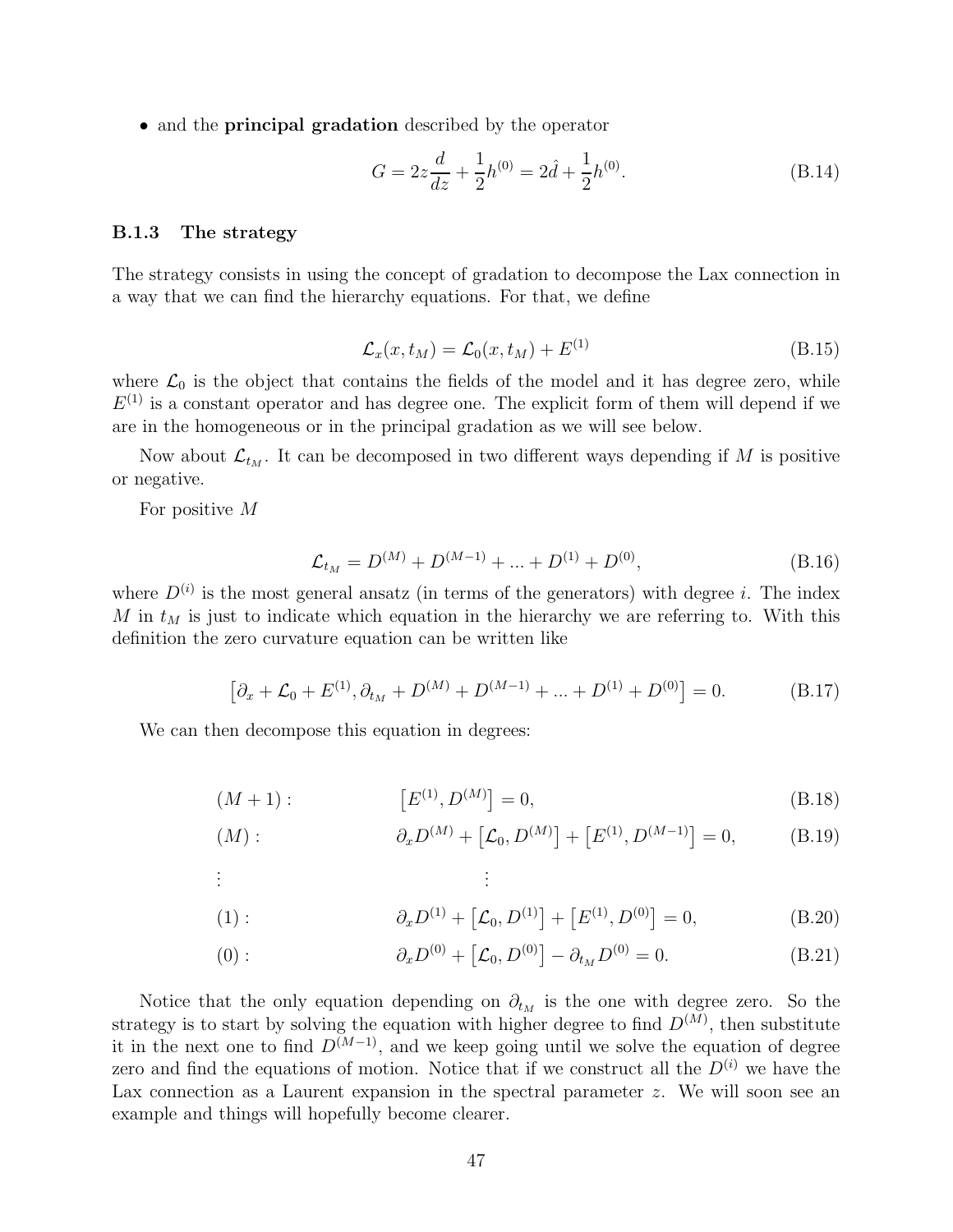If we now write the decomposition for  $M < 0$  we have

$$
\mathcal{L}_{t_M} = D^{(M)} + D^{(M+1)} + \dots + D^{(-2)} + D^{(-1)},
$$
\n(B.22)

where again  $D^{(i)}$  is the most general ansatz (in terms of the generators) with degree i. With this definition the zero curvature equation can be written like

$$
[\partial_x + \mathcal{L}_0 + E^{(1)}, \partial_{t_M} + D^{(M)} + D^{(M+1)} + \dots + D^{(-2)} + D^{(-1)}] = 0
$$
 (B.23)

whose decomposition in degrees is

$$
(M): \t\t \partial_x D^{(M)} + [\mathcal{L}_0, D^{(M)}] = 0,
$$
\t(B.24)

$$
(M+1): \t \partial_x D^{(M+1)} + [\mathcal{L}_0, D^{(M+1)}] + [E^{(1)}, D^{(M)}] = 0,
$$
\n
$$
\vdots
$$
\n(B.25)

. . .

$$
(-1): \qquad \partial_x D^{(-1)} + [\mathcal{L}_0, D^{(-1)}] + [E^{(1)}, D^{(-2)}] = 0,
$$
\n(B.26)

(0): 
$$
[E^{(1)}, D^{(-1)}] - \partial_{t_M} \mathcal{L}_0 = 0.
$$
 (B.27)

Again, the strategy is to solve first the equation most further from degree 0 and keep solving one by one until reaching the equation for degree zero which will give us the equation of motion.

This all sounds a bit abstract, so let us study two examples.

### <span id="page-48-0"></span>B.2 Examples

We will focus on two examples with the principal gradation (see also [\[84\]](#page-60-5)). So, if we take the principal gradation operator and act with it on the generators of  $sl(2)$  we obtain the following

$$
[G, h^{(m)}] = 2 m h^{(m)},
$$
\n(B.28)

$$
\[G, e_{\pm\alpha}^{(m)}\] = (2m \pm 1)e_{\pm\alpha}^{(m)}.\tag{B.29}
$$

This means that for this choice of gradation, the set of operators with even degree is given by

<span id="page-48-2"></span>
$$
g_{2m} = \left\{ h^{(m)} \right\} \tag{B.30}
$$

and the set of operators with odd degree is given by

<span id="page-48-1"></span>
$$
g_{2m\pm 1} = \left\{ e_{\alpha}^{(m)}, e_{-\alpha}^{(m+1)} \right\}.
$$
 (B.31)

With this it is easy to see that the most general operator of degree 0, is proportional to  $h^{(0)}$ , so we can define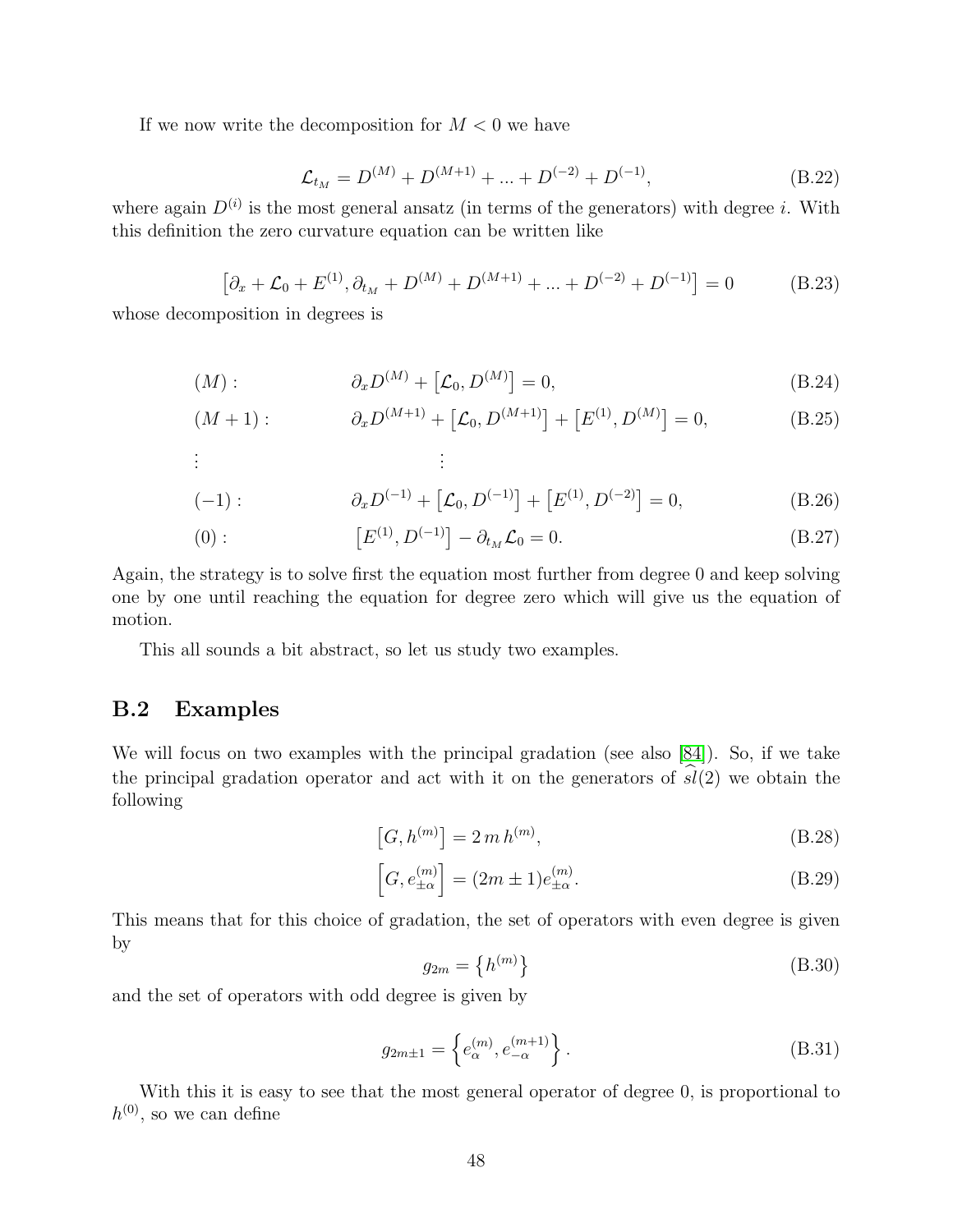<span id="page-49-2"></span>
$$
\mathcal{L}_0 = v(x, t)h^{(0)}\tag{B.32}
$$

and for degree one is composed by a linear combination of  $e_{\alpha}^{(0)}$  and  $e_{-\alpha}^{(1)}$  $-\alpha$ 

<span id="page-49-3"></span><span id="page-49-1"></span>
$$
E^{(1)} = e_{\alpha}^{(0)} + e_{-\alpha}^{(1)}.
$$
\n(B.33)

Once we fixed these objects that compose  $\mathcal{L}_x$  they will be the same for the whole hierarchy. This hierarchy is called the  $mKdV$  hierarchy. Each  $M$  defines a new equation inside this hierarchy. Let us then see how to explicitly construct  $\mathcal{L}_{t_M}$  for two examples.

#### <span id="page-49-0"></span>B.2.1 Sinh-Gordon model,  $M = -1$

If we consider  $M = -1$  in the negative decomposition we have two equations

$$
(-1): \qquad \partial_x D^{(-1)} + [\mathcal{L}_0, D^{(-1)}] + [E^{(1)}, D^{(-2)}] = 0, \qquad (B.34)
$$

(0): 
$$
\left[E^{(1)}, D^{(-1)}\right] - \partial_{t_{-1}} \mathcal{L}_0 = 0. \tag{B.35}
$$

The first step now is to write an ansatz for  $D^{(-1)}$ . A good starting ansatz is to take the most general linear combination of generators with degree -1. By looking into equation [\(B.31\)](#page-48-1) we see that such generators are  $e_{\alpha}^{(-1)}$  and  $e_{-\alpha}^{(0)}$ , and we can write

<span id="page-49-4"></span>
$$
D^{(-1)} = a e_{\alpha}^{(-1)} + b e_{-\alpha}^{(0)}.
$$
 (B.36)

Substituting this  $D^{(-1)}$ ,  $E^{(1)}$  (as in equation [\(B.33\)](#page-49-1)), and  $\mathcal{L}_0$  (as in equation [\(B.32\)](#page-49-2)) in equation [\(B.34\)](#page-49-3) and performing the commutation relations we find

$$
(\partial_x a + 2av) e_{\alpha}^{(-1)} + (\partial_x b - 2bv) e_{-\alpha}^{(0)} = 0.
$$
 (B.37)

Now, each of the terms have to be zero so, solving them we obtain

$$
a = e^{-2\int v \, dx} \quad \text{and} \quad b = e^{2\int v \, dx}.\tag{B.38}
$$

So,

$$
D^{(-1)} = e^{-2 \int v \, dx} \, e_{\alpha}^{(-1)} + e^{2 \int v \, dx} \, e_{-\alpha}^{(0)}.\tag{B.39}
$$

Substituting this in equation [\(B.35\)](#page-49-4) we obtain that

$$
\partial_{t_{-1}} v = 2 \sinh\left(2 \int v \, dx\right) \tag{B.40}
$$

which becomes the **Sinh-Gordon equation** if we assume  $v = \partial_x \phi$ :

$$
\partial_{t_{-1}} \partial_x \phi = 2 \sinh(2\phi). \tag{B.41}
$$

Notice that these are light-cone variables, so x is actually  $x^+$  and  $t_{-1} = x^-$ .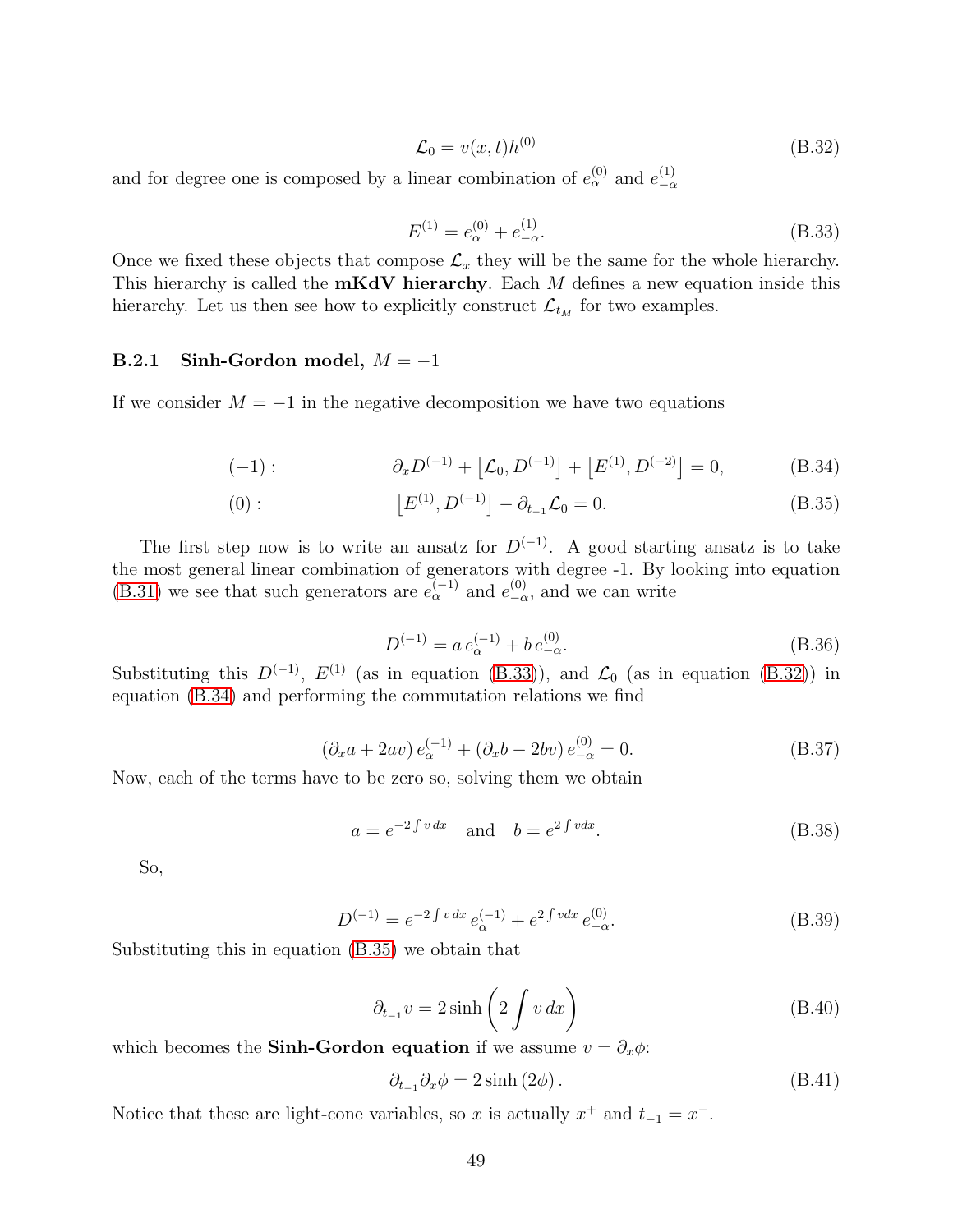#### <span id="page-50-0"></span>**B.2.2** mKdV equation,  $M = 3$

Consider the positive decomposition [\(B.16\)](#page-47-1) with  $M = 3$ 

(4): 
$$
[E^{(1)}, D^{(3)}] = 0,
$$
 (B.42)

(3): 
$$
\partial_x D^{(3)} + [\mathcal{L}_0, D^{(3)}] + [E^{(1)}, D^{(2)}] = 0,
$$
 (B.43)

(2): 
$$
\partial_x D^{(2)} + [\mathcal{L}_0, D^{(2)}] + [E^{(1)}, D^{(1)}] = 0,
$$
 (B.44)

(1): 
$$
\partial_x D^{(1)} + [\mathcal{L}_0, D^{(1)}] + [E^{(1)}, D^{(0)}] = 0,
$$
 (B.45)

(0): 
$$
\partial_x D^{(0)} + [\mathcal{L}_0, D^{(0)}] - \partial_{t_M} D^{(0)} = 0.
$$
 (B.46)

The first step is to use equations [\(B.30\)](#page-48-2) and [\(B.31\)](#page-48-1) and write the ansatz for  $D^{(i)}$ 's

<span id="page-50-2"></span><span id="page-50-1"></span>
$$
D^{(3)} = a_3 e_{\alpha}^{(1)} + b_3 e_{-\alpha}^{(2)},
$$
\n(B.47)

$$
D^{(2)} = c_2 h^{(1)}, \tag{B.48}
$$

$$
D^{(1)} = a_1 e_\alpha^{(0)} + b_1 e_{-\alpha}^{(1)},
$$
\n(B.49)

$$
D^{(0)} = c_0 h^{(0)}, \tag{B.50}
$$

where the coefficients  $a_i$ ,  $b_i$ ,  $c_i$  until this moment are arbitrary functions of x and  $t_3$ . We will work now on constructing their explicit form.

Remember now, the strategy is to start with the equation of higher degree and solving one by one until the one with degree 0.

Substituting  $D^{(3)}$  in equation [\(B.42\)](#page-50-1) we obtain that  $D^{(3)}$  is proportional to  $E^{(1)}$ , i.e.,

$$
D^{(3)} = a_3 \left( e_{\alpha}^{(1)} + e_{-\alpha}^{(2)} \right). \tag{B.51}
$$

We can then substitute this, together with  $E^{(1)}$ ,  $\mathcal{L}_0$  and the ansatz for  $D^{(2)}$  in equation [\(B.43\)](#page-50-2). By performing all the commutation relations one finds

$$
a_3 = \text{constant} \equiv \alpha, \quad \text{and} \quad c_2 = \alpha v. \tag{B.52}
$$

Repeating this procedure until you reach the equation with degree zero we obtain the complete picture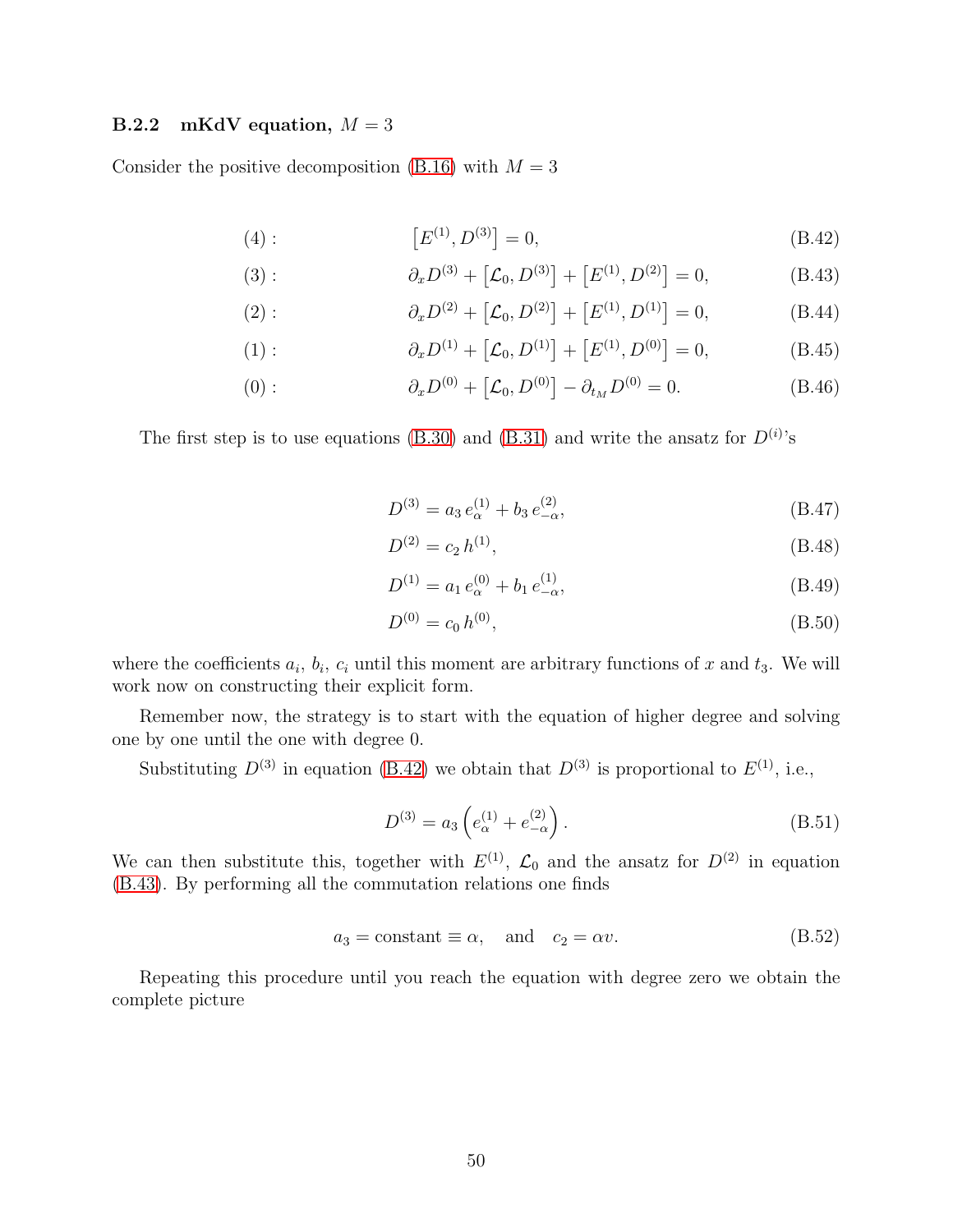$$
D^{(3)} = \alpha \left( e_{\alpha}^{(1)} + e_{-\alpha}^{(2)} \right), \tag{B.53}
$$

$$
D^{(2)} = \alpha v h^{(1)}, \tag{B.54}
$$

$$
D^{(1)} = \frac{1}{2} \left( \partial_x v - v^2 \right) e^{(0)}_{\alpha} - \frac{1}{2} \left( \partial_x v + v^2 \right) e^{(1)}_{-\alpha}, \tag{B.55}
$$

$$
D^{(0)} = \left(\frac{1}{4}\partial_x^2 v - \frac{v^3}{2}\right) h^{(0)}
$$
 (B.56)

which gives the so called  $mKdV$  equation

$$
4 \partial_{t_3} v = \partial_x^3 v - 6 v \partial_x v. \tag{B.57}
$$

For positive hierarchy we started with  $M = 3$ . One could ask why not start with a simpler example like  $M = 1$  or  $M = 2$ . The answer is that  $M = 1$  is trivial, while  $M = 2$  is not allowed. It so happens that actually for  $M > 0$  only odd values of M are allowed. We will leave the reason why this happens as an exercise.

**Exercise: 27** Understand why for  $M > 0$  only odd M makes sense for the mKdV hierarchy. In order to do that, try to follow the above procedure for  $M = 2$ , for example. Explain why the same problem does not happen for the negative part of the hierarchy.

### <span id="page-51-0"></span>B.3 The AKNS hierarchy

What happens if we consider the homogeneous gradation instead of the principal gradation?

Since the homogeneous gradation operator is just  $\hat{d}$ , the generators with degree m are given by

<span id="page-51-1"></span>
$$
g_m = \left\{ e_\alpha^{(m)}, e_{-\alpha}^{(m)}, h^{(m)} \right\}.
$$
 (B.58)

Since the degree is always equal to the upper index of all the generators, the calculations are much simpler than with the principal gradation.

In order to construct the AKNS hierarchy we assume

$$
\mathcal{L}_0 = q_1 e_\alpha^{(0)} + q_2 e_{-\alpha}^{(0)},\tag{B.59}
$$

$$
E^{(1)} = h^{(1)} \tag{B.60}
$$

where  $q_1 \equiv q_1(x, t_M)$  and  $q_2 \equiv q_2(x, t_M)$  are the fields of the model.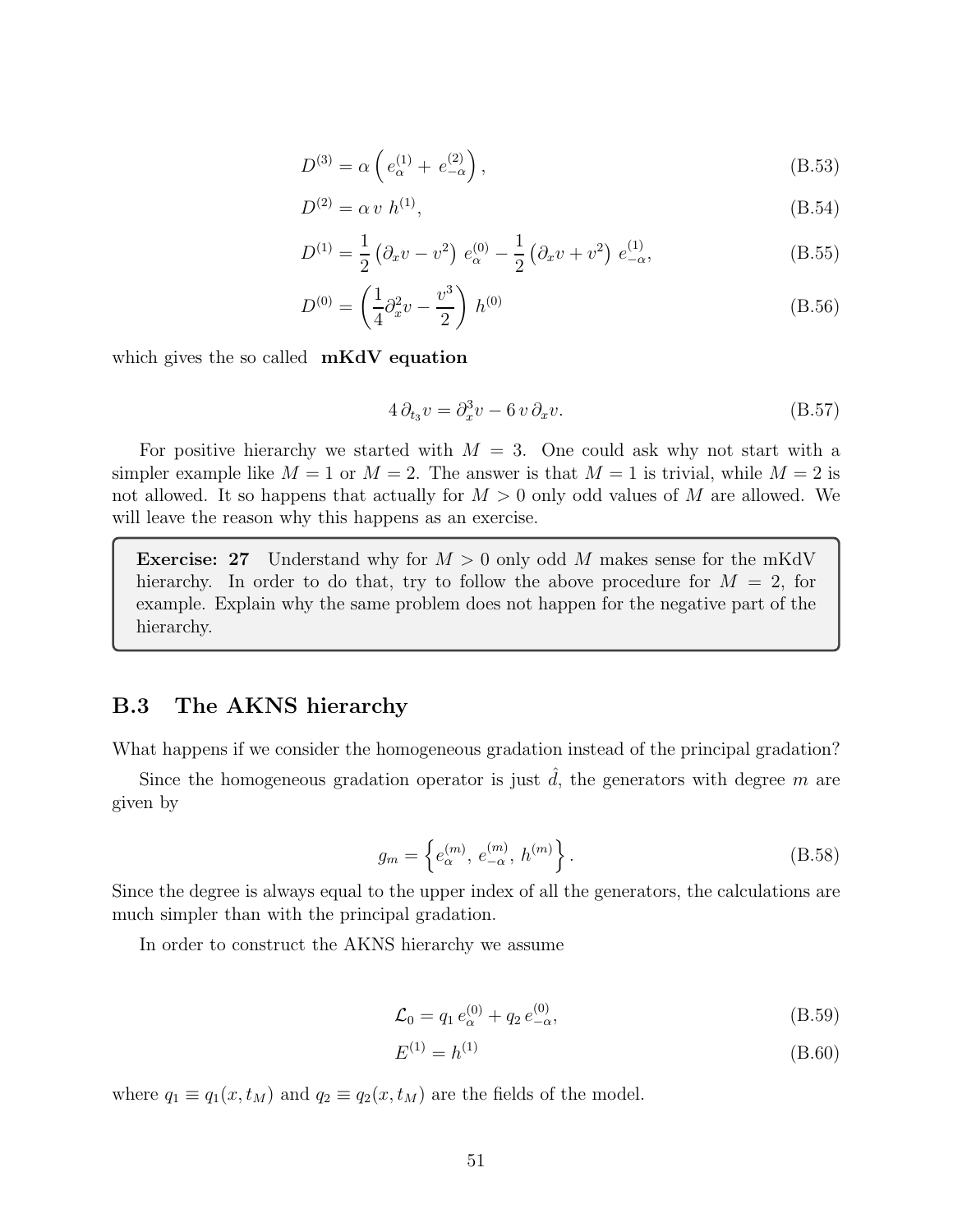Exercise 28: In this exercise you will construct the first nontrivial equations in the AKNS hierarchy, which are obtained for  $M = 2$ : **a**) Consider  $M = 2$ , write the ansatz for  $D^{(2)}$ ,  $D^{(1)}$  and  $D^{(0)}$  using [\(B.58\)](#page-51-1); b) Substitute these ansatz in the positive decomposition  $(B.18)-(B.21)$  $(B.18)-(B.21)$  for  $M = 2$  and solve to find the two equations that describe this system for  $M = 2$ ; c) Check that by assuming  $q_1 = \psi$  and  $q_2 = \psi^*$  you obtain the Nonlinear Schrödinger

equation (NLS) discussed in exercise 13.

As already mentioned at the beginning of this appendix, an important comment is that not all hierarchies fit in the framework described above. In addition to the references already cited, see for example, [\[37,](#page-57-11) [85,](#page-60-6) [86\]](#page-60-7) in order to learn more about integrable hierarchies.

Also, there are many subtleties related to the negative part of the hierarchy that are not being addressed here. The negative flows behave in a rather different way than the positive flows, being the main difference related to non-locality. In order to understand more about this see [\[87–](#page-60-8)[89\]](#page-61-0).

## <span id="page-52-0"></span>C New models

There are many ways to solve the quantum Yang-Baxter equation [\(4.5\)](#page-23-1) and find new integrable models  $[34, 49, 90-95]$  $[34, 49, 90-95]$  $[34, 49, 90-95]$  $[34, 49, 90-95]$ . Let us shortly explain a method  $[72, 96]$  $[72, 96]$  we have been working on to find new regular solutions of the qYBE.

First of all, let us say that in addition to the method presented in section [4.7,](#page-31-0) there is another way to construct conserved charges: the Boost operator [\[64,](#page-59-3) [97](#page-61-4)[–99\]](#page-61-5) formalism. The Boost operator is given by

<span id="page-52-1"></span>
$$
\mathbb{B}[\mathbb{Q}_2] = \partial_z + \sum_{i=-\infty}^{\infty} i H_{i,i+1}(z)
$$
\n(C.1)

and its advantage is that if one starts with an integrable Hamiltonian, it can generate higher conserved charges recursively

<span id="page-52-2"></span>
$$
\mathbb{Q}_{j+1} \sim [\mathbb{B}[\mathbb{Q}_2], \mathbb{Q}_j], \quad j > 1.
$$
 (C.2)

In principle, equation [\(C.1\)](#page-52-1) seems to work only for infinite chains, however, equation [\(C.2\)](#page-52-2) is well defined for closed chains as well. This happens because of property [\(2.28\)](#page-9-0), i.e., because the extra terms given in the boost give zero when we perform the commutator in [\(C.2\)](#page-52-2). With this in mind the method consists in applying the following steps:

1) Start with an ansatz Hamiltonian with four sites,

$$
\mathbb{Q}_2 = \mathbb{H}(z) = \sum_{i=1}^4 H_{i,i+1}(z). \tag{C.3}
$$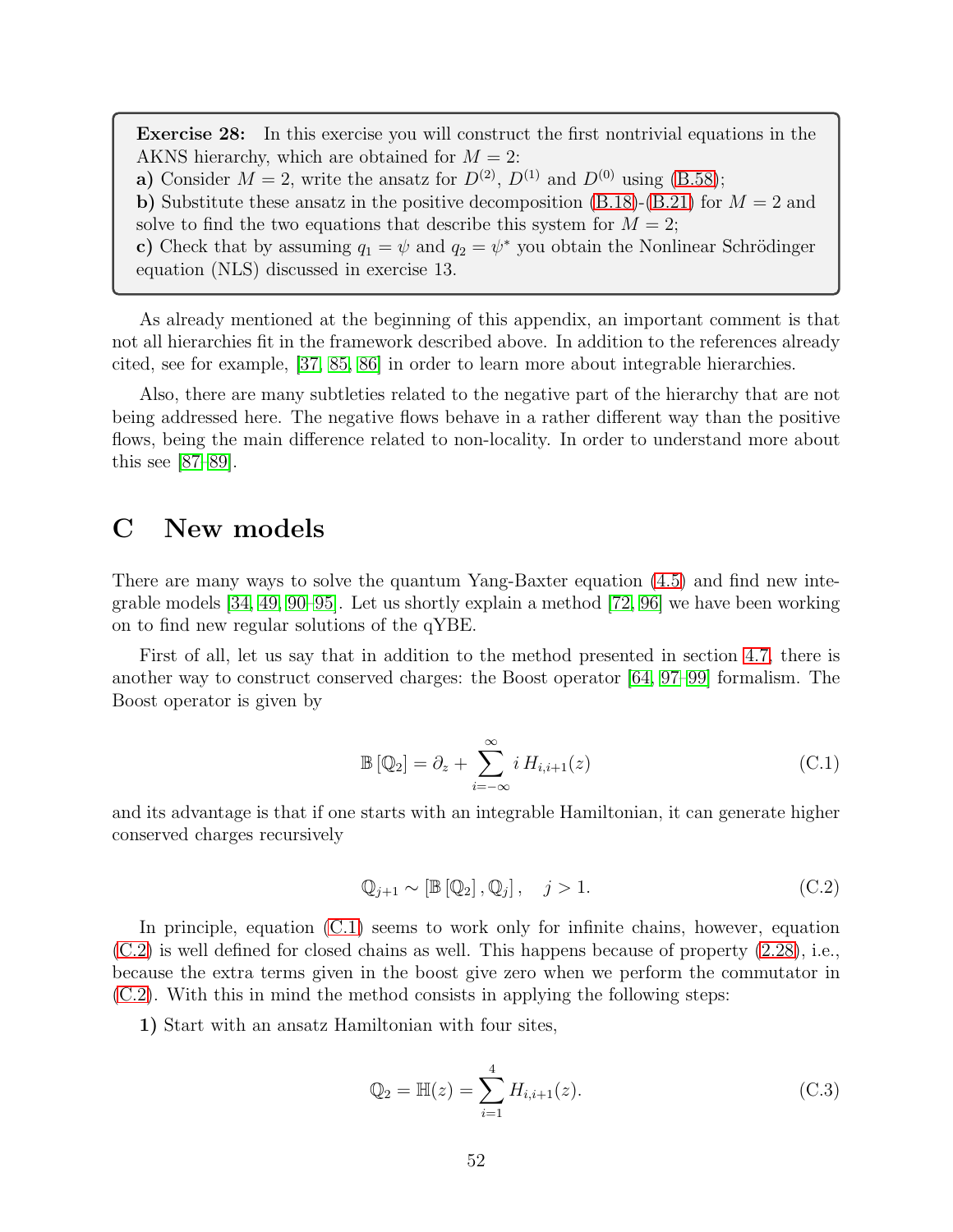2) Construct the next conserved charge  $\mathbb{Q}_3(z)$  using the boost operator (also for four sites)

$$
Q_3(z) = [\mathbb{B} [\mathbb{Q}_2(z)], \mathbb{Q}_2(z)]
$$
  
= 
$$
\sum_{i=1}^N [H_{i-1,i}(z), H_{i,i+1}(z)] + \frac{d\mathbb{H}(z)}{dz}.
$$
 (C.4)

Notice that  $\mathbb{Q}_3(z)$  depends only on the ansatz Hamiltonian we started with.

3) Require that

<span id="page-53-1"></span><span id="page-53-0"></span>
$$
[\mathbb{Q}_2(z), \mathbb{Q}_3(z)] = 0 \tag{C.5}
$$

and solve the differential equations for the matrix elements of  $H_{i,i+1}$ . This will give us several (the exact number depends on the ansatz) potentially integrable Hamiltonians. But to be sure they are really integrable we need to ensure that all the charges commute, and not only these two. The way to do that is to solve the Yang-Baxter equation taking the Hamiltonians obtained from equation [\(C.5\)](#page-53-0) as boundary conditions.

4) The first step to solve qYBE is to have an ansatz for the R-matrix, i.e., which elements in our R-matrix we expect to be nonzero. In order to decide this, it is useful to notice that the R-matrix can be written as an expansion in the density Hamiltonian

$$
R_{1,2}(z_1, z_2) = P_{12}\left(1 + (z_1 - z_2)H_{12}\left(\frac{z_1 + z_2}{2}\right) + O((z_1 - z_2)^2)\right). \tag{C.6}
$$

Plugging each of the Hamiltonians (solutions of equation [\(C.5\)](#page-53-0)) in this expansion we learn which ansatz (i.e. which nonzero elements in R) we should start with to deduce the corresponding R-matrix for each of them.

5) The next step is to solve the qYBE. In order to do that we apply a derivative in the qYBE with respect to  $z_1$  and then do  $z_2 \rightarrow z_1$ . Using

$$
R(z, z) = P, \quad H(z_1) = P \frac{\partial R(z_1, z_2)}{\partial z_1} \Big|_{z_2 \to z_1} \tag{C.7}
$$

we obtain a Sutherland equation

<span id="page-53-2"></span>
$$
[R_{13}(z_1, z_3)R_{23}(z_1, z_3), H_{12}(z_1)] = \frac{\partial R_{13}(z_1, z_3)}{\partial z_1}R_{23}(z_1, z_3) - R_{13}(z_1, z_3)\frac{\partial R_{23}(z_1, z_3)}{\partial z_1}.
$$
 (C.8)

Now, one simply needs to substitute the ansatz for the R-matrix and the Hamiltonian in this equation and solve the differential equations to find the explicit form of  $R(z_1, z_2)$ .

6) The last step is to substitute each of these R-matrices in the Yang-Baxter equation to make sure it is satisfied.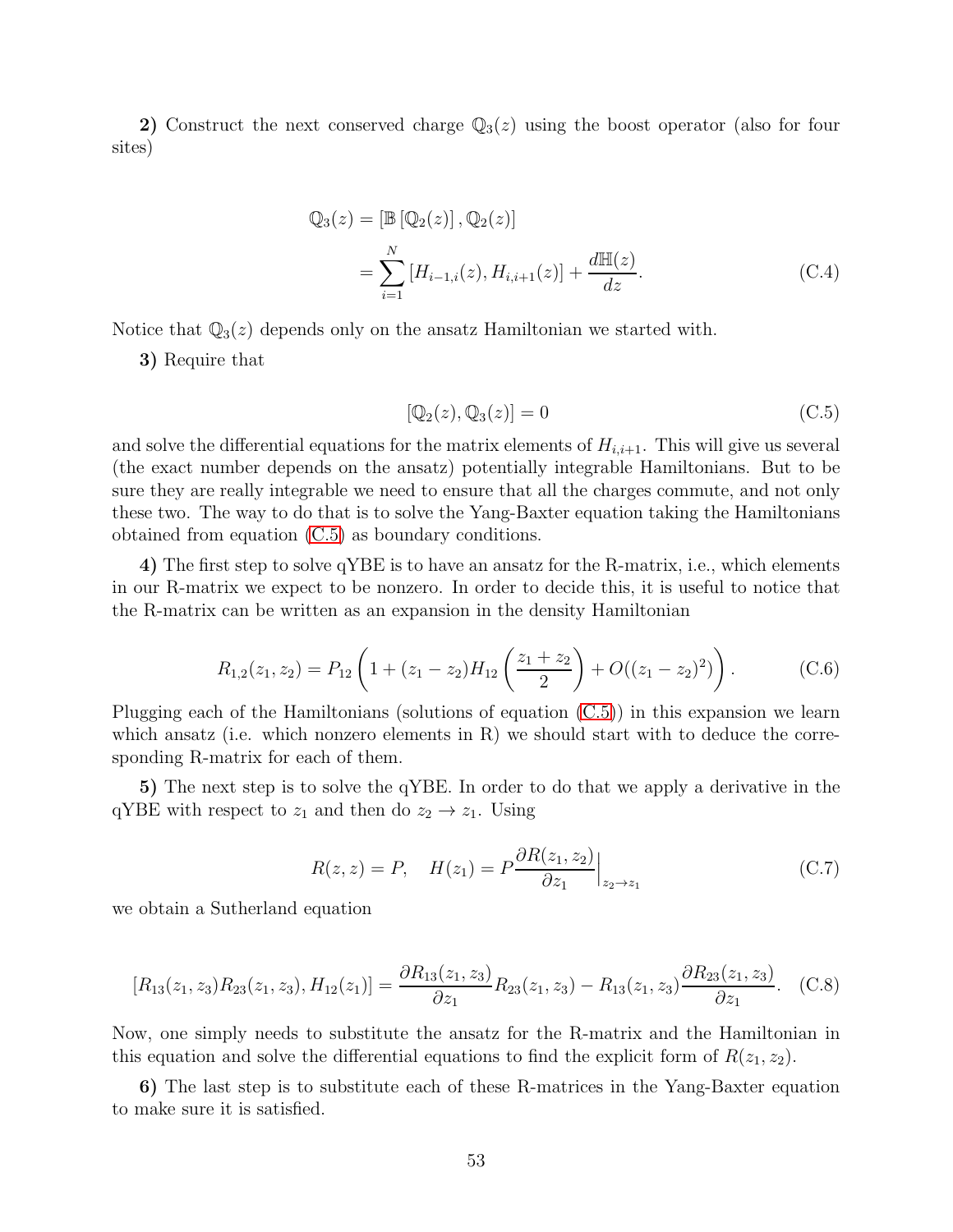One important detail however, is that step 3 generates many dependent solutions. This is because qYBE remains invariant if the following transformations are performed on the R-matrix:

• Normalization:

$$
R(z_1, z_2) \mapsto g(z_1, z_2)R(z_1, z_2), \quad H(z_1) \mapsto g(z_1, z_1)H(z_1) + \dot{g}(z_1, z_1)I, \quad (C.9)
$$

• Reparametrization;

$$
R(z_1, z_2) \mapsto R(g(z_1), g(z_2)), \quad H(z_1) \mapsto \dot{g}H(g(z_1)), \tag{C.10}
$$

• Discrete transformations;

$$
R(z_1, z_2) \mapsto PR(z_1, z_2)P, \tag{C.11}
$$

$$
R(z_1, z_2) \mapsto R^T(z_1, z_2), \tag{C.12}
$$

$$
R(z_1, z_2) \mapsto PR^T(z_1, z_2)P,
$$
\n(C.13)

• Local basis transformations

$$
R(z_1, z_2) \mapsto [V(z_1) \otimes V(z_1)] R(z_1, z_2) [V(z_1) \otimes V(z_1)]^{-1}
$$
 (C.14)

which implies

$$
H(z_1) \mapsto (V \otimes V) H(z_1) (V \otimes V)^{-1} - \left[ \dot{V} V^{-1} \otimes I - I \otimes \dot{V} V^{-1} \right]
$$
 (C.15)

• Twists:

$$
R_{12}(z_1, z_2) \mapsto U_2(z_2)R_{12}(z_1, z_2)U_1(z_1)^{-1} \quad \text{if} \quad [U(z_1) \otimes U(z_2), R_{12}(z_1, z_2)] = 0 \quad \text{(C.16)}
$$

which implies

$$
H_{12} \mapsto U_1 H_{12} U_1^{-1} + \dot{U}_1 U_1^{-1} \quad \text{if} \quad [U_1 U_2, H_{12}] = \dot{U}_1 U_2 - U_1 \dot{U}_2. \tag{C.17}
$$

So, when we obtain many potentially integrable Hamiltonians in step 3, we compare them to see if any are related through these transformations. We keep only the independent ones.

Exercise 29: Let us apply the method for a simple example. Consider the ansatz Hamiltonian

$$
H_{1,2}(z) = \begin{pmatrix} 0 & 0 & 0 & 0 \\ 0 & h_1(z) & h_3(z) & 0 \\ 0 & h_4(z) & h_2(z) & 0 \\ 0 & 0 & 0 & 0 \end{pmatrix}
$$
(C.18)

- a) Construct  $\mathbb H$  for 4 sites;
- **b)** Construct  $\mathbb{Q}_3$  using [\(C.4\)](#page-53-1);
- c) Solve  $[\mathbb{Q}_2, \mathbb{Q}_3] = 0$  to find  $h_i(z)$ ;
- d) Construct the R-matrix using Sutherland equation [\(C.8\)](#page-53-2);
- e) Check that this R-matrix really satisfies qYBE;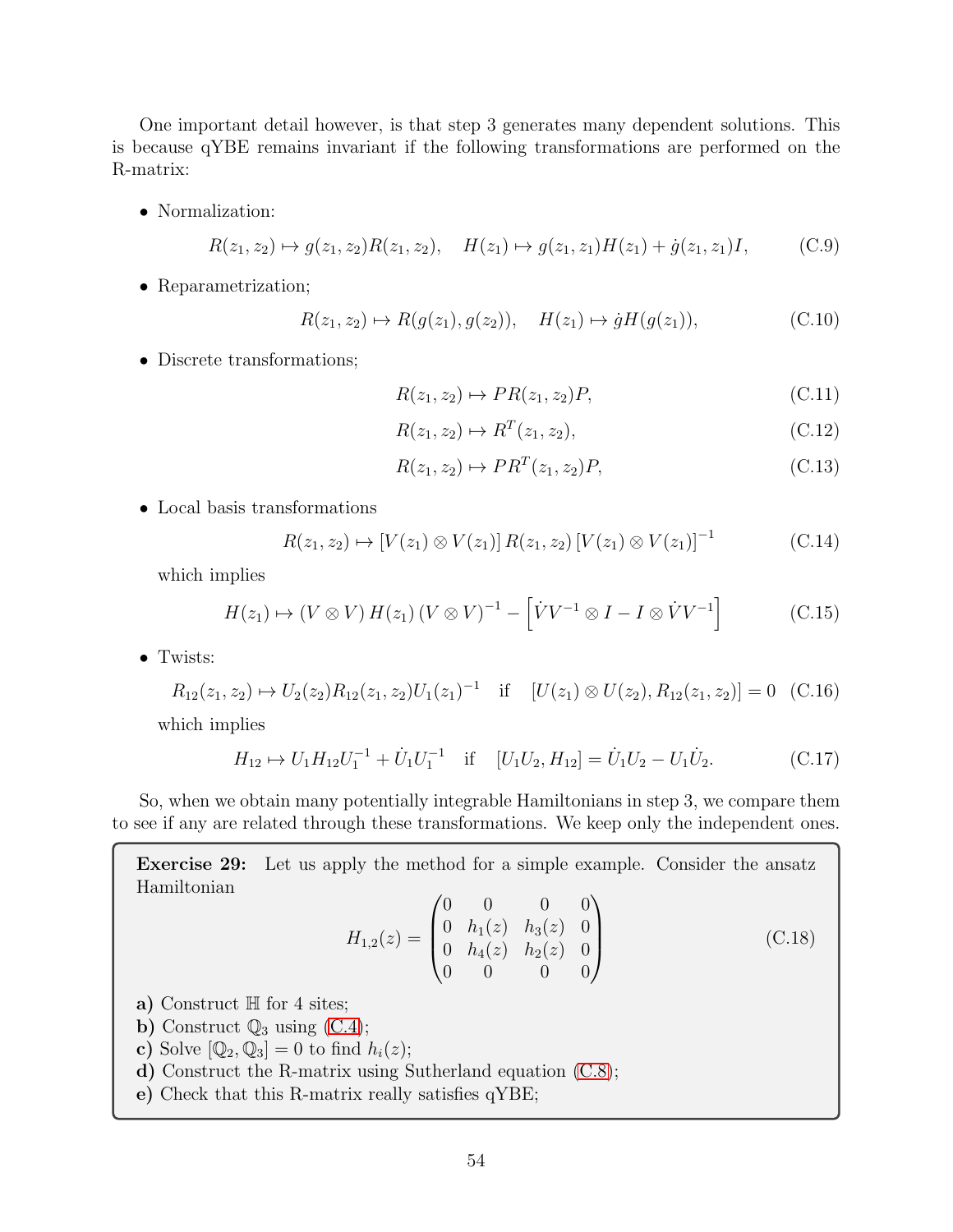This method was successfully applied to construct models that are interesting both in condensed matter and in high energy physics. For example, the method allowed for a classification of all integrable deformations of  $AdS_3$  and  $AdS_2$  R-matrices [\[72,](#page-59-11) [100,](#page-61-6) [101\]](#page-61-7). It also provided a systematic way to construct integrable Lindblad superoperators [\[75\]](#page-60-0). Moreover, it allowed to find many other new models still without a physical interpretation [\[102\]](#page-61-8).

# <span id="page-55-0"></span>References

- [1] J. Hubbard, "Electron Correlations in Narrow Energy Bands. IV. The Atomic Representation," [Proceedings of the Royal Society of London Series A](http://dx.doi.org/10.1098/rspa.1965.0124) 285 no. 1403, (May, 1965) 542–560.
- [2] B. S. Shastry, "Exact integrability of the one-dimensional hubbard model," Phys. Rev. Lett. 56 [\(Jun, 1986\) 2453–2455.](http://dx.doi.org/10.1103/PhysRevLett.56.2453)
- [3] V. Turaev, "The Yang-Baxter equation and invariants of links," Invent. Math. 92 [\(1988\) 527–553.](http://dx.doi.org/10.1007/BF01393746)
- [4] M. Jimbo, "Introduction to the Yang-Baxter Equation," [Int. J. Mod. Phys. A](http://dx.doi.org/10.1142/S0217751X89001503) 4 (1989) 3759–3777.
- [5] F. Wu, "The yang-baxter equation in knot theory," [International Journal of Modern Physics B](http://dx.doi.org/10.1142/S0217979293003486) 07 no. 20n21, (1993) 3737–3750, [https://doi.org/10.1142/S0217979293003486](http://arxiv.org/abs/https://doi.org/10.1142/S0217979293003486).
- <span id="page-55-3"></span>[6] M. Jimbo and T. Miwa, Algebraic Analysis of Solvable Lattice Models, vol. 85. American Mathematical Soc., 1994.
- <span id="page-55-1"></span>[7] V. Chari and A. Pressley, A guide to quantum groups. Cambridge University Press, 1994.
- [8] F. H. Essler, H. Frahm, F. Göhmann, A. Klümper, and V. E. Korepin, The one-dimensional Hubbard model. Cambridge University Press, 2005.
- [9] S. Abramsky, "Temperley-lieb algebra: From knot theory to logic and computation via quantum mechanics," [arXiv:0910.2737 \[quant-ph\]](http://arxiv.org/abs/0910.2737).
- [10] N. Crampe, E. Ragoucy, and D. Simon, "Eigenvectors of open XXZ and ASEP models for a class of non-diagonal boundary conditions," J. Stat. Mech. 1011 [\(2010\) P11038,](http://dx.doi.org/10.1088/1742-5468/2010/11/P11038) [arXiv:1009.4119 \[cond-mat.stat-mech\]](http://arxiv.org/abs/1009.4119).
- <span id="page-55-2"></span>[11] N. Beisert, C. Ahn, L. F. Alday, Z. Bajnok, J. M. Drummond, et al., "Review of AdS/CFT Integrability: An Overview," Lett. Math. Phys. 99 (2012) 3-32, [arXiv:1012.3982 \[hep-th\]](http://arxiv.org/abs/1012.3982).
- [12] B. Hoare, T. J. Hollowood, and J. L. Miramontes, "q-Deformation of the  $AdS_5xS^5$ Superstring S-matrix and its Relativistic Limit," *JHEP* 03 [\(2012\) 015,](http://dx.doi.org/10.1007/JHEP03(2012)015) [arXiv:1112.4485 \[hep-th\]](http://arxiv.org/abs/1112.4485).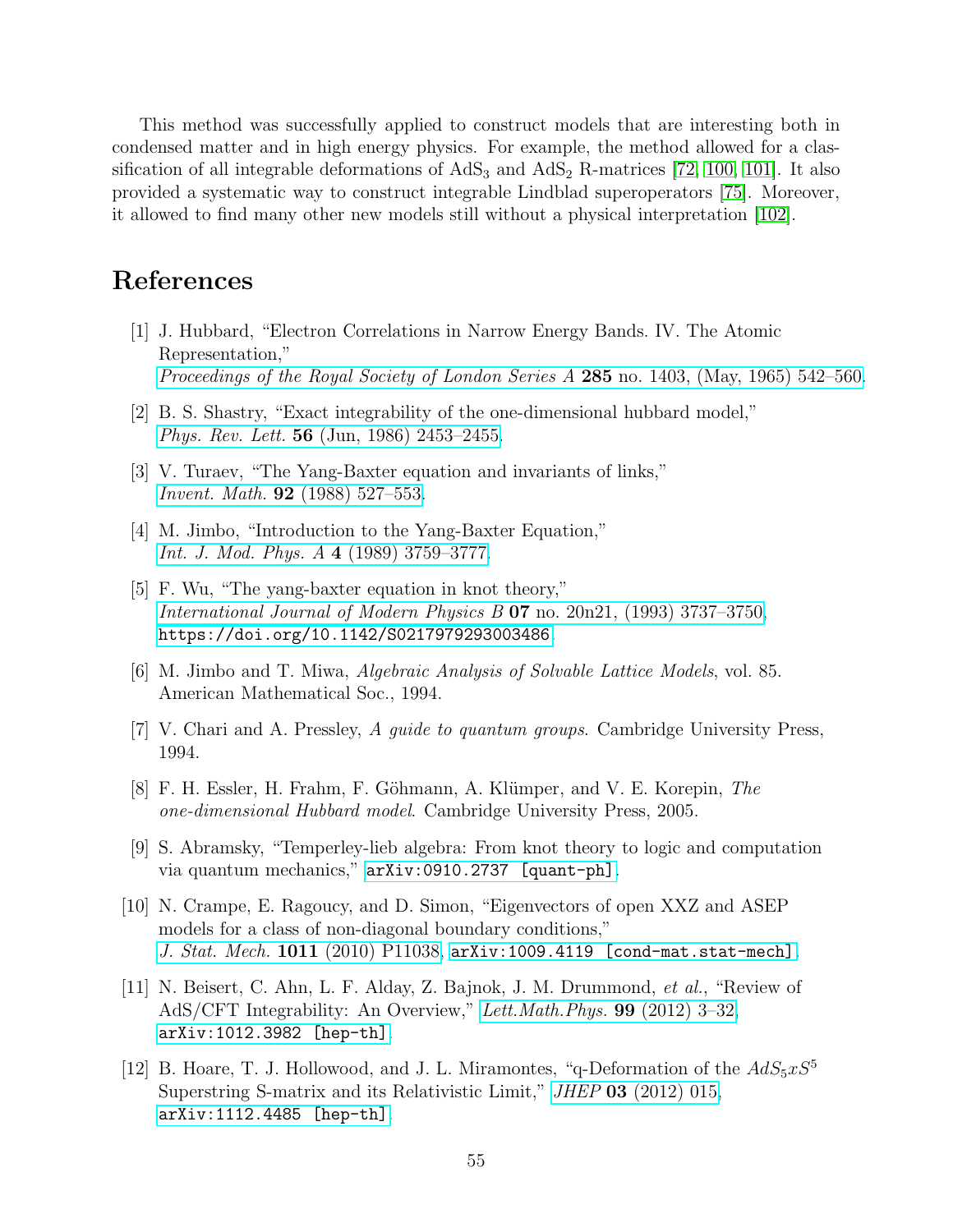- [13] B. Hoare, A. Pittelli, and A. Torrielli, "S-matrix algebra of the  $AdS_2 \times S^2$ superstring,"  $Phys. Rev. D$  93 [no. 6, \(2016\) 066006,](http://dx.doi.org/10.1103/PhysRevD.93.066006)  $arXiv:1509.07587$  [hep-th].
- [14] R. Borsato, O. Ohlsson Sax, A. Sfondrini, B. Stefanski, and A. Torrielli, "The all-loop integrable spin-chain for strings on  $AdS_3 \times S^3 \times T^4$ : the massive sector," JHEP 08 [\(2013\) 043,](http://dx.doi.org/10.1007/JHEP08(2013)043) [arXiv:1303.5995 \[hep-th\]](http://arxiv.org/abs/1303.5995).
- [15] M. Batchelor and A. Foerster, "Yang-Baxter integrable models in experiments: from condensed matter to ultracold atoms," J. Phys. A49 [no. 17, \(2016\) 173001,](http://dx.doi.org/10.1088/1751-8113/49/17/173001) [arXiv:1510.05810 \[cond-mat.stat-mech\]](http://arxiv.org/abs/1510.05810).
- [16] S. Demulder, S. Driezen, A. Sevrin, and D. C. Thompson, "Classical and Quantum Aspects of Yang-Baxter Wess-Zumino Models," JHEP 03 [\(2018\) 041,](http://dx.doi.org/10.1007/JHEP03(2018)041) [arXiv:1711.00084 \[hep-th\]](http://arxiv.org/abs/1711.00084).
- [17] K. W. Wilsmann, L. H. Ymai, A. P. Tonel, J. Links, and A. Foerster, "Control of tunneling in an atomtronic switching device," [Communications Physics](http://dx.doi.org/10.1038/s42005-018-0089-1) 1 (2018) 91.
- [18] F. Delduc, S. Lacroix, M. Magro, and B. Vicedo, "Integrable Coupled  $\sigma$  Models," *Phys. Rev. Lett.* 122 no. 4,  $(2019)$  041601,  $arXiv:1811.12316$  [hep-th].
- [19] P. Padmanabhan, F. Sugino, and D. Trancanelli, "Quantum entanglement, supersymmetry, and the generalized Yang-Baxter equation," [arXiv:1911.02577 \[quant-ph\]](http://arxiv.org/abs/1911.02577).
- [20] F. C. Alcaraz and R. A. Pimenta, "Free fermionic and parafermionic quantum spin chains with multispin interactions," *Phys. Rev. B* 102 no. 12,  $(2020)$  121101, [arXiv:2005.14622 \[cond-mat.stat-mech\]](http://arxiv.org/abs/2005.14622).
- [21] L. Sá, P. Ribeiro, and T. Prosen, "Integrable nonunitary open quantum circuits," *Phys. Rev. B* 103 [no. 11, \(2021\) 115132,](http://dx.doi.org/10.1103/PhysRevB.103.115132) [arXiv:2011.06565 \[cond-mat.stat-mech\]](http://arxiv.org/abs/2011.06565).
- <span id="page-56-0"></span>[22] J. S. Van Dyke, E. Barnes, S. E. Economou, and R. I. Nepomechie, "Preparing exact eigenstates of the open XXZ chain on a quantum computer," [arXiv:2109.05607 \[quant-ph\]](http://arxiv.org/abs/2109.05607).
- <span id="page-56-1"></span>[23] B. Hoare, "Integrable deformations of sigma models," J. Phys. A 55 [no. 9, \(2022\) 093001,](http://dx.doi.org/10.1088/1751-8121/ac4a1e) [arXiv:2109.14284 \[hep-th\]](http://arxiv.org/abs/2109.14284).
- <span id="page-56-2"></span>[24] S. Lacroix, "Four-dimensional Chern–Simons theory and integrable field theories," J. Phys. A 55 [no. 8, \(2022\) 083001,](http://dx.doi.org/10.1088/1751-8121/ac48ed) [arXiv:2109.14278 \[hep-th\]](http://arxiv.org/abs/2109.14278).
- <span id="page-56-3"></span>[25] L. Faddeev and L. Takhtajan, [Hamiltonian Methods in the Theory of Solitons](http://dx.doi.org/10.1007/978-3-540-69969-9). Springer Series in Soviet Mathematics. Springer, 1987.
- <span id="page-56-4"></span>[26] O. Babelon, D. Bernard, and M. Talon, *[Introduction to Classical Integrable Systems](http://dx.doi.org/10.1017/CBO9780511535024)*. Cambridge University Press, 2003.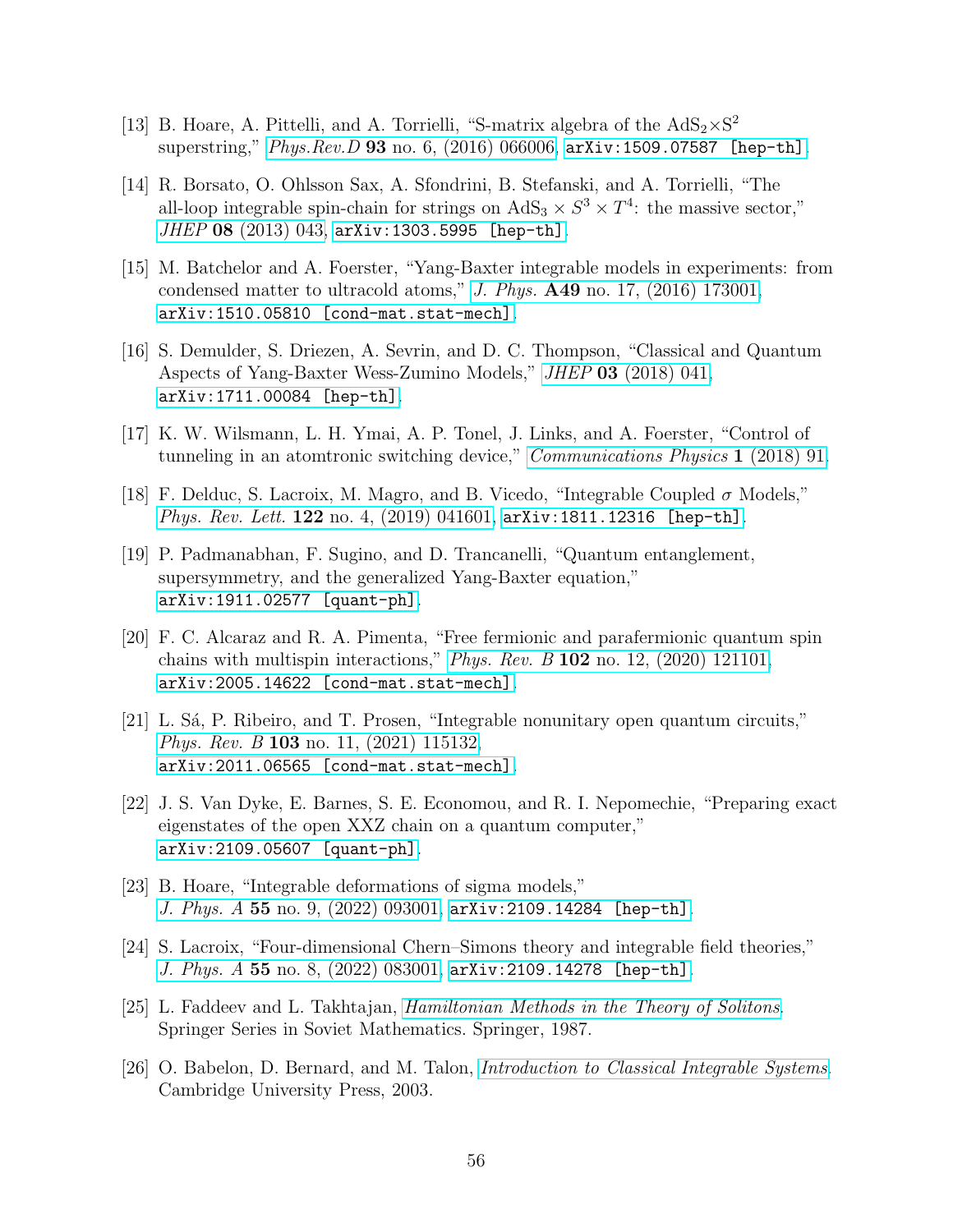- <span id="page-57-1"></span><span id="page-57-0"></span>[27] G. Arutyunov, [Elements of Classical and Quantum Integrable Systems](http://dx.doi.org/10.1007/978-3-030-24198-8). Springer International Publishing, 2019.
- [28] K. Costello, "Supersymmetric gauge theory and the Yangian," [arXiv:1303.2632 \[hep-th\]](http://arxiv.org/abs/1303.2632).
- [29] E. Witten, "Integrable Lattice Models From Gauge Theory," [Adv. Theor. Math. Phys.](http://dx.doi.org/10.4310/ATMP.2017.v21.n7.a10) 21 (2017) 1819–1843,  $arXiv:1611.00592$  [hep-th].
- <span id="page-57-2"></span>[30] K. Costello, E. Witten, and M. Yamazaki, "Gauge Theory and Integrability, I," [arXiv:1709.09993 \[hep-th\]](http://arxiv.org/abs/1709.09993).
- <span id="page-57-3"></span>[31] K. Costello, E. Witten, and M. Yamazaki, "Gauge Theory and Integrability, II," [arXiv:1802.01579 \[hep-th\]](http://arxiv.org/abs/1802.01579).
- [32] A. B. Zamolodchikov and A. B. Zamolodchikov, "Factorized s -matrices in two dimensions as the exact solutions of certain relativistic quantum field theory models," *Annals of Physics* 120 no. 2, (1979)  $253 - 291$ .
- <span id="page-57-5"></span><span id="page-57-4"></span>[33] A. A. Belavin and V. G. Drinfel'd, "Solutions of the classical yang - baxter equation for simple lie algebras," [Functional Analysis and Its Applications](http://dx.doi.org/10.1007/BF01081585) 16 (1982) 159–180.
- <span id="page-57-6"></span>[34] M. Jimbo, "Quantum R matrix for the generalized Toda system," [Commun. Math. Phys.](http://dx.doi.org/10.1007/BF01221646) 102 (1986) 537–547.
- <span id="page-57-9"></span>[35] L. A. Dickey, [Soliton Equations and Hamiltonian Systems, 2nd edition](http://dx.doi.org/10.1142/5108). Advanced Series in Mathematical Physics: Volume 26. World Scientific, 2003.
- [36] A. Torrielli, "Lectures on Classical Integrability," J. Phys. A 49 no. 32,  $(2016)$  323001, [arXiv:1606.02946 \[hep-th\]](http://arxiv.org/abs/1606.02946).
- <span id="page-57-11"></span><span id="page-57-7"></span>[37] S. Lacroix, Integrable models with twist function and affine Gaudin models. PhD thesis, Lyon, Ecole Normale Superieure, 2018. [arXiv:1809.06811 \[hep-th\]](http://arxiv.org/abs/1809.06811).
- <span id="page-57-8"></span>[38] D. Gaiotto, G. W. Moore, and A. Neitzke, "Wall-crossing, Hitchin Systems, and the WKB Approximation," [arXiv:0907.3987 \[hep-th\]](http://arxiv.org/abs/0907.3987).
- [39] H. Bethe, "Zur Theorie der Metalle," Zeitschrift fur Physik 71 (1931) 205.
- [40] C. N. Yang and C. P. Yang., "Thermodynamics of a One-Dimensional System of Bosons with Repulsive Delta-Function Interaction," Journal of Mathematical Physics 10 (1969) 1115.
- [41] R. J. Baxter, Exactly solved models in statistical mechanics. 1982.
- <span id="page-57-10"></span>[42] V. Korepin, N. Bogoliubov, and A. Izergin, Quantum Inverse Scattering Method and Correlation Functions. Cambridge University Press, 1993.
- [43] L. Faddeev, "How algebraic Bethe ansatz works for integrable model," [arXiv:hep-th/9605187 \[hep-th\]](http://arxiv.org/abs/hep-th/9605187).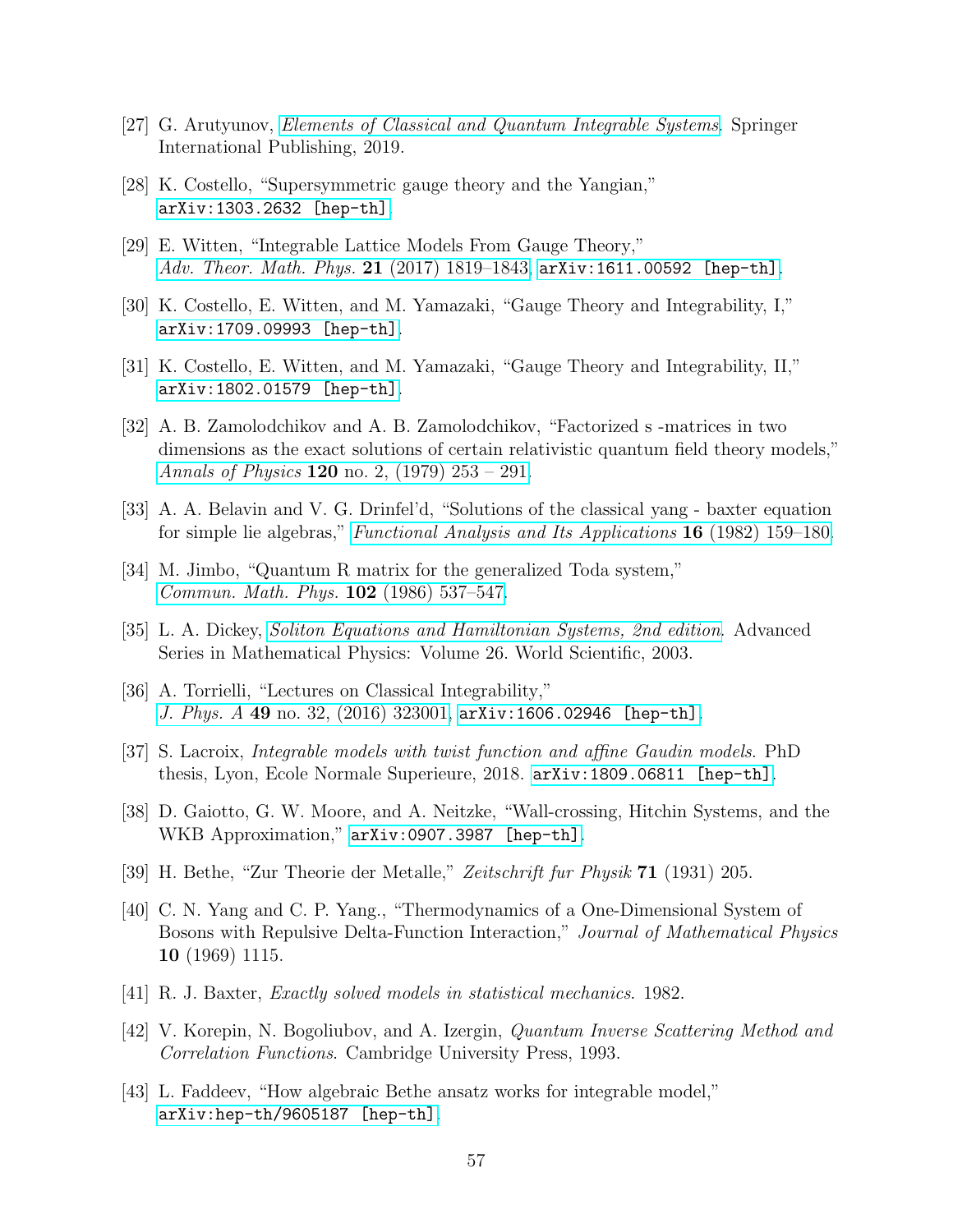- [44] E. K. Sklyanin, L. A. Takhtadzhyan, and L. D. Faddeev, "Quantum inverse problem method," *[Theoretical and Mathematical Physics](http://dx.doi.org/10.1007/BF01018718)* 40 (1979) 688–706.
- [45] A. G. Izergin and V. E. Korepin, "THE QUANTUM INVERSE SCATTERING METHOD APPROACH TO CORRELATION FUNCTIONS," [Commun. Math. Phys.](http://dx.doi.org/10.1007/BF01212350) 94 (1984) 67–92.
- <span id="page-58-1"></span><span id="page-58-0"></span>[46] V. G. Drinfeld, "Quantum groups," Zapiski Nauchnykh Seminarov POMI 155 (1986) 18–49.
- [47] A. Kuniba, "Exact solutions of solid on solid models for twisted affine Lie algebras  $A_{2n}^{(2)}$  and  $A_{2n}^{(2)}$  $\sum_{2n-1}^{(2)}$ ," Nucl. Phys. **B355** [\(1991\) 801–821.](http://dx.doi.org/10.1016/0550-3213(91)90495-J)
- <span id="page-58-2"></span>[48] V. V. Bazhanov, "Trigonometric solution of triangle equations and classical Lie algebras," Phys. Lett. B159 [\(1985\) 321–324.](http://dx.doi.org/10.1016/0370-2693(85)90259-X)
- <span id="page-58-3"></span>[49] V. V. Bazhanov, "Integrable quantum systems and classical Lie algebras," [Commun. Math. Phys.](http://dx.doi.org/10.1007/BF01221256) 113 (1987) 471–503.
- <span id="page-58-4"></span>[50] E. K. Sklyanin, "Boundary conditions for integrable quantum systems," J. Phys. A21 [\(1988\) 2375.](http://dx.doi.org/10.1088/0305-4470/21/10/015)
- [51] F. Levkovich-Maslyuk, "The Bethe ansatz," J. Phys. A 49 [no. 32, \(2016\) 323004,](http://dx.doi.org/10.1088/1751-8113/49/32/323004) [arXiv:1606.02950 \[hep-th\]](http://arxiv.org/abs/1606.02950).
- <span id="page-58-5"></span>[52] N. A. Slavnov, "Introduction to the nested algebraic bethe ansatz," [SciPost Phys. Lect. Notes](http://dx.doi.org/10.21468/SciPostPhysLectNotes.19) 19 (2020) 1, arXiv: 1911.12811 [math-ph].
- <span id="page-58-6"></span>[53] N. Yu. Reshetikhin, "The spectrum of the transfer matrices connected with Kac-Moody algebras," Lett. Math. Phys. 14 (1987) 235. <https://link.springer.com/content/pdf/10.1007/BF00416853>.
- <span id="page-58-7"></span>[54] R. I. Nepomechie and A. L. Retore, "The spectrum of quantum-group-invariant transfer matrices," Nucl. Phys. B938 [\(2019\) 266–297,](http://dx.doi.org/10.1016/j.nuclphysb.2018.11.017) [arXiv:1810.09048 \[hep-th\]](http://arxiv.org/abs/1810.09048).
- <span id="page-58-8"></span>[55] Z. Bajnok, "Review of AdS/CFT Integrability, Chapter III.6: Thermodynamic Bethe Ansatz," [Lett. Math. Phys.](http://dx.doi.org/10.1007/s11005-011-0512-y) 99 (2012) 299–320, [arXiv:1012.3995 \[hep-th\]](http://arxiv.org/abs/1012.3995).
- <span id="page-58-10"></span><span id="page-58-9"></span>[56] S. J. van Tongeren, "Introduction to the thermodynamic Bethe ansatz," J. Phys. A 49 no. 32,  $(2016)$  323005, [arXiv:1606.02951 \[hep-th\]](http://arxiv.org/abs/1606.02951).
- [57] N. Gromov, V. Kazakov, S. Leurent, and D. Volin, "Quantum Spectral Curve for Planar  $\mathcal{N} = 4$  Super-Yang-Mills Theory," Phys. Rev. Lett. 112 [no. 1, \(2014\) 011602,](http://dx.doi.org/10.1103/PhysRevLett.112.011602) [arXiv:1305.1939 \[hep-th\]](http://arxiv.org/abs/1305.1939).
- <span id="page-58-11"></span>[58] N. Gromov, "Introduction to the Spectrum of  $N = 4$  SYM and the Quantum Spectral Curve," [arXiv:1708.03648 \[hep-th\]](http://arxiv.org/abs/1708.03648).
- <span id="page-58-12"></span>[59] F. Levkovich-Maslyuk, "A review of the AdS/CFT Quantum Spectral Curve," J. Phys. A 53 [no. 28, \(2020\) 283004,](http://dx.doi.org/10.1088/1751-8121/ab7137) [arXiv:1911.13065 \[hep-th\]](http://arxiv.org/abs/1911.13065).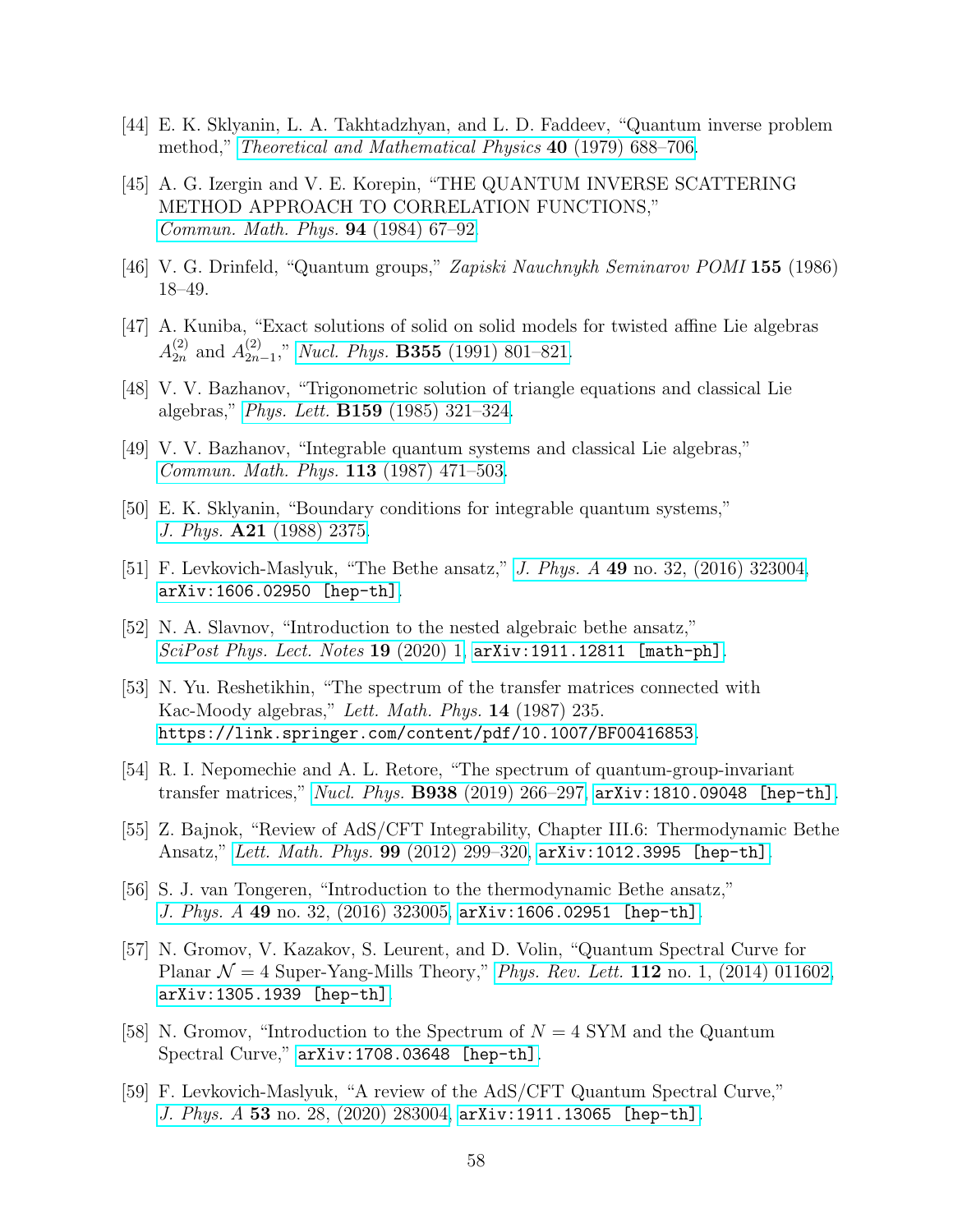- <span id="page-59-1"></span><span id="page-59-0"></span>[60] G. Arutyunov and S. Frolov, "Foundations of the  $AdS_5 \times S^5$  Superstring. Part I," J. Phys. A 42 [\(2009\) 254003,](http://dx.doi.org/10.1088/1751-8113/42/25/254003) [arXiv:0901.4937 \[hep-th\]](http://arxiv.org/abs/0901.4937).
- [61] E. K. Sklyanin, "Quantum inverse scattering method. Selected topics," [arXiv:hep-th/9211111](http://arxiv.org/abs/hep-th/9211111).
- <span id="page-59-2"></span>[62] E. K. Sklyanin, "Separation of variables - new trends," *[Prog. Theor. Phys. Suppl.](http://dx.doi.org/10.1143/PTPS.118.35)* **118** (1995) 35–60,  $\ar{xiv:}$ solv-int/9504001.
- [63] Y. Kazama, S. Komatsu, and T. Nishimura, "A new integral representation for the scalar products of Bethe states for the XXX spin chain," JHEP 09 [\(2013\) 013,](http://dx.doi.org/10.1007/JHEP09(2013)013) [arXiv:1304.5011 \[hep-th\]](http://arxiv.org/abs/1304.5011).
- <span id="page-59-4"></span><span id="page-59-3"></span>[64] F. Loebbert, "Lectures on Yangian Symmetry," J. Phys. A49 [no. 32, \(2016\) 323002,](http://dx.doi.org/10.1088/1751-8113/49/32/323002) [arXiv:1606.02947 \[hep-th\]](http://arxiv.org/abs/1606.02947).
- [65] V. Pasquier and H. Saleur, "Common structures between finite systems and conformal field theories through quantum groups," Nucl. Phys. B330 [\(1990\) 523–556.](http://dx.doi.org/10.1016/0550-3213(90)90122-T)
- <span id="page-59-5"></span>[66] P. P. Kulish and E. K. Sklyanin, "The general  $U_q(sl(2))$  invariant XXZ integrable quantum spin chain," [Journal of Physics A Mathematical General](http://dx.doi.org/10.1088/0305-4470/24/8/009) 24 no. 8, (Apr., 1991) L435-L439.
- <span id="page-59-6"></span>[67] M. de Leeuw, A. C. Ipsen, C. Kristjansen, and M. Wilhelm, "Introduction to integrability and one-point functions in  $\mathcal{N}=4$  supersymmetric Yang–Mills theory and its defect cousin," [arXiv:1708.02525 \[hep-th\]](http://arxiv.org/abs/1708.02525).
- <span id="page-59-7"></span>[68] M. de Leeuw, "One-point functions in AdS/dCFT," J. Phys. A 53 [no. 28, \(2020\) 283001,](http://dx.doi.org/10.1088/1751-8121/ab15fb) [arXiv:1908.03444 \[hep-th\]](http://arxiv.org/abs/1908.03444).
- <span id="page-59-9"></span><span id="page-59-8"></span>[69] G. Linardopoulos, "Solving holographic defects," PoS [CORFU2019](http://dx.doi.org/10.22323/1.376.0141) (2020) 141, [arXiv:2005.02117 \[hep-th\]](http://arxiv.org/abs/2005.02117).
- [70] L. Mezincescu and R. I. Nepomechie, "Integrable open spin chains with nonsymmetric R matrices," J. Phys.  $\mathbf{A24}$  (1991) L17–L24.
- <span id="page-59-10"></span>[71] M. De Leeuw, A. Pribytok, and P. Ryan, "Classifying two-dimensional integrable spin chains," J. Phys. A  $52$  [no. 50, \(2019\) 505201,](http://dx.doi.org/10.1088/1751-8121/ab529f) [arXiv:1904.12005 \[math-ph\]](http://arxiv.org/abs/1904.12005).
- <span id="page-59-11"></span>[72] M. de Leeuw, C. Paletta, A. Pribytok, A. L. Retore, and P. Ryan, "Classifying nearest-neighbour interactions and deformations of AdS," *Phys. Rev. Lett.* **125** no. 3,  $(2020)$  031604,  $\text{arXiv:} 2003.04332$  [hep-th].
- <span id="page-59-12"></span>[73] M. V. Medvedyeva, F. H. Essler, and T. Prosen, "Exact bethe ansatz spectrum of a tight-binding chain with dephasing noise," [Physical Review Letters](http://dx.doi.org/10.1103/physrevlett.117.137202) 117 no. 13, (Sep, 2016) .
- [74] A. A. Ziolkowska and F. H. Essler, "Yang-Baxter integrable Lindblad equations," [SciPost Phys.](http://dx.doi.org/10.21468/SciPostPhys.8.3.044) 8 (2020) 44.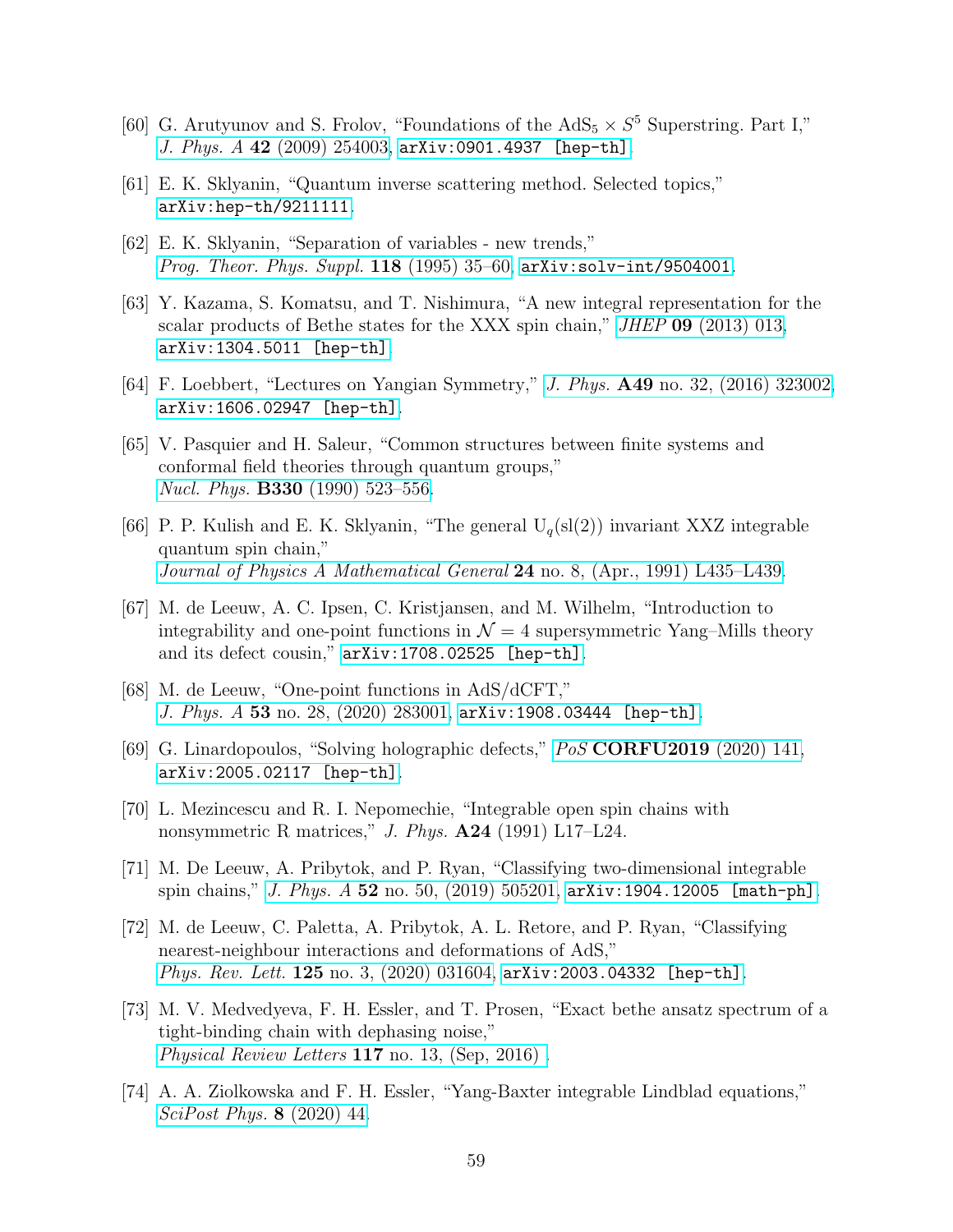- <span id="page-60-0"></span>[75] M. de Leeuw, C. Paletta, and B. Pozsgay, "Constructing Integrable Lindblad Superoperators," Phys. Rev. Lett. 126 [no. 24, \(2021\) 240403,](http://dx.doi.org/10.1103/PhysRevLett.126.240403) [arXiv:2101.08279 \[cond-mat.stat-mech\]](http://arxiv.org/abs/2101.08279).
- <span id="page-60-2"></span><span id="page-60-1"></span>[76] P. Bowcock, E. Corrigan, and C. Zambon, "Affine Toda field theories with defects," JHEP 01 [\(2004\) 056,](http://dx.doi.org/10.1088/1126-6708/2004/01/056) [arXiv:hep-th/0401020](http://arxiv.org/abs/hep-th/0401020).
- <span id="page-60-3"></span>[77] A. Doikou and A. Smoktunowicz, "Set theoretic Yang-Baxter & reflection equations and quantum group symmetries," [arXiv:2003.08317 \[math-ph\]](http://arxiv.org/abs/2003.08317).
- [78] R. I. Nepomechie, "A Spin chain primer," [Int. J. Mod. Phys. B](http://dx.doi.org/10.1142/S0217979299002800) 13 (1999) 2973–2986, [arXiv:hep-th/9810032](http://arxiv.org/abs/hep-th/9810032).
- [79] A. Doikou, S. Evangelisti, G. Feverati, and N. Karaiskos, "Introduction to Quantum Integrability," [Int. J. Mod. Phys. A](http://dx.doi.org/10.1142/S0217751X10049803) 25 (2010) 3307–3351, [arXiv:0912.3350 \[math-ph\]](http://arxiv.org/abs/0912.3350).
- [80] F. Franchini, [An introduction to integrable techniques for one-dimensional quantum systems](http://dx.doi.org/10.1007/978-3-319-48487-7), vol. 940. Springer, 2017. [arXiv:1609.02100 \[cond-mat.stat-mech\]](http://arxiv.org/abs/1609.02100).
- [81] V. E. Korepin, N. M. Bogoliubov, and A. G. Izergin, [Quantum Inverse Scattering Method and Correlation Functions](http://dx.doi.org/10.1017/CBO9780511628832). Cambridge Monographs on Mathematical Physics. Cambridge University Press, 1993.
- [82] L. Faddeev and V. Korepin, "Quantum theory of solitons," *Physics Reports* 42 [no. 1, \(1978\) 1–87.](http://dx.doi.org/https://doi.org/10.1016/0370-1573(78)90058-3)
- <span id="page-60-5"></span><span id="page-60-4"></span>[83] P. Dorey, "Exact S matrices," in Eotvos Summer School in Physics: Conformal Field Theories and Integrable Models. 8, 1996. [arXiv:hep-th/9810026](http://arxiv.org/abs/hep-th/9810026).
- [84] J. F. Gomes, G. S. França, G. R. de Melo, and A. H. Zimerman, "Negative even grade mkdv hierarchy and its soliton solutions," [Journal of Physics A: Mathematical and Theoretical](http://dx.doi.org/10.1088/1751-8113/42/44/445204) 42 no. 44, (Oct, 2009) 445204.
- <span id="page-60-6"></span>[85] D. Fioravanti and M. Stanishkov, "On the null vectors in the spectra of the 2-D integrable hierarchies," Phys. Lett. B 430 (1998) 109-119,  $arXiv:hep-th/9806090$ .
- <span id="page-60-7"></span>[86] J. F. Gomes, L. H. Ymai, and A. H. Zimerman, "The Super MKDV and Sinh-Gordon hierarchy: Solitons and Backlund defects," J. Phys. A 39 [\(2006\) 7471–7483,](http://dx.doi.org/10.1088/0305-4470/39/23/020) [arXiv:hep-th/0601014](http://arxiv.org/abs/hep-th/0601014).
- <span id="page-60-8"></span>[87] D. Fioravanti and M. Stanishkov, "Nonlocal Virasoro symmetries in the mKdV hierarchy," Phys. Lett. B 447 (1999) 277-283,  $arXiv:hep-th/9810046$ .
- [88] D. Fioravanti and M. Stanishkov, "Hidden local, quasilocal and nonlocal symmetries in integrable systems," Nucl. Phys. B  $577$  (2000) 500-528, [arXiv:hep-th/0001151](http://arxiv.org/abs/hep-th/0001151).